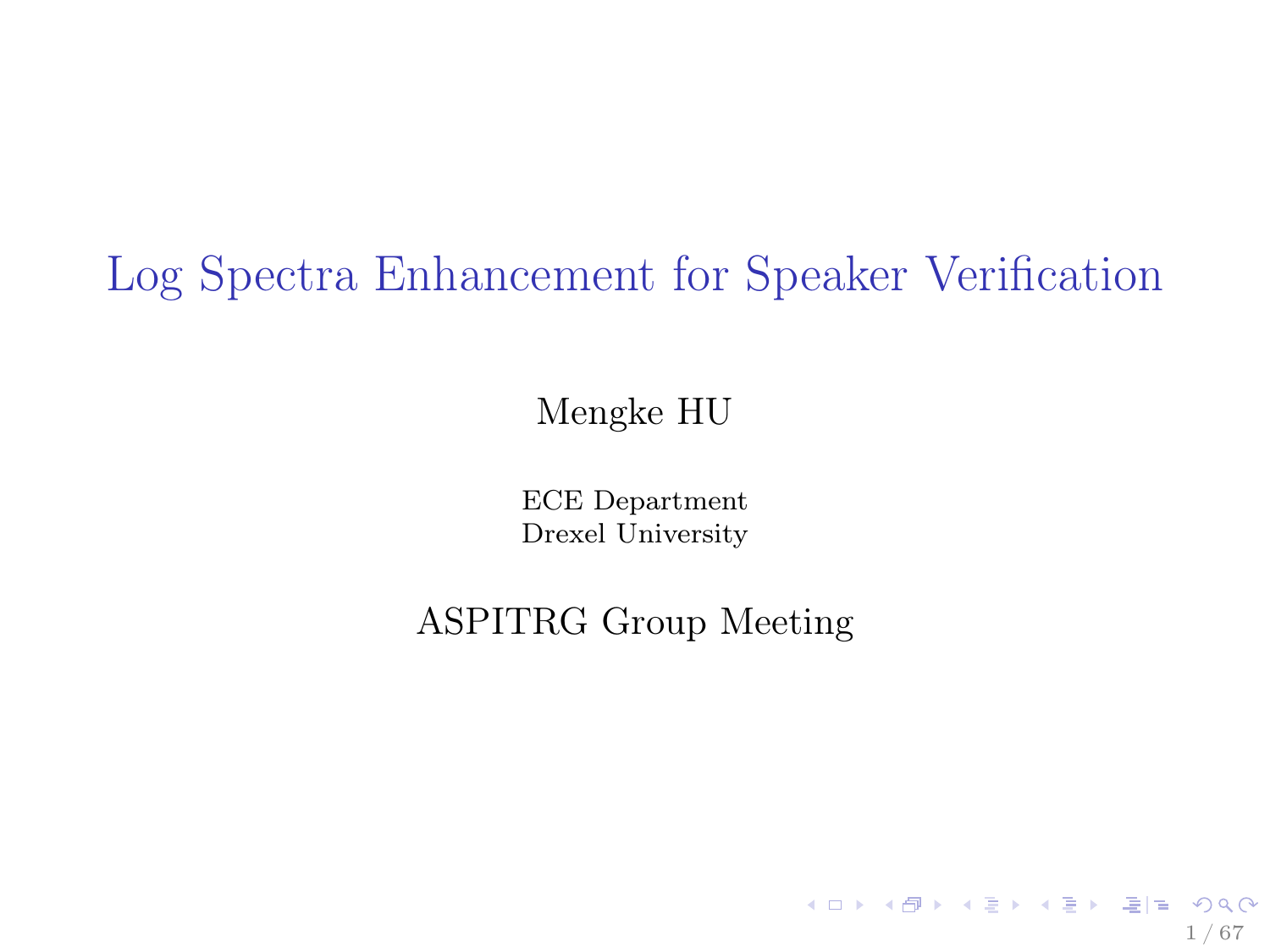# Outline

#### [Variational Bayesian Inference](#page-2-0)

- [Bayesian Inference](#page-2-0)
- [Variational Bayesian Inference](#page-12-0)

#### 2 [Speaker Verification](#page-23-0)

- [Base Line System](#page-23-0)
- [Robust Speech Processing](#page-31-0)

#### 3 [Log Spectra Enhancement for Speaker Verification](#page-37-0)

- [Feature Extraction and Speech Model](#page-37-0)
- [Probabilistic Model](#page-40-0)
- [VBI for feature enhancement](#page-52-0)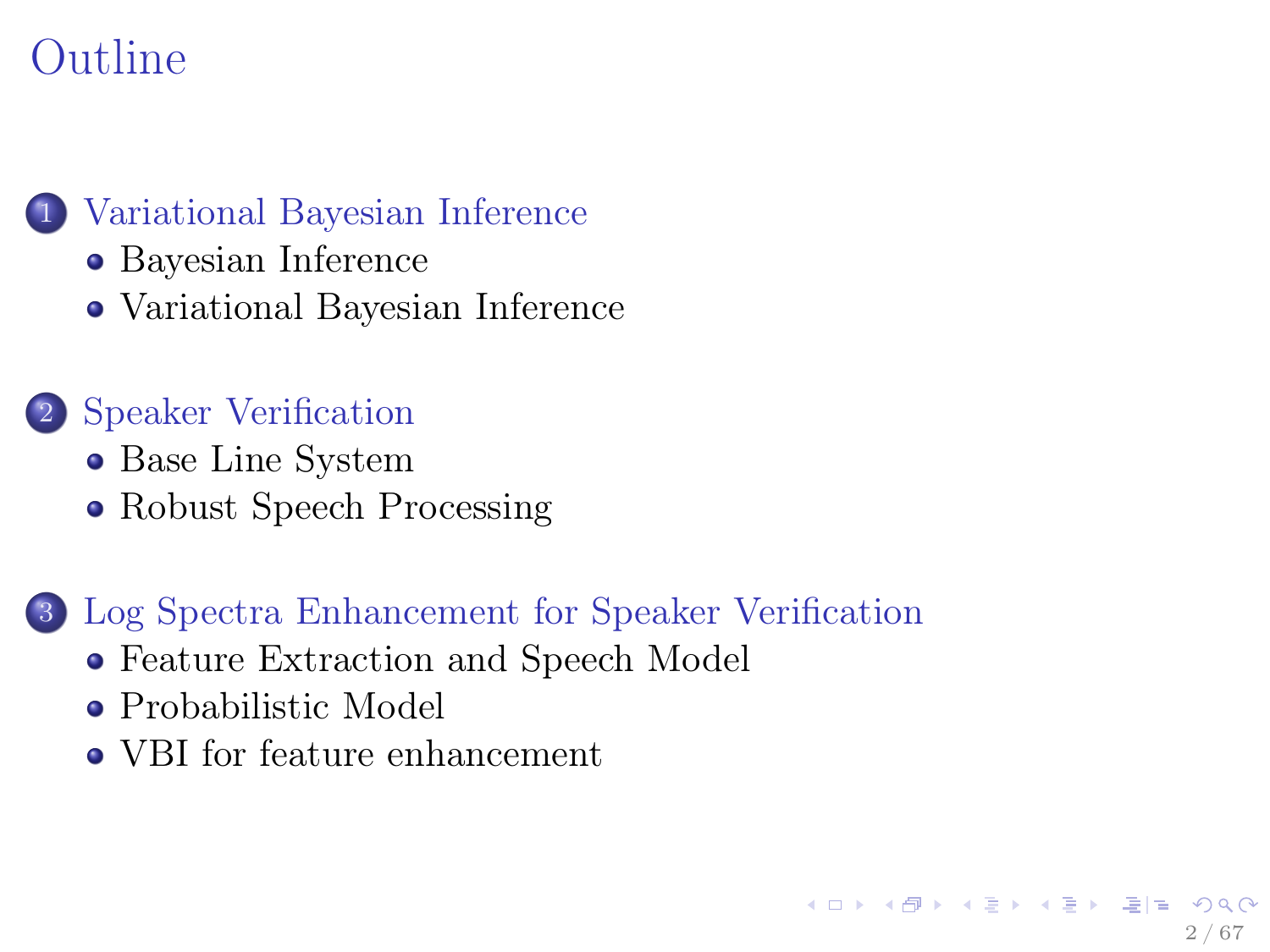# Outline



- [Bayesian Inference](#page-2-0)
- [Variational Bayesian Inference](#page-12-0)

#### 2 [Speaker Verification](#page-23-0)

- [Base Line System](#page-23-0)
- [Robust Speech Processing](#page-31-0)

#### [Log Spectra Enhancement for Speaker Verification](#page-37-0)

- [Feature Extraction and Speech Model](#page-37-0)
- [Probabilistic Model](#page-40-0)
- <span id="page-2-0"></span>[VBI for feature enhancement](#page-52-0)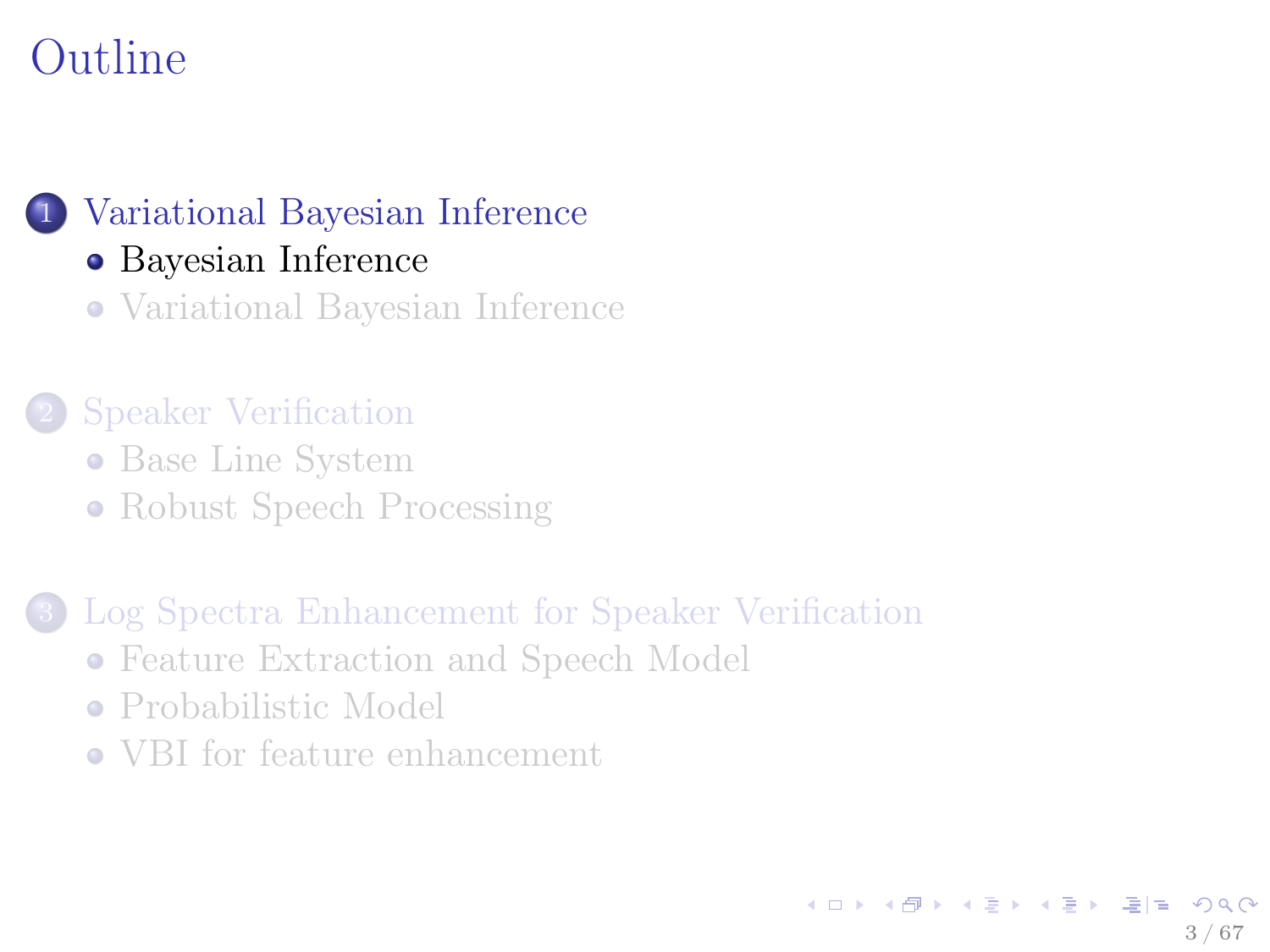# Basic Inference Problem

Maximum Likelihood Estimator

• Problem Description: Given observation  $\mathbf{X} = \{x_1, x_2, \ldots, x_N\}$  and probabilistic model  $p(X; \Theta)$ , we want to estimate the unknown parameters  $\Theta$ .

• Maximum Likelihood Estimator (MLE):

 $\Theta_\textit{MLE} = \arg\max_\Theta p(\mathbf{X};\Theta) \iff \Theta_\textit{MLE} = \arg\max_\Theta \log p(\mathbf{X};\Theta)$ 

4 / 67

K ロ ▶ K @ ▶ K 경 ▶ K 경 ▶ (경)님, 수익어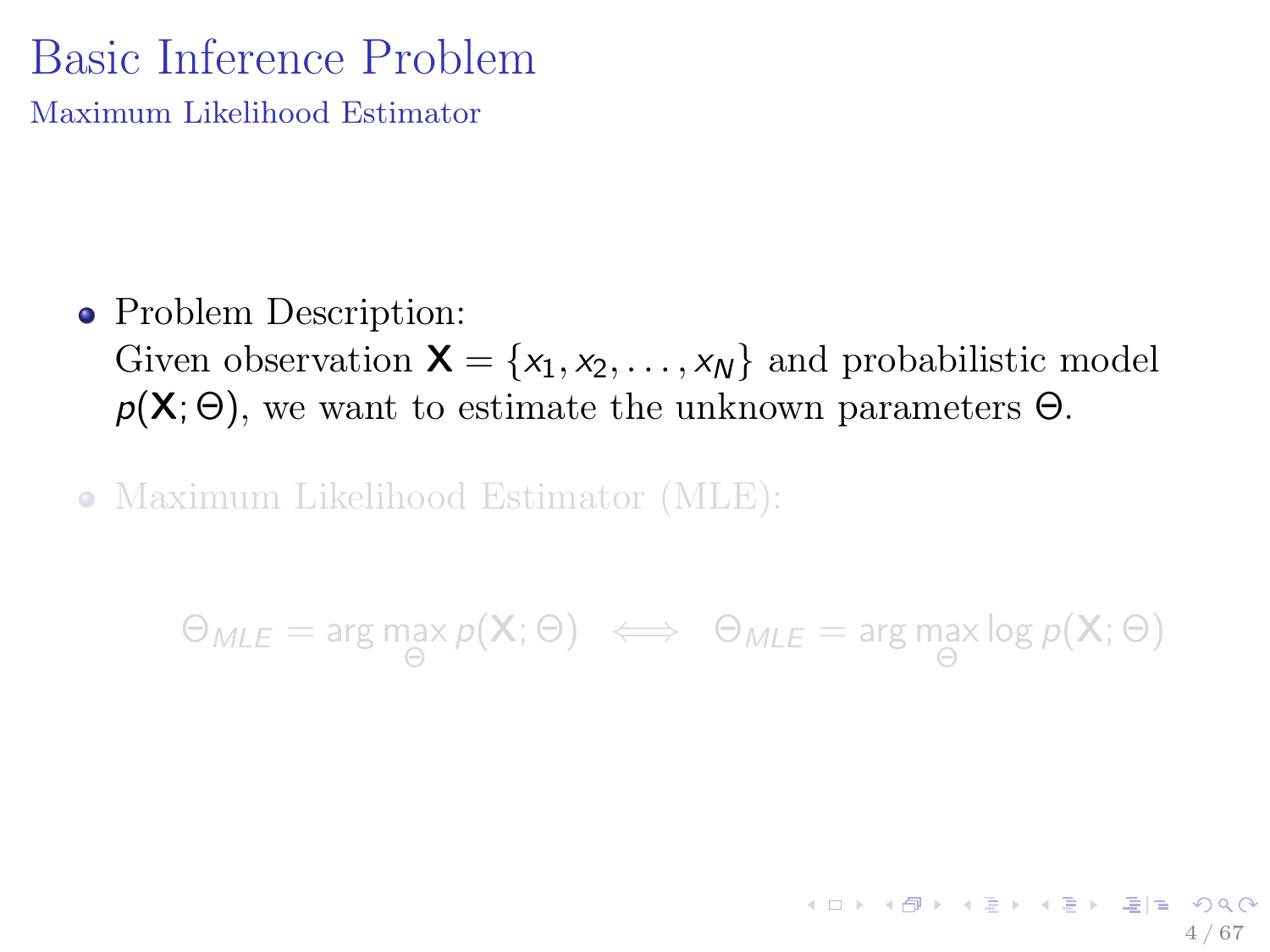# Basic Inference Problem

Maximum Likelihood Estimator

- Problem Description: Given observation  $\mathbf{X} = \{x_1, x_2, \ldots, x_N\}$  and probabilistic model  $p(X; \Theta)$ , we want to estimate the unknown parameters  $\Theta$ .
- Maximum Likelihood Estimator (MLE):

$$
\Theta_{MLE} = \arg\max_{\Theta} p(\mathbf{X}; \Theta) \iff \Theta_{MLE} = \arg\max_{\Theta} \log p(\mathbf{X}; \Theta)
$$

5 / 67

K ロ ▶ K @ ▶ K 할 ▶ K 할 ▶ [ 할 날 : 0 Q Q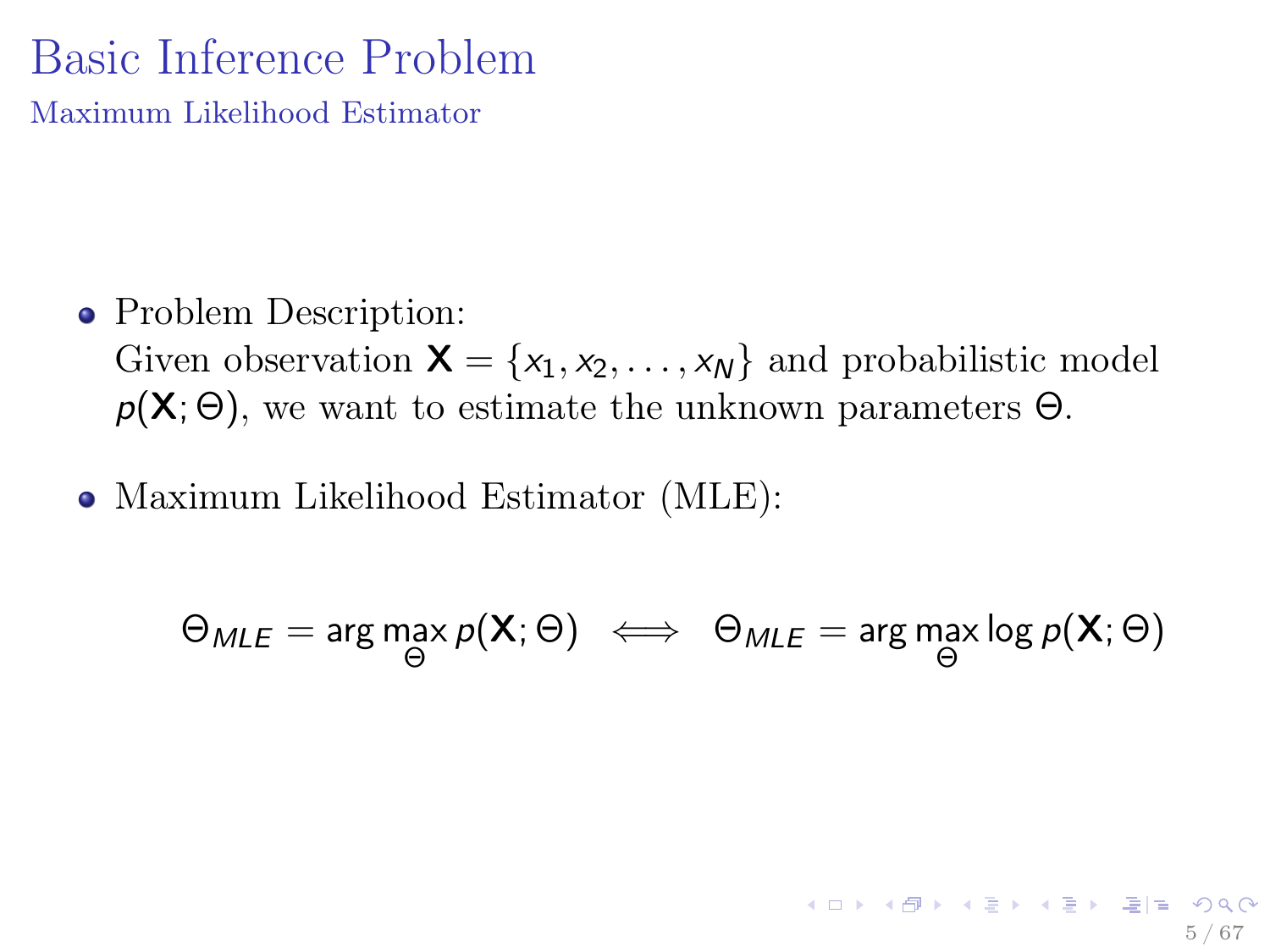# Basic Inference Problem

Maximum Likelihood Estimator

- Example: Samples in  $\mathsf{X} = \{x_1, x_2, \ldots, x_N\}$  are i.i.d.,  $p(X_i; \theta) \sim \mathcal{N}(x_i; \mu, \sigma)$ and  $p(\mathsf{X}; \theta) = \prod^N$  $i=1$  $p(x_i; \Theta) \sim \prod_{i=1}^{N} \mathcal{N}(x_i; \mu, \sigma)$ , then we have:  $\mu_{MLE}=\frac{1}{\Lambda}$ N  $\stackrel{N}{\blacktriangle}$  $i=1$ xi  $\sigma_{MLE}=\frac{1}{\Lambda}$ N  $\stackrel{N}{\longleftarrow}$  $i=1$  $(x_i - \mu_{MLE})^2$
- Drawback:

It does not take into account parameter and model uncertainty.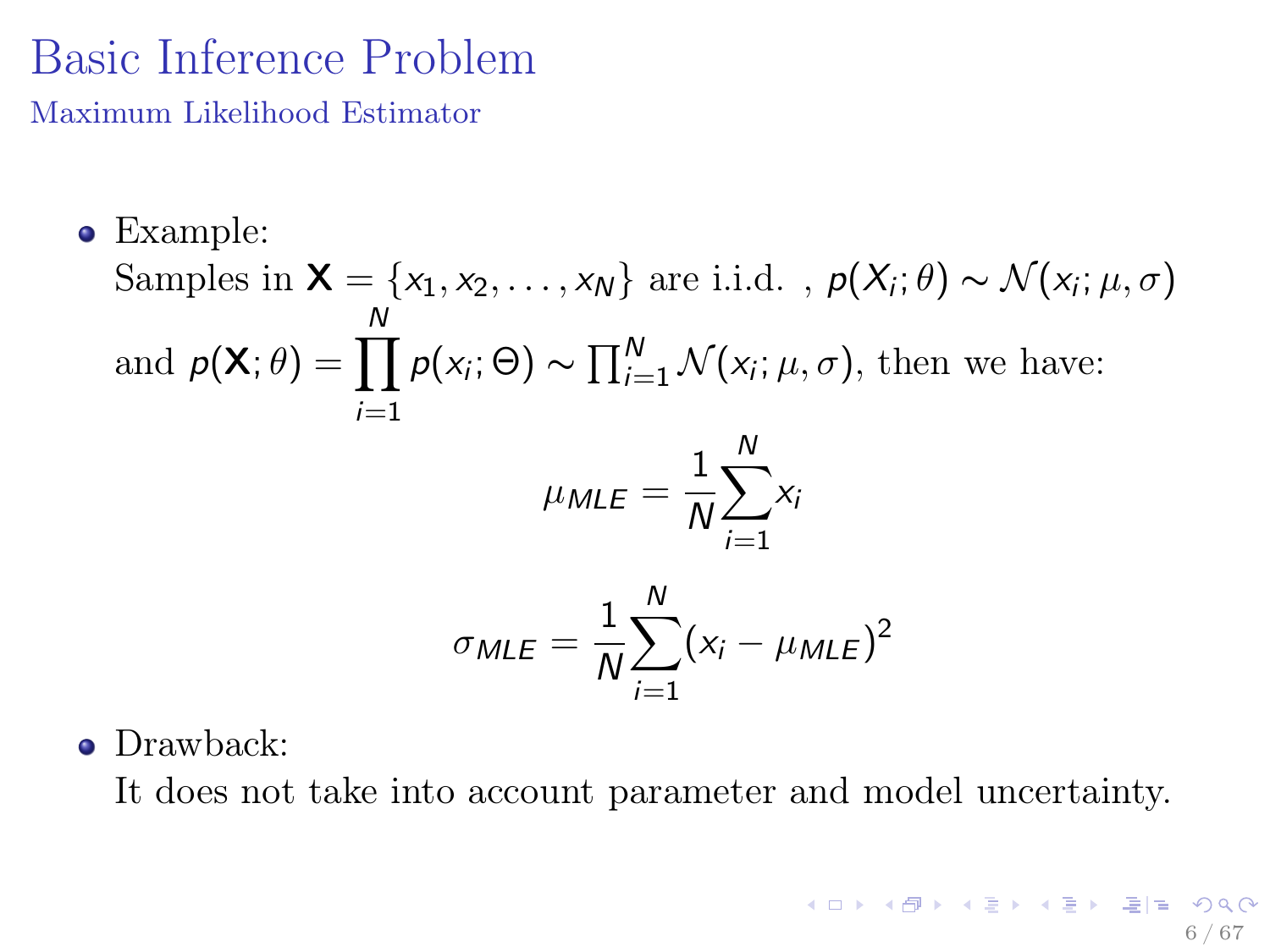## Bayesian Inference Problem Graphical Model

• Treat parameters  $\Theta$  as random variable with  $\Theta \sim p(\Theta)$ , then the model becomes:

$$
p(\mathbf{X},\Theta) = p(\mathbf{X}|\Theta)p(\Theta) = likelihood \times prior
$$

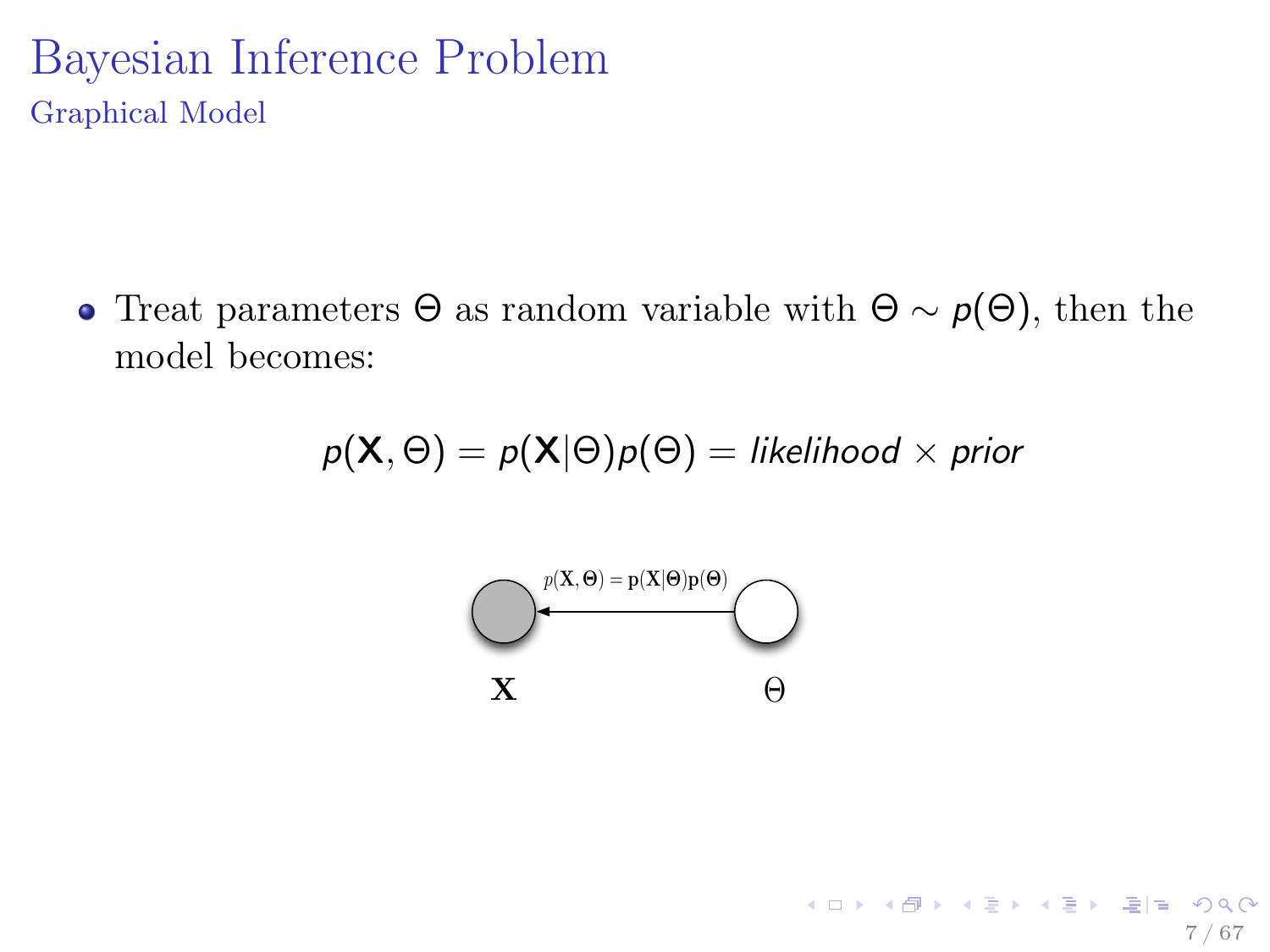## Bayesian Inference Problem Bayesian Estimator

Cost function:

$$
\mathcal{C}(\Theta,\hat{\Theta})
$$

Example: squared error:

$$
\mathcal{C}(\Theta,\hat{\Theta}) = ||\Theta - \hat{\Theta}||^2
$$

Bayesian Estimator:

$$
\hat{\Theta} = \arg\min_{\hat{\Theta}} \mathbb{E}[\mathcal{C}(\Theta,\hat{\Theta})|\textbf{X}]
$$

8 / 67

K ロ ▶ K @ ▶ K 할 ▶ K 할 ▶ [ 할 날 수 있어 )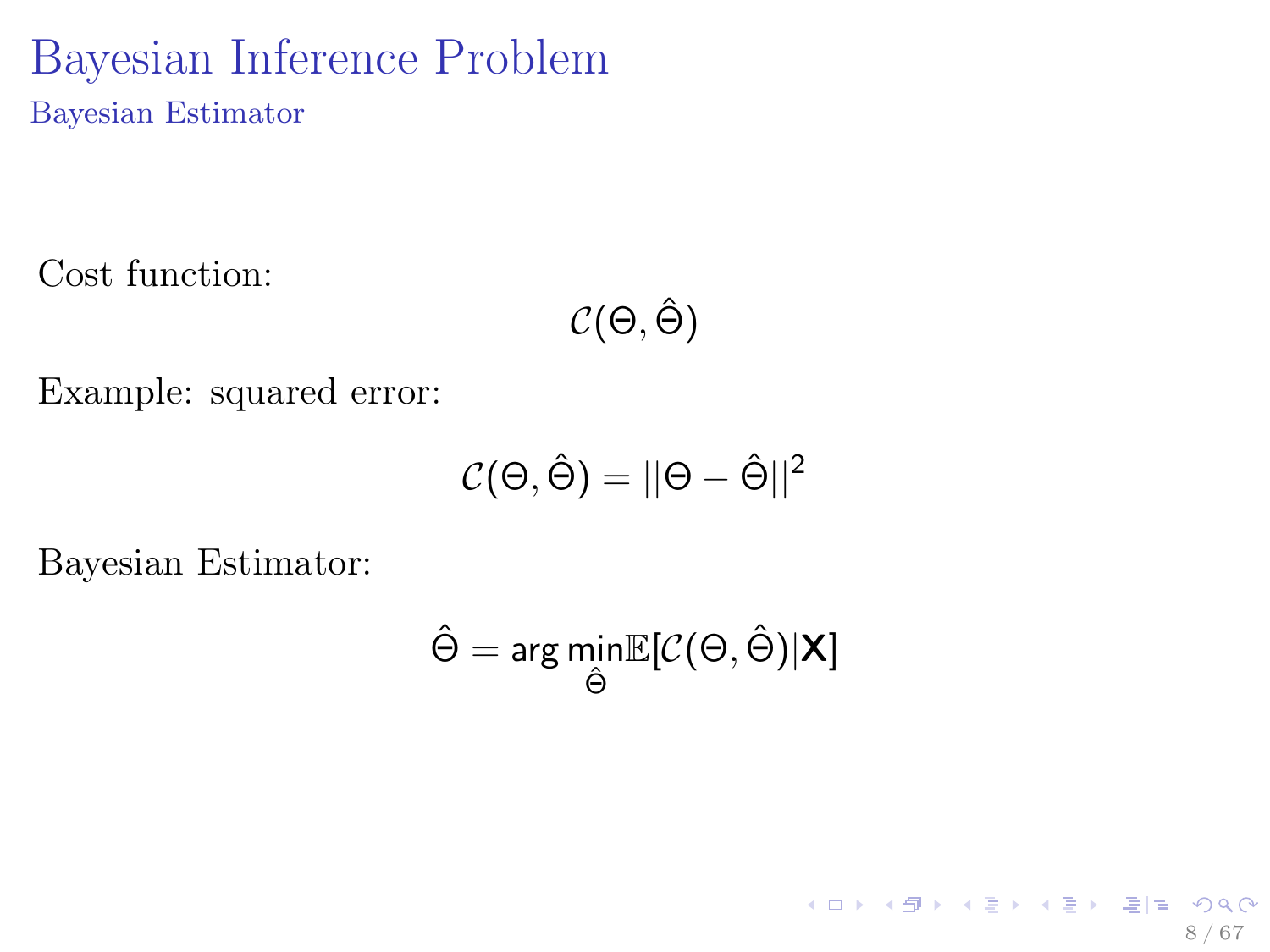## Bayesian Inference Problem Minimum Mean Square Error Estimator

Minimum Mean Square Error Estimator (MMSE):

$$
\hat{\Theta}_{MMSE} = \mathbb{E}[\Theta|\mathbf{X}] = \int \Theta p(\Theta|\mathbf{X} = \mathbf{x}) d\Theta \Big|_{\mathbf{x} = \mathbf{X}}
$$
  
= 
$$
\arg \min_{\hat{\Theta}} \int ||\Theta - \hat{\Theta}||^2 p(\Theta|\mathbf{X}) d\Theta
$$



• Problem: How to calculate the posterior  $p(\Theta|\mathbf{X})$ ?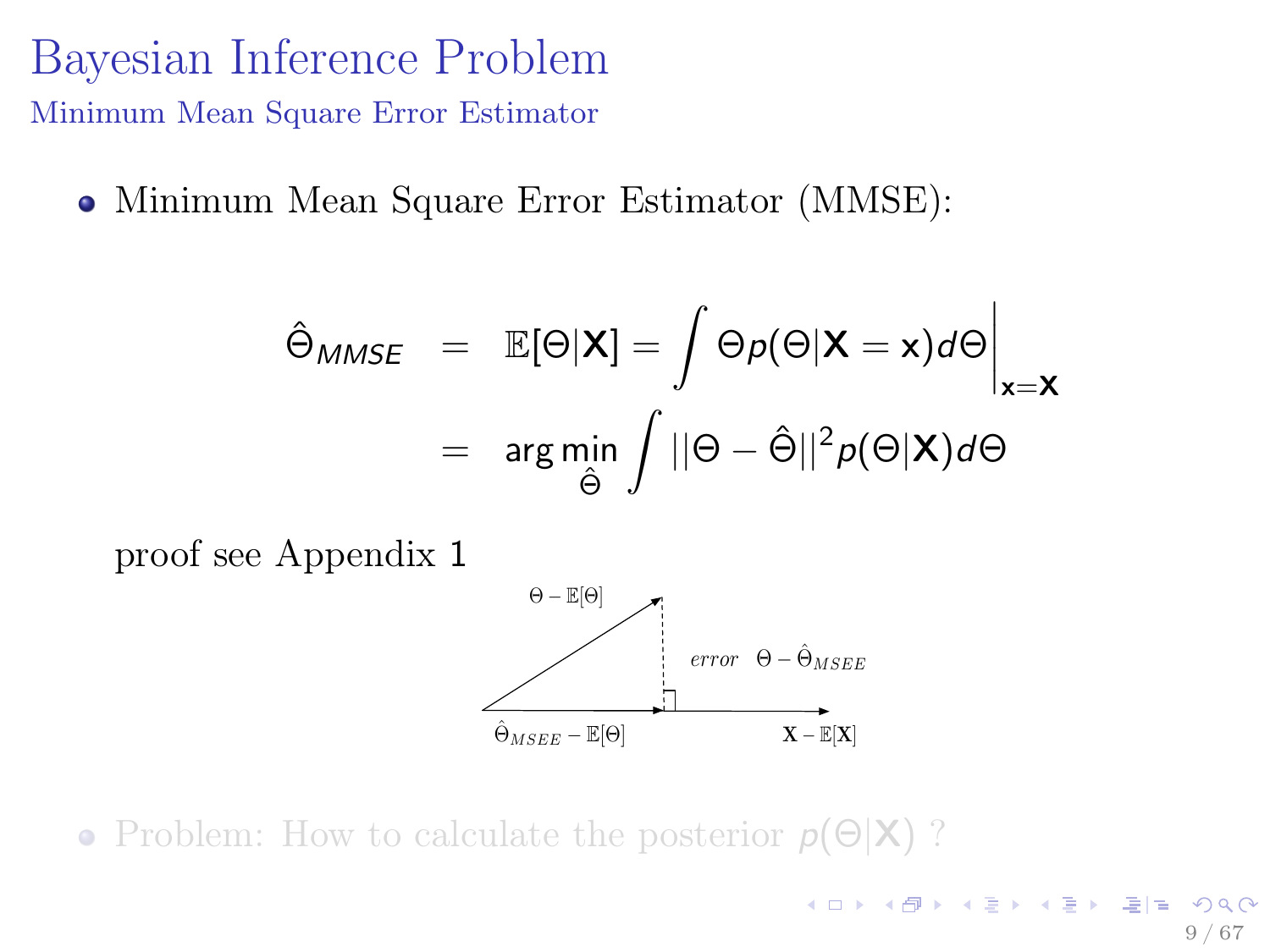## Bayesian Inference Problem Minimum Mean Square Error Estimator

Minimum Mean Square Error Estimator (MMSE):

$$
\hat{\Theta}_{MMSE} = \mathbb{E}[\Theta|\mathbf{X}] = \int \Theta p(\Theta|\mathbf{X} = \mathbf{x}) d\Theta \Big|_{\mathbf{x} = \mathbf{X}}
$$
  
= 
$$
\arg \min_{\hat{\Theta}} \int ||\Theta - \hat{\Theta}||^2 p(\Theta|\mathbf{X}) d\Theta
$$



• Problem: How to calculate the posterior  $p(\Theta|\mathbf{X})$ ?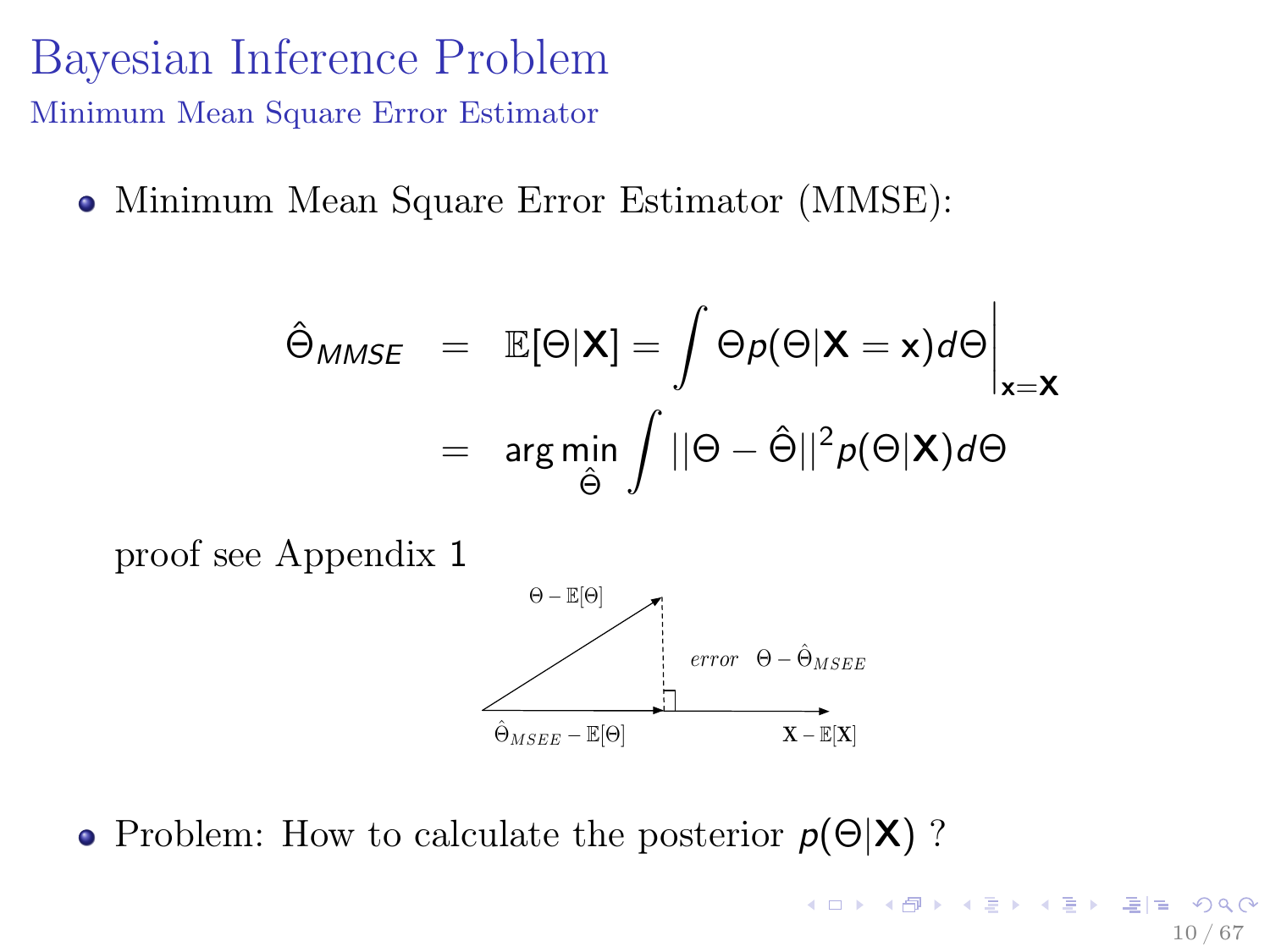#### Bayesian Inference Problem Calculation of Posterior

By Bayesian Theorem:

$$
p(\Theta|\mathbf{X}) = \frac{p(\mathbf{X}, \Theta)}{p(\mathbf{X})} = \frac{p(\mathbf{X}|\Theta)p(\Theta)}{\int p(\mathbf{X}|\Theta)p(\Theta)d\Theta}
$$
\n
$$
\sum_{\mathbf{X}} \frac{p(\mathbf{X}, \Theta) = p(\Theta|\mathbf{X})p(\mathbf{X})}{\Theta}
$$

• Problem: Intractability The posterior is difficult to calculate. For example:  $p(\mathbf{X}) = \int p(\mathbf{X}|\Theta)p(\Theta)d\Theta$  is very difficult to be marginalized.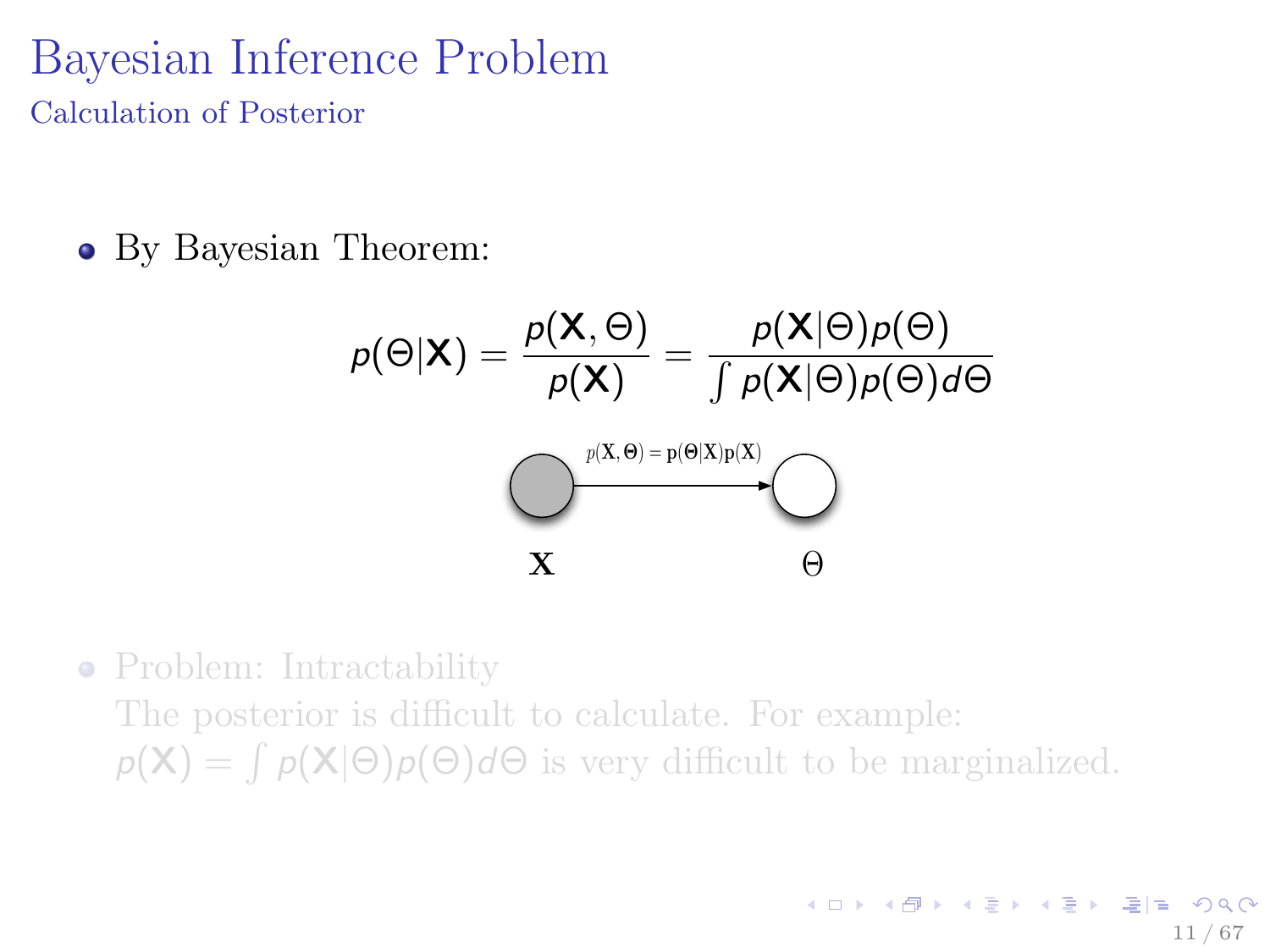### Bayesian Inference Problem Calculation of Posterior

• By Bayesian Theorem:

$$
p(\Theta|\mathbf{X}) = \frac{p(\mathbf{X}, \Theta)}{p(\mathbf{X})} = \frac{p(\mathbf{X}|\Theta)p(\Theta)}{\int p(\mathbf{X}|\Theta)p(\Theta)d\Theta}
$$
\n
$$
\underbrace{\left(\frac{p(\mathbf{X}, \Theta) = p(\Theta|\mathbf{X})p(\mathbf{X})}{\sigma(\mathbf{X})}\right)}_{\mathbf{X}} \oplus
$$

• Problem: Intractability The posterior is difficult to calculate. For example:  $p(\mathbf{X}) = \int p(\mathbf{X}|\Theta)p(\Theta)d\Theta$  is very difficult to be marginalized.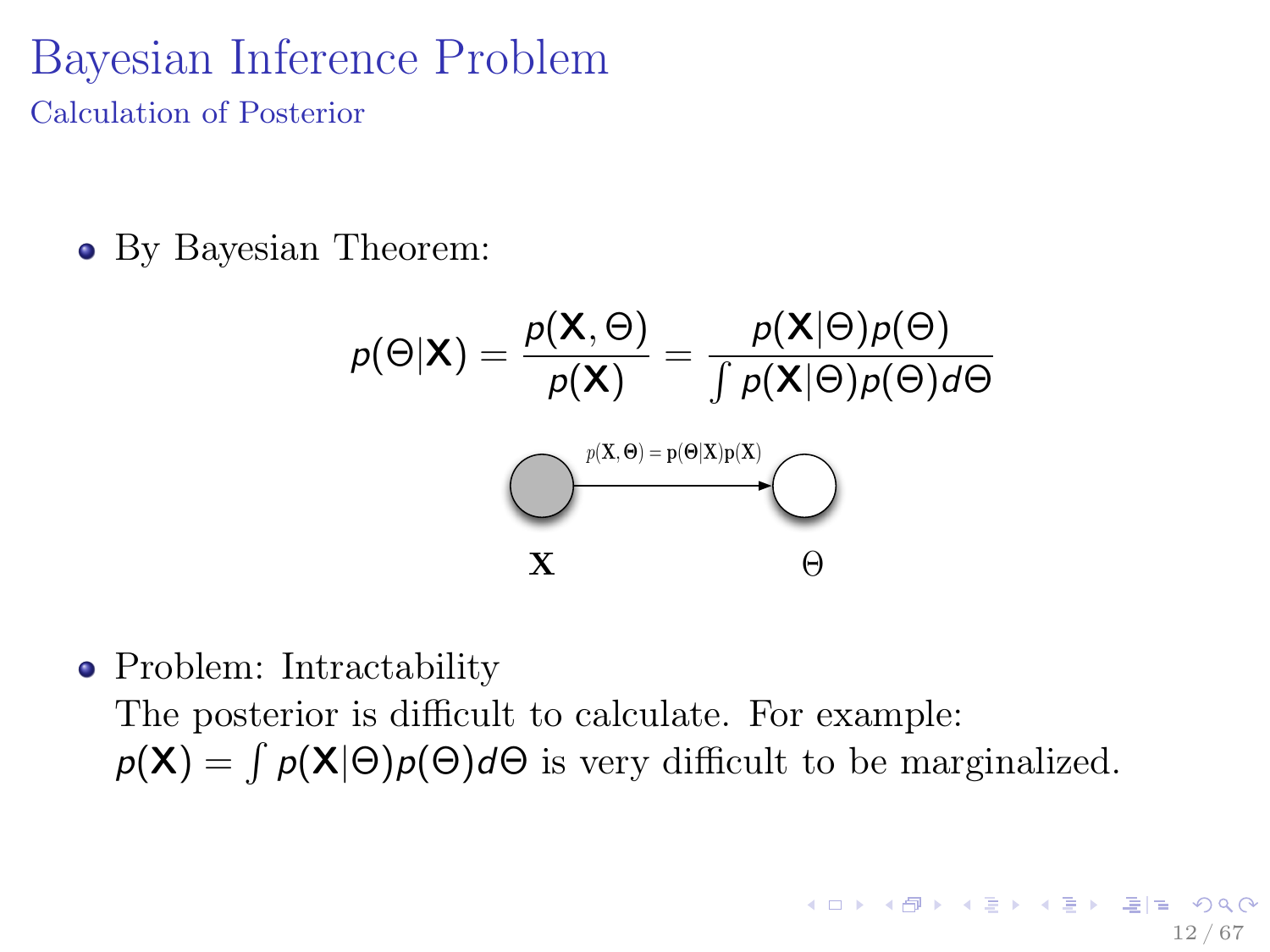# Outline



- [Bayesian Inference](#page-2-0)
- [Variational Bayesian Inference](#page-12-0)

#### 2 [Speaker Verification](#page-23-0)

- [Base Line System](#page-23-0)
- <span id="page-12-0"></span>• [Robust Speech Processing](#page-31-0)
- [Log Spectra Enhancement for Speaker Verification](#page-37-0)
	- [Feature Extraction and Speech Model](#page-37-0)
	- [Probabilistic Model](#page-40-0)
	- [VBI for feature enhancement](#page-52-0)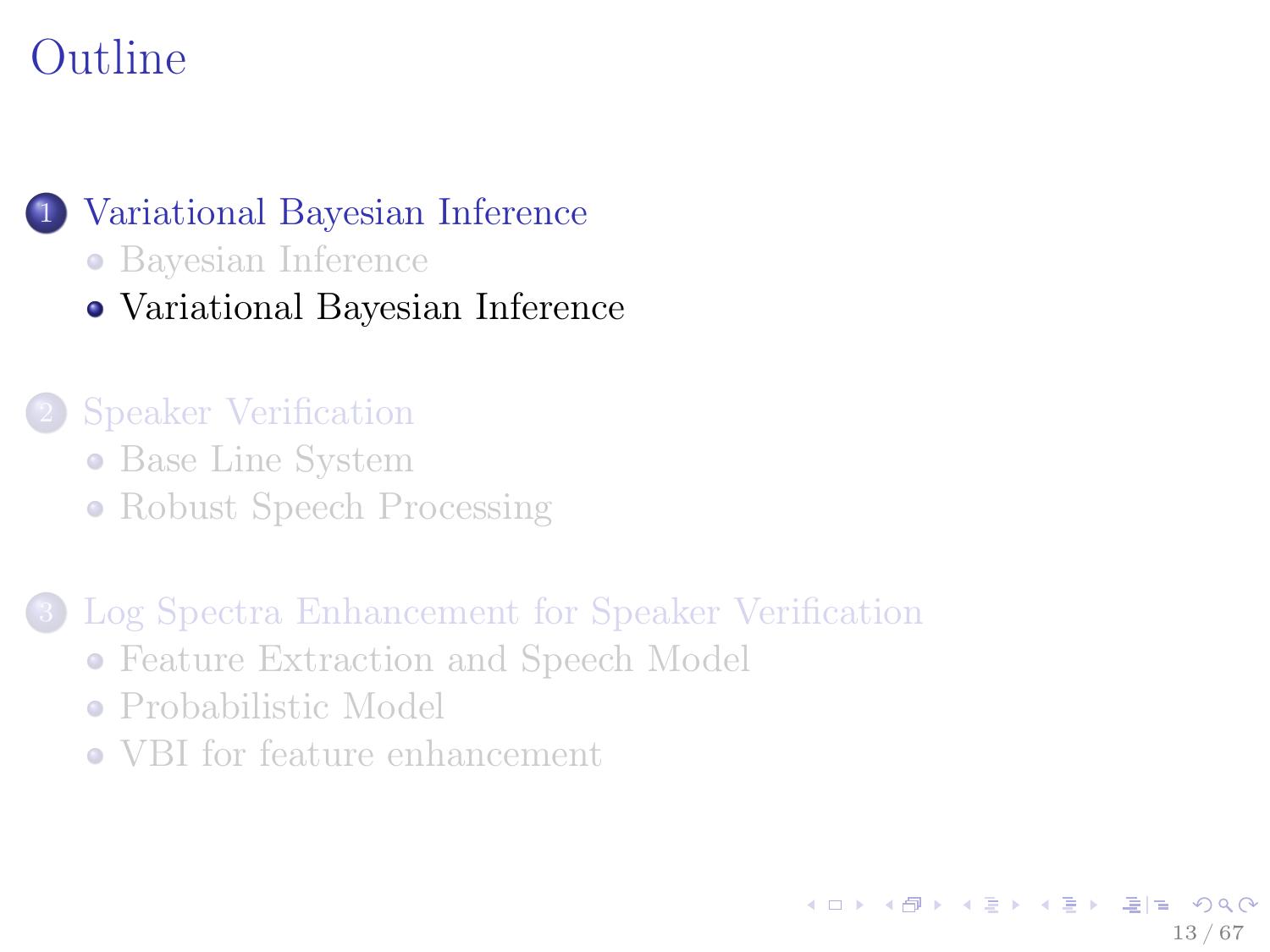## Approximate Bayesian Inference Possible Solutions

- Solutions:
	- If Using tractable approximation to replace the intractable  $p(\Theta|\mathbf{X})$ 
		- $\star$  Variational Bayesian Inference
		- $\star$  Expectation Propagation (EP)
	- In Using the samples of  $p(\Theta|\mathbf{X})$ 
		- $\star$  Markov Chain Monte Carlo Methods, ex. Gibbs Sampler

14 / 67

K ロ ▶ K @ ▶ K 할 ▶ K 할 ▶ [ 할 날 ! > 10 Q Q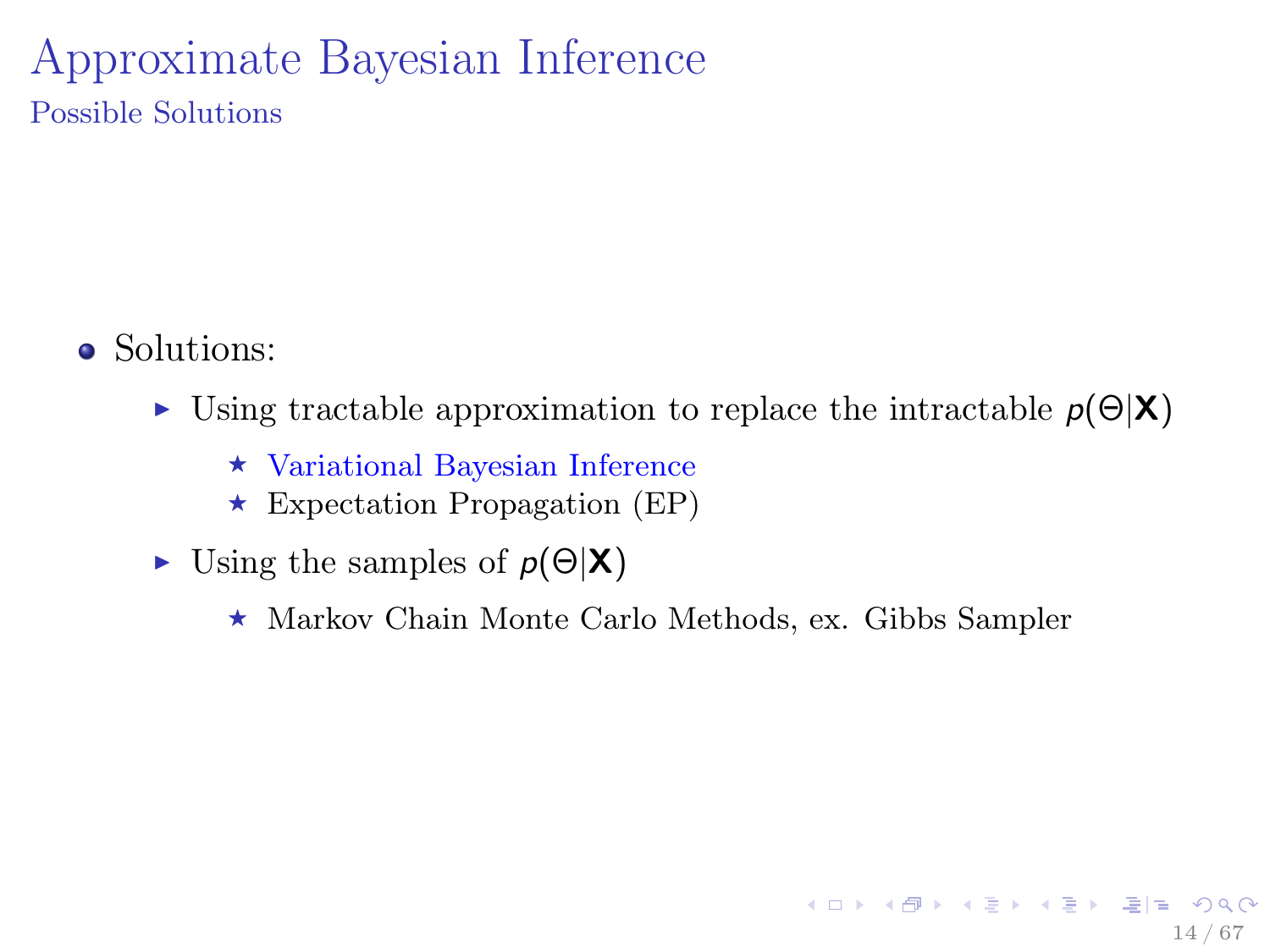## Goal: Approximate  $p(\Theta|\mathbf{X})$  by variational distribution  $q(\Theta)$

#### Variational Method:

- $\triangleright$  Concept: functional derivative
- $\triangleright$  It is to restrict the range of functions over the which the
- $\triangleright$  Confine the family of  $q(\Theta)$ , minimize the divergence between  $q(\Theta)$ and  $p(\Theta|\mathbf{X})$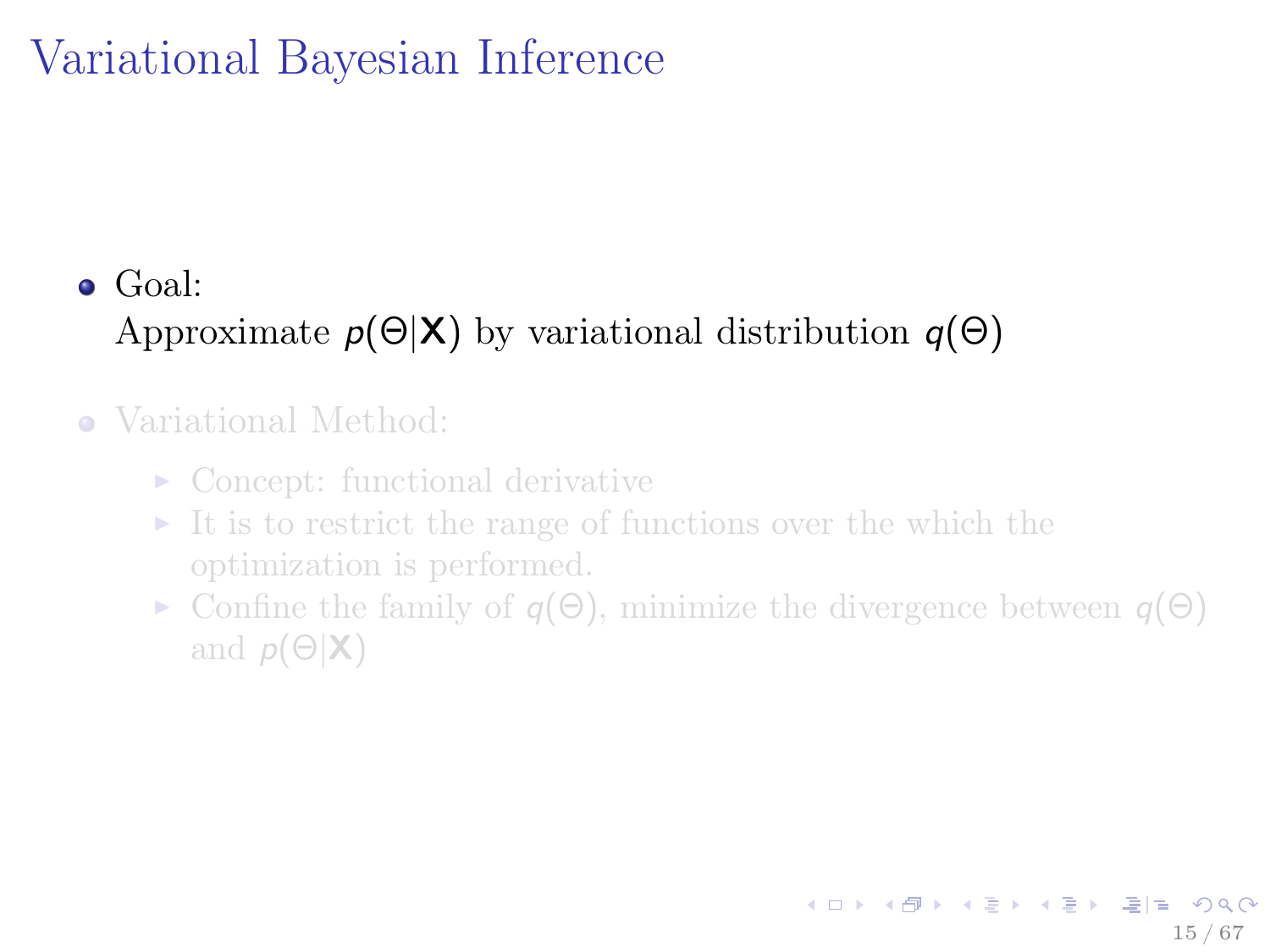Goal:

Approximate  $p(\Theta|\mathbf{X})$  by variational distribution  $q(\Theta)$ 

#### Variational Method:

- $\triangleright$  Concept: functional derivative
- $\triangleright$  It is to restrict the range of functions over the which the optimization is performed.
- $\triangleright$  Confine the family of  $q(\Theta)$ , minimize the divergence between  $q(\Theta)$ and  $p(\Theta|\mathbf{X})$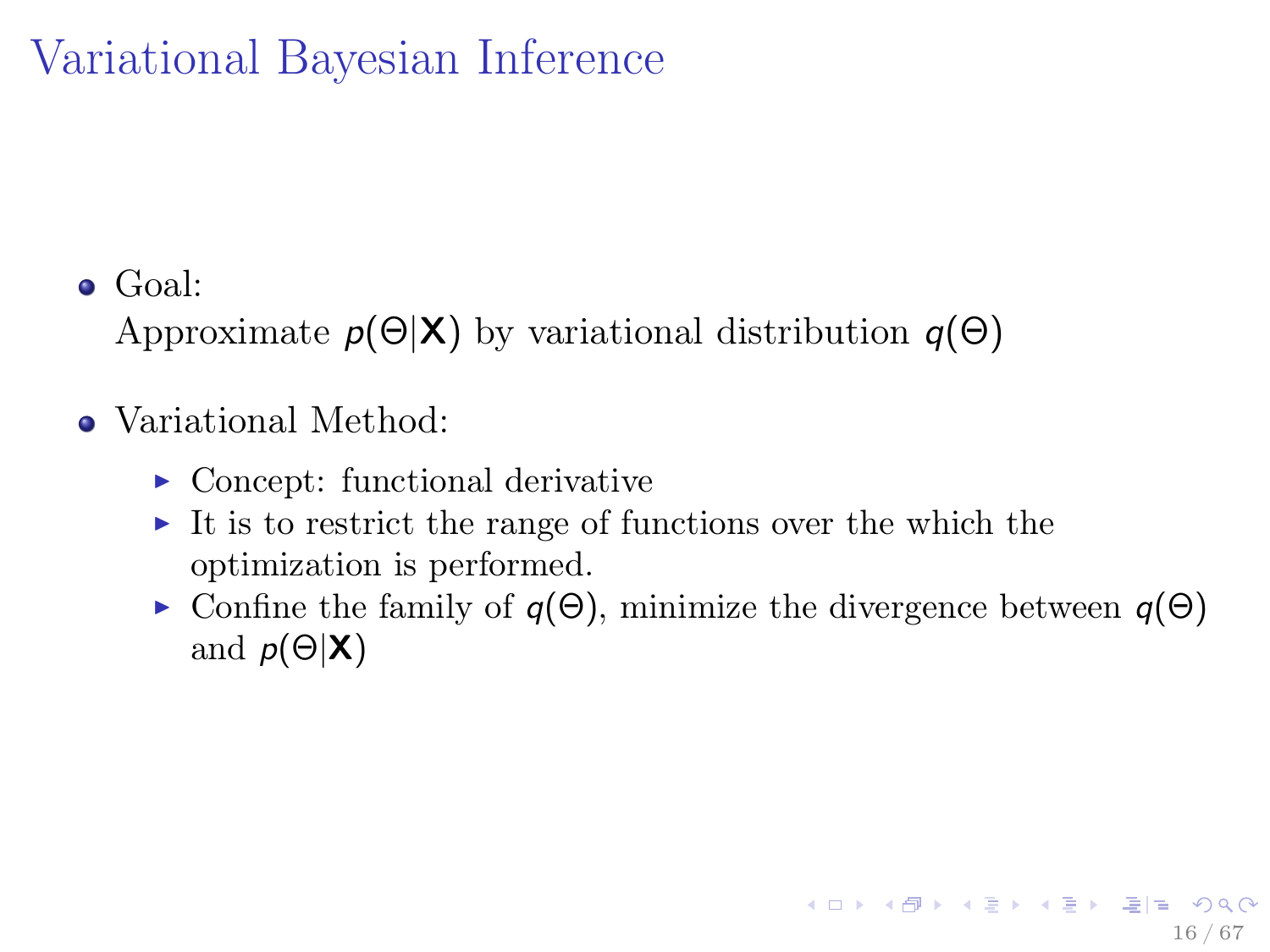

K ロ X K @ X K 할 X K 할 X (할 X 역)일 수 있다. 17 / 67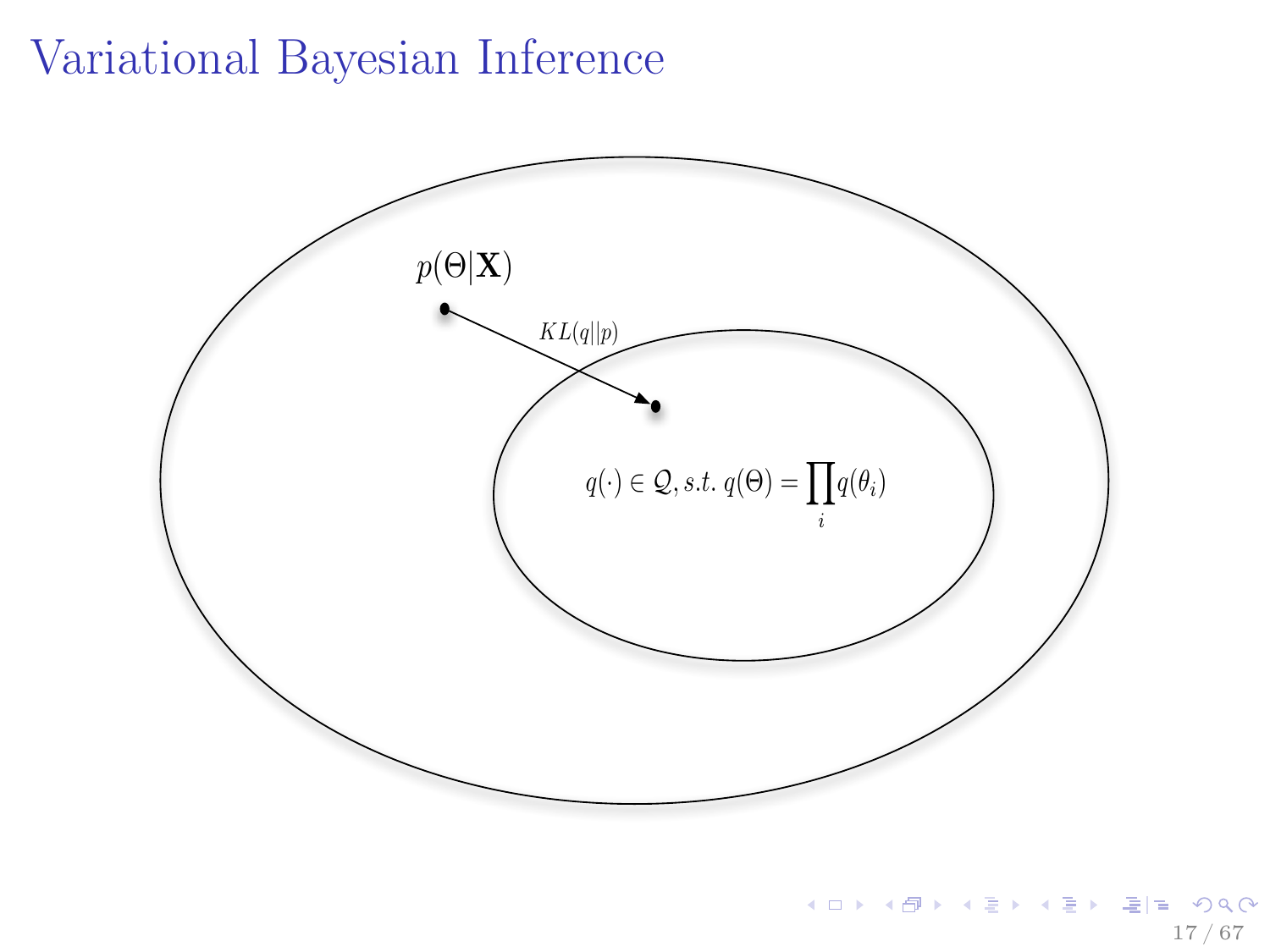Object:

$$
q^* = \arg\min_q KL(q||p)
$$

Subject to:

$$
q(\Theta) \in \mathcal{Q}, \ \ \text{s.t.} \ \ q(\Theta) = \prod_j q(\theta_j)
$$

18 / 67

K ロ ▶ K @ ▶ K 할 ▶ K 할 ▶ [ 할 날 수 있어 )

The constraint condition ensures tractability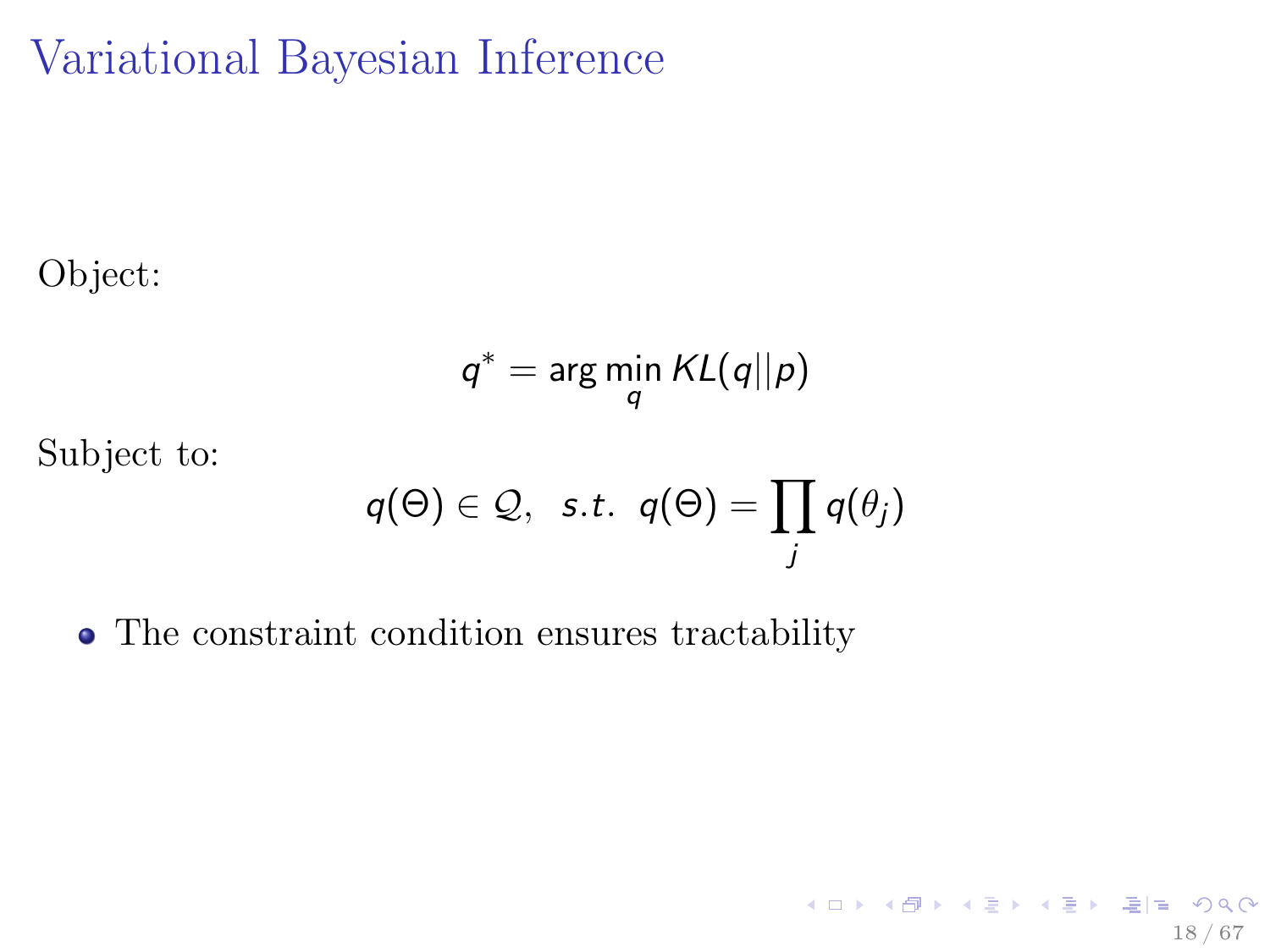Input  $q = q(\Theta)$ ; Output  $p = p(\Theta|\mathbf{X})$ ;  $p(\mathbf{X})$  is fixed, then:

$$
\ln p(\mathbf{X}) = \ln \left( \frac{p(\mathbf{X}, \Theta)}{p(\Theta|\mathbf{X})} \right) = \int q(\Theta) \left\{ \ln \left( \frac{p(\mathbf{X}, \Theta)}{q(\Theta)} \times \frac{q(\Theta)}{p(\Theta|\mathbf{X})} \right) \right\} d\Theta
$$
  
= 
$$
\int q(\Theta) \ln \left( \frac{p(\mathbf{X}, \Theta)}{q(\Theta)} \right) d\Theta + \left\{ - \int q(\Theta) \ln \left( \frac{p(\Theta|\mathbf{X})}{q(\Theta)} \right) d\Theta \right\}
$$
  
= 
$$
\mathcal{L}(q) + KL(q||p)
$$

• Ideal case: min  $KL(q||p) = 0$ , when  $q = p$ .

$$
\bullet \ \max_q {\mathcal L}(q) \iff \ \min_q {\mathsf{KL}(q||p)}
$$

• We can use q that minimizes  $KL$  divergence to approximate  $p$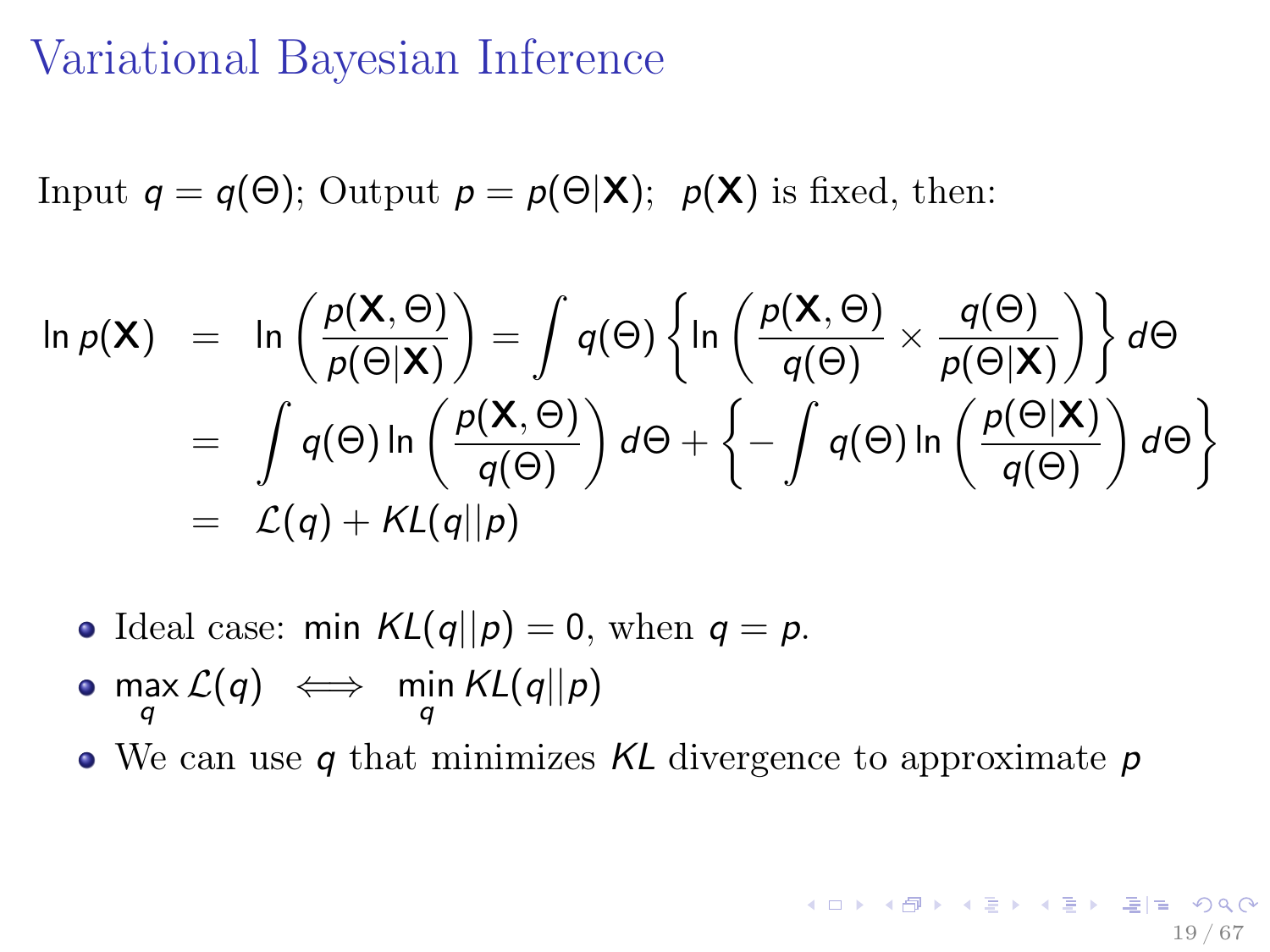## Variational Bayesian Inference General Solution

The solution to the problem in previous slides is:

$$
\ln q^*(\theta_j) = \mathbb{E}_{q(\Theta \setminus j)}[\ln p(\mathbf{X}, \Theta)] + \text{Const.}
$$

,where the  $q(\Theta \setminus i)$  is the variational distribution of all element in  $\Theta$ except  $\theta_j$ .

The proof is in the Appendix 2.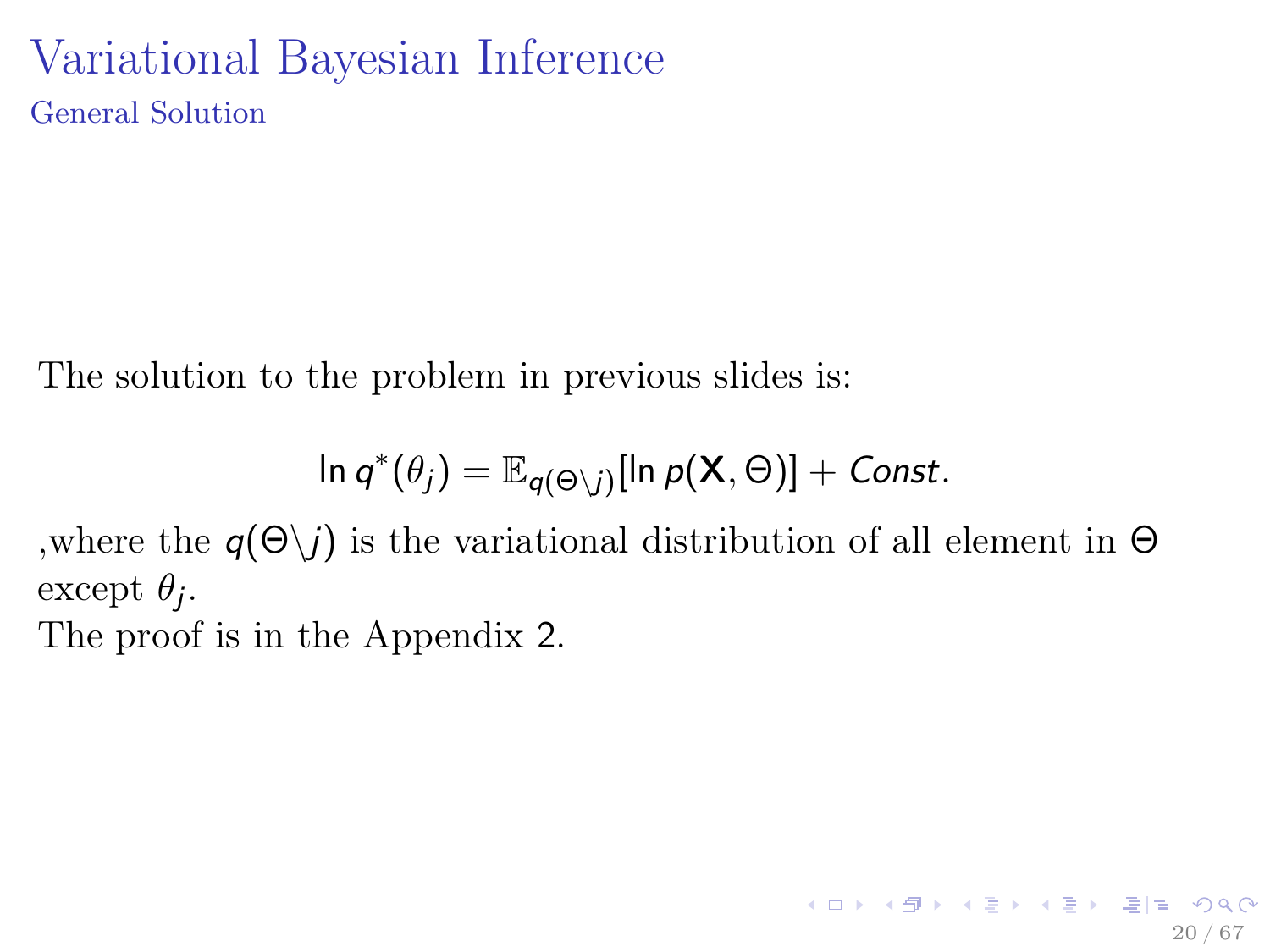## Variational Bayesian Inference Summary

- The whole idea of VBI is to approximate the intractable  $p(\Theta|X)$  by tractable distribution  $q(\Theta)$ .
- Optimization problem: find  $q(\Theta)$  to minimize the KL divergence
- Confine the family of  $q(\Theta)$  s.t.  $q(\Theta) = \prod q(\theta_j)$ , we have the

 $\ln q^*(\theta_j) = \mathbb{E}_{q(\Theta \setminus j)}[\ln p(\mathbf{X}, \Theta)] + \textit{Const.}$ 

21 / 67

K ロ ▶ K @ ▶ K 할 ▶ K 할 ▶ [ 할 바 ! 9]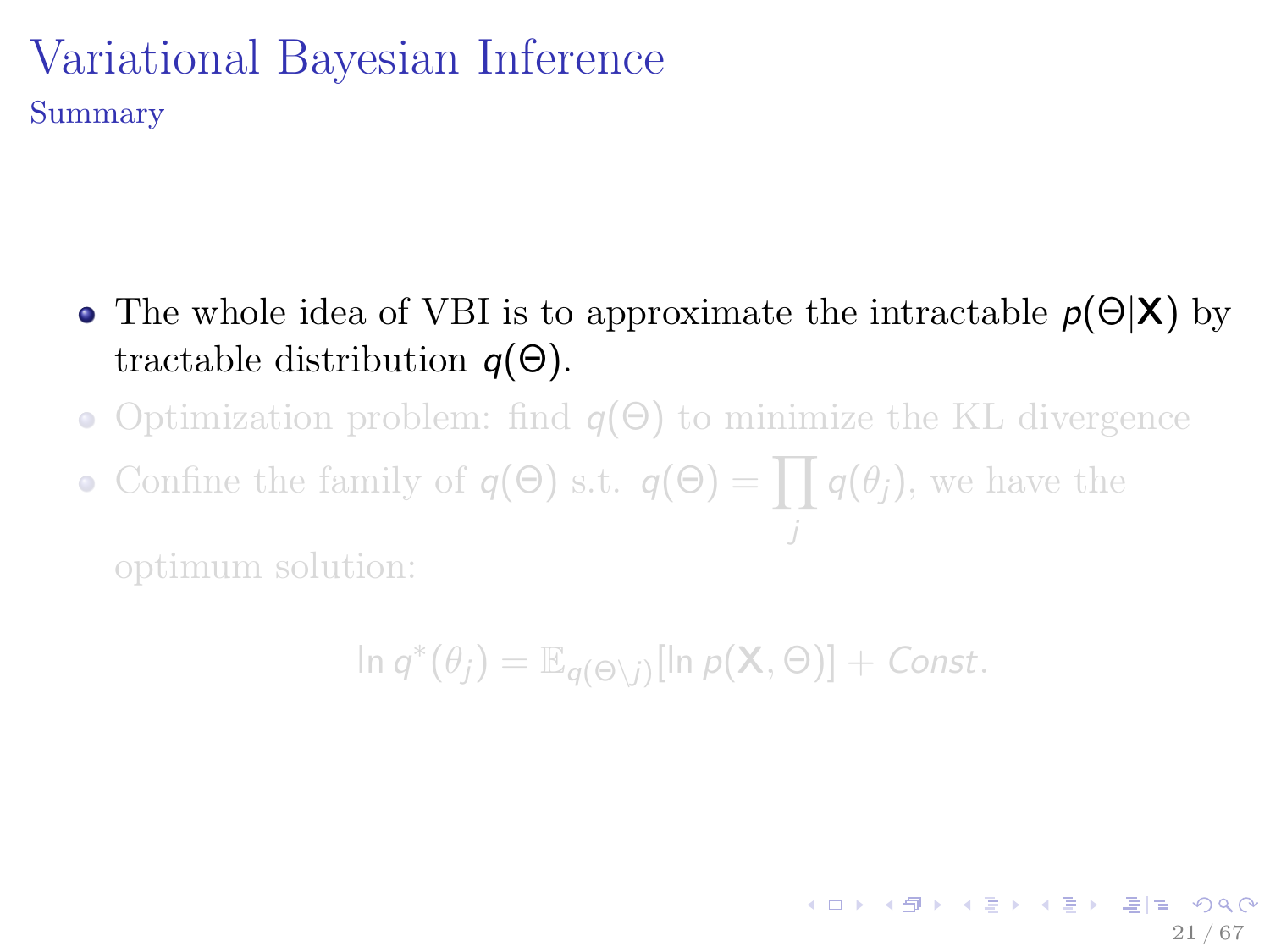## Variational Bayesian Inference Summary

- The whole idea of VBI is to approximate the intractable  $p(\Theta|\mathbf{X})$  by tractable distribution  $q(\Theta)$ .
- Optimization problem: find  $q(\Theta)$  to minimize the KL divergence
- Confine the family of  $q(\Theta)$  s.t.  $q(\Theta) = \prod q(\theta_j)$ , we have the

 $\ln q^*(\theta_j) = \mathbb{E}_{q(\Theta \setminus j)}[\ln p(\mathbf{X}, \Theta)] + \textit{Const.}$ 

22 / 67

K ロ X K 에 X X B X X B X G W H H X Y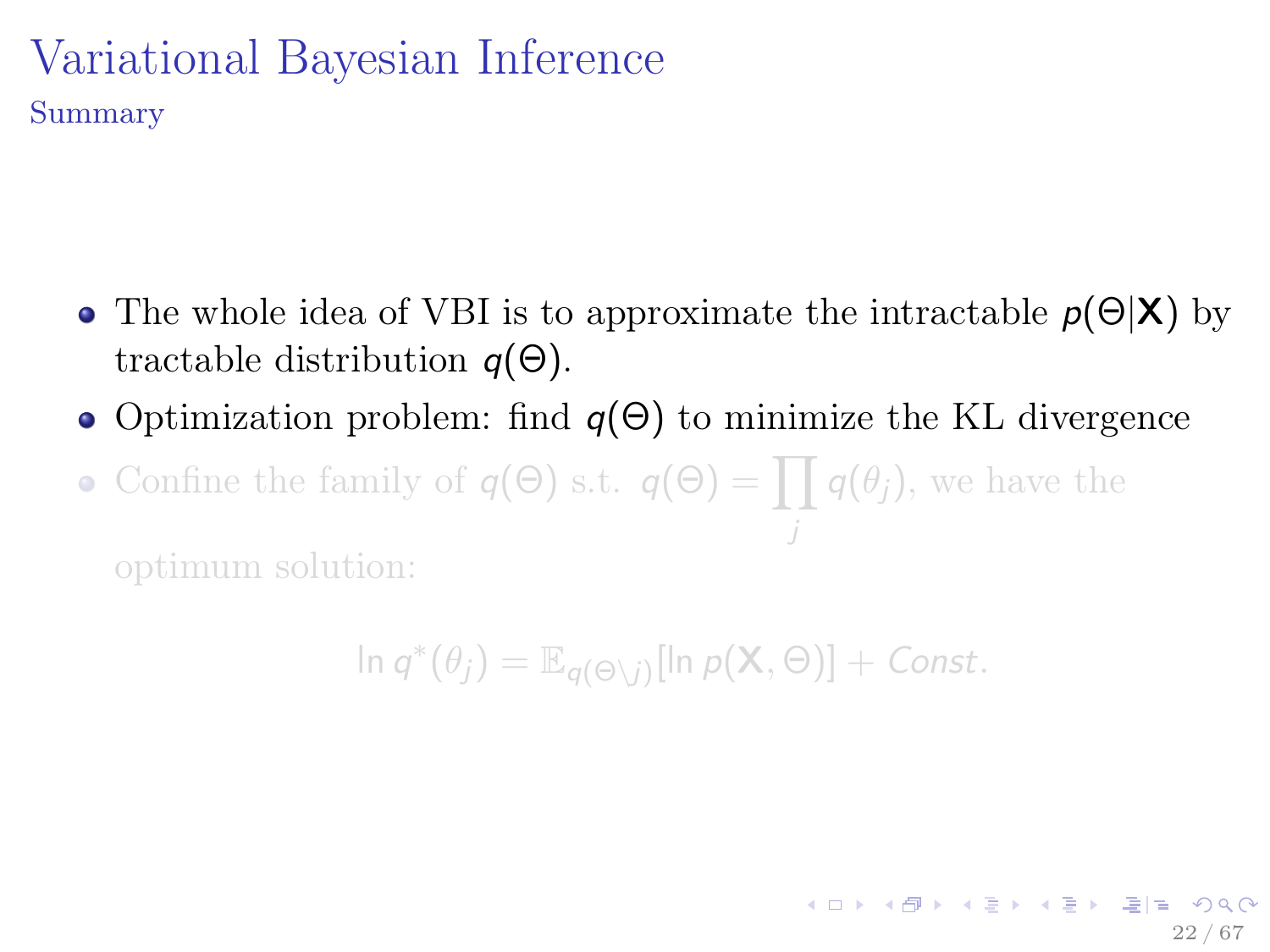## Variational Bayesian Inference Summary

- The whole idea of VBI is to approximate the intractable  $p(\Theta|X)$  by tractable distribution  $q(\Theta)$ .
- Optimization problem: find  $q(\Theta)$  to minimize the KL divergence
- Confine the family of  $q(\Theta)$  s.t.  $q(\Theta) = \prod q(\theta_j)$ , we have the j

optimum solution:

$$
\ln q^*(\theta_j) = \mathbb{E}_{q(\Theta \setminus j)}[\ln p(\mathbf{X}, \Theta)] + \text{Const.}
$$

23 / 67

K ロ ▶ K @ ▶ K 할 ▶ K 할 ▶ [ 할 바 ! 9]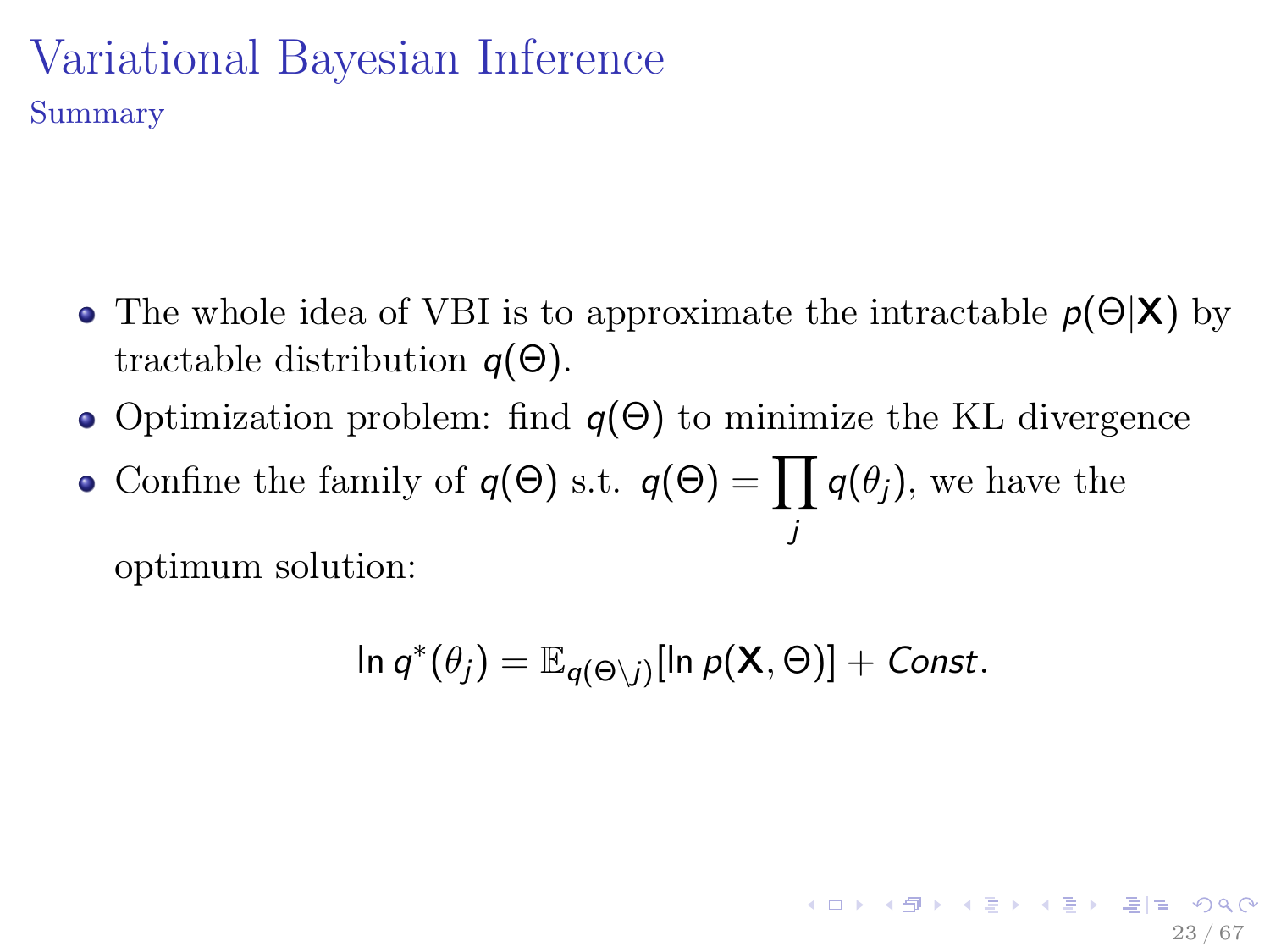# Outline

[Variational Bayesian Inference](#page-2-0)

- [Bayesian Inference](#page-2-0)
- [Variational Bayesian Inference](#page-12-0)

#### 2 [Speaker Verification](#page-23-0)

- [Base Line System](#page-23-0)
- [Robust Speech Processing](#page-31-0)

[Log Spectra Enhancement for Speaker Verification](#page-37-0)

- [Feature Extraction and Speech Model](#page-37-0)
- [Probabilistic Model](#page-40-0)
- <span id="page-23-0"></span>[VBI for feature enhancement](#page-52-0)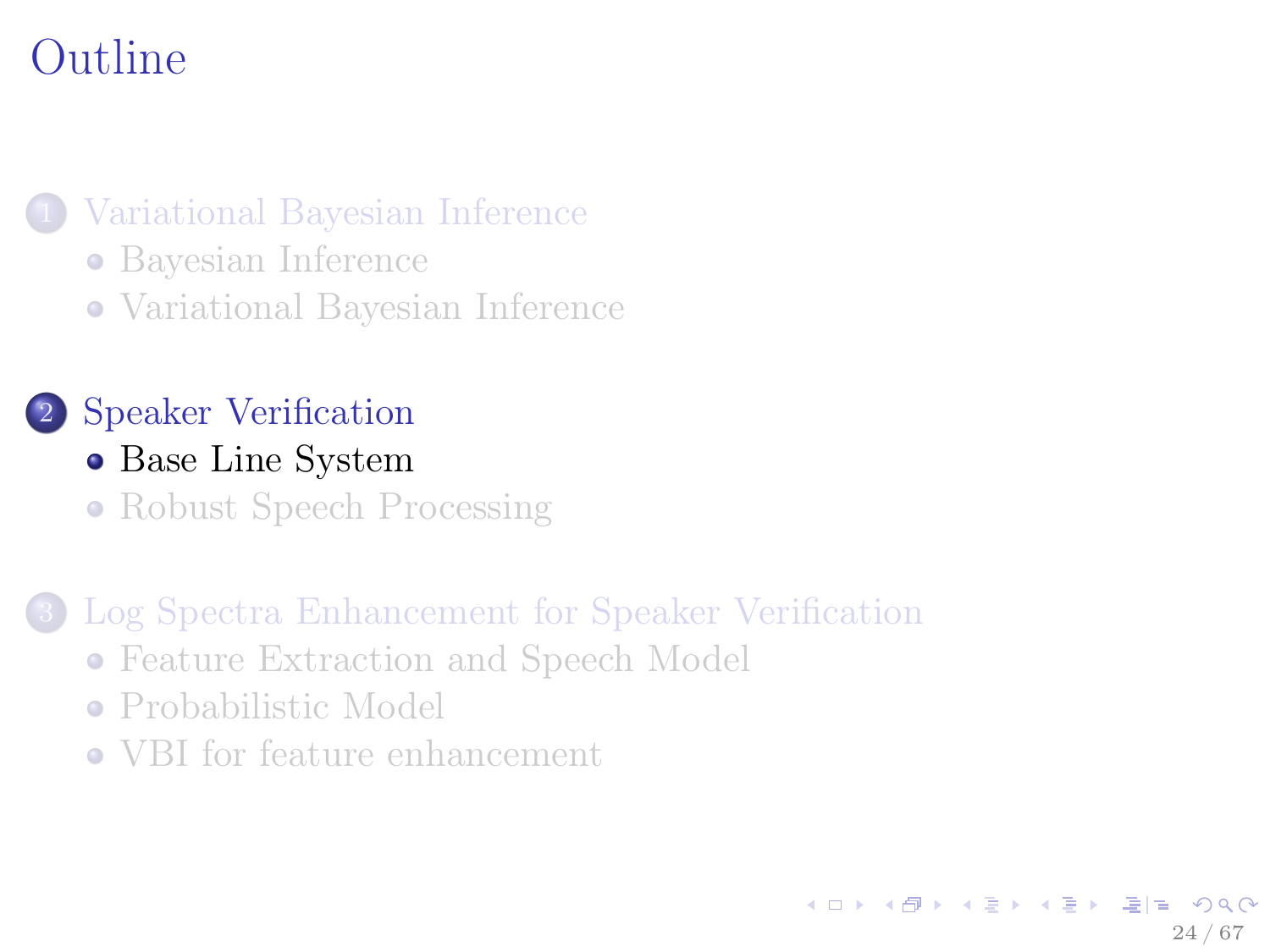# Feature Extraction

- Purpose: In order to identify speakers, we need to extract information in speech signal.
- $\bullet$  FFT:
	- $\triangleright$  Feature dimension is too high to extract speech information
	- $\triangleright$  It does not compress the relevant information in each speech frame
- $\bullet$  MFCC $\cdot$ 
	- $\blacktriangleright$  It is not sensitive to noise.
	- It takes into account the non-linear processing of sound in the ear (characterize the timber).
- Log Spectra:
	- <sup>I</sup> Separate clean speech from noise and channel (Production to Addition)
	- $\triangleright$  Compare to MFCC, it is easier to clean speech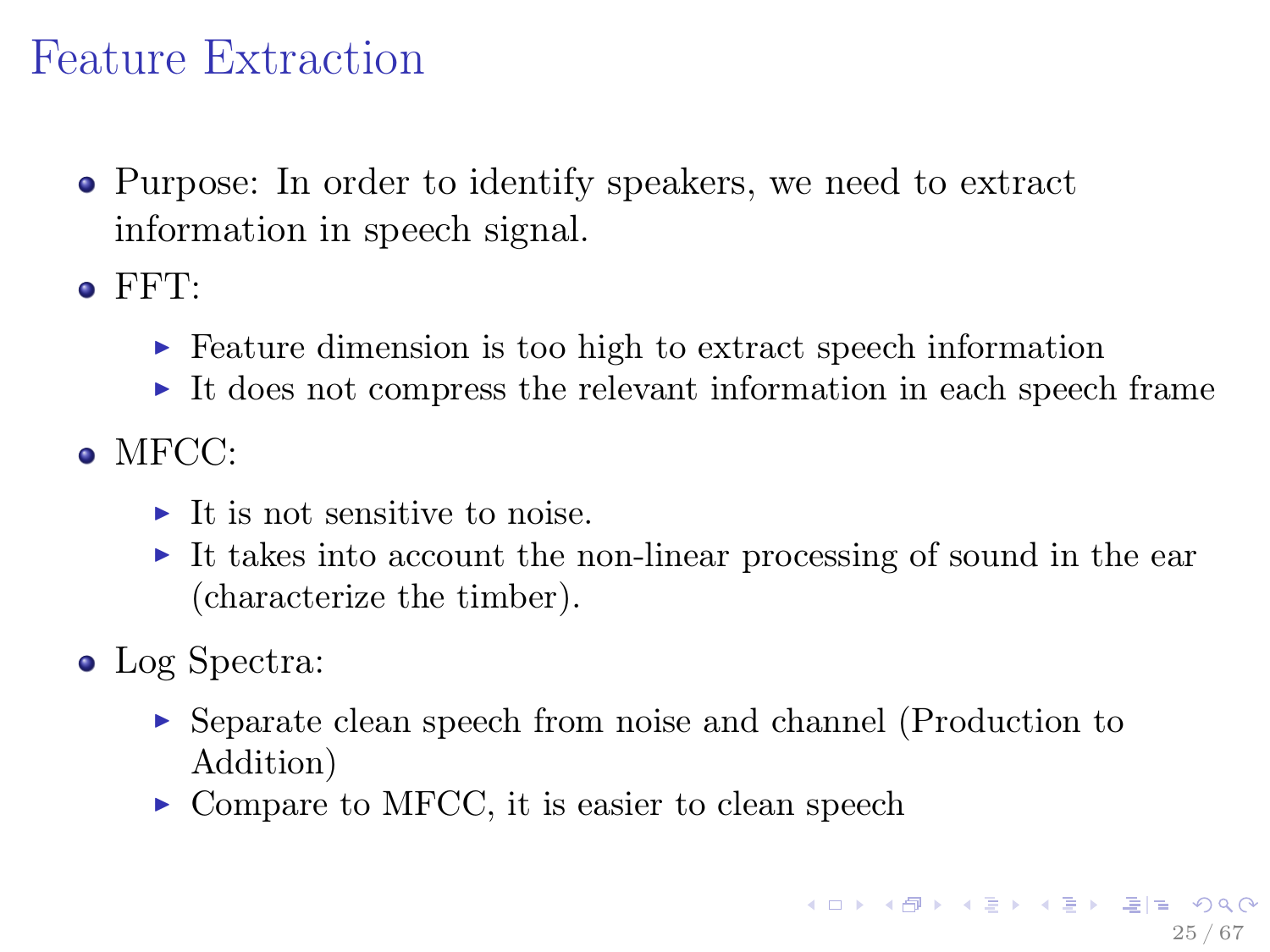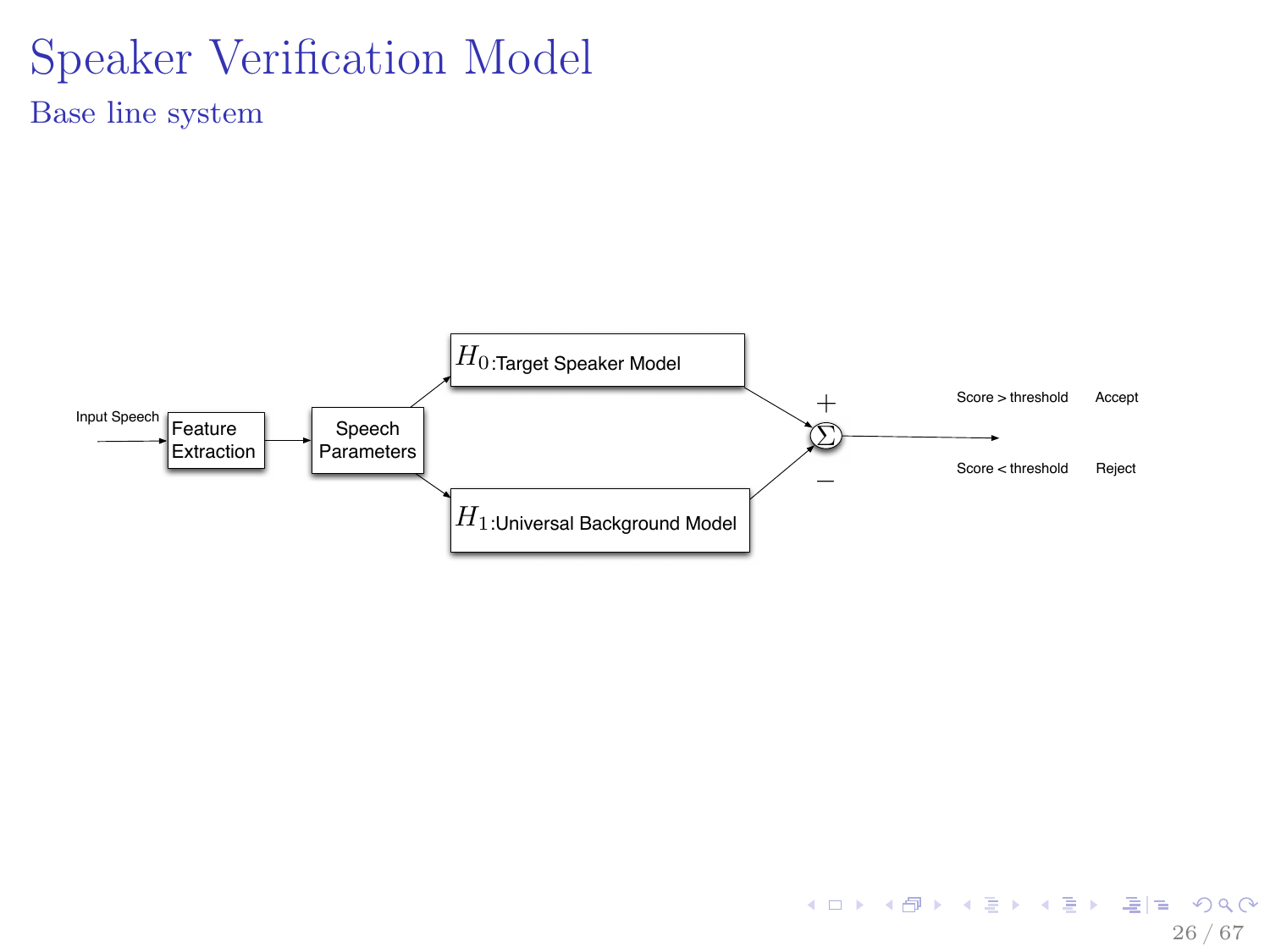$\bullet$  Given a speech segment X, we test 2 hypotheses:

- $\blacktriangleright$  H<sub>0</sub>: X is from claimed target speaker S (GMM)
- $\blacktriangleright$  H<sub>1</sub>: X is not from speaker S, it is from the background (UBM)

<sup>2</sup> Decision Rule

 $\blacktriangleright$  Score =  $\log \frac{p(X | TargetModel)}{p(X | UBM)}$  $\frac{\text{H}_0}{\text{2}}$  $\leq H_1$ **Threshold** 

 $\star$  Note: Score = log p(X|TargetModel) – log p(X|UBM)

27 / 67

K ロ K K 倒 K K ミ K K ミ K 「ミ」 ミ Y の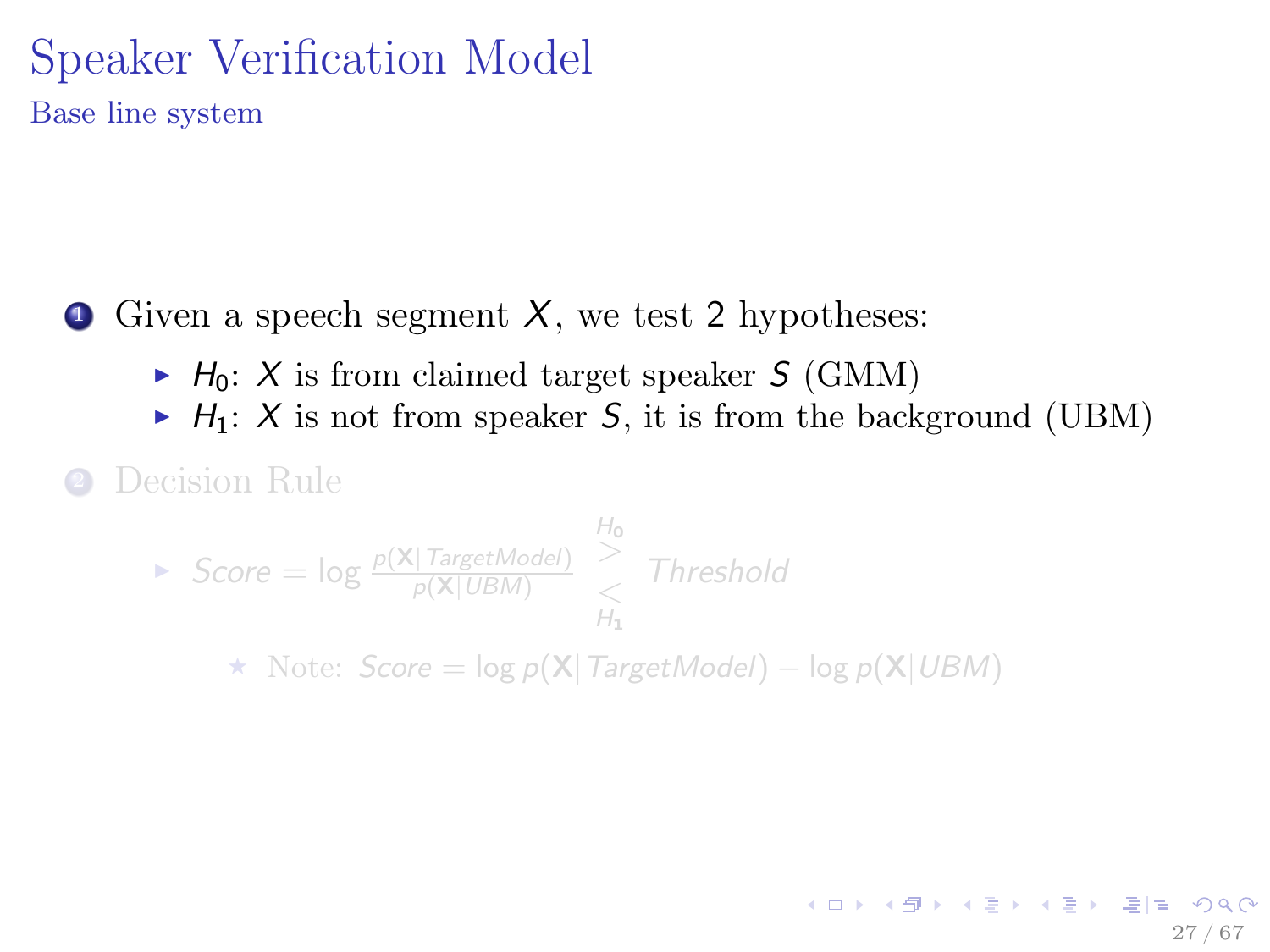$\bullet$  Given a speech segment X, we test 2 hypotheses:

- $\blacktriangleright$  H<sub>0</sub>: X is from claimed target speaker S (GMM)
- $\blacktriangleright$  H<sub>1</sub>: X is not from speaker S, it is from the background (UBM)

28 / 67

KED KARD KED KED EE YAA

<sup>2</sup> Decision Rule

$$
\begin{array}{rcl}\n\text{Score} & = \log \frac{p(\mathbf{X} | \text{TargetModel})}{p(\mathbf{X} | \text{UBM})} & > \\
\text{Interested} & & \text{Threshold} \\
\text{M}_1 & & \text{Note: } \text{Score} = \log p(\mathbf{X} | \text{TargetModel}) - \log p(\mathbf{X} | \text{UBM})\n\end{array}
$$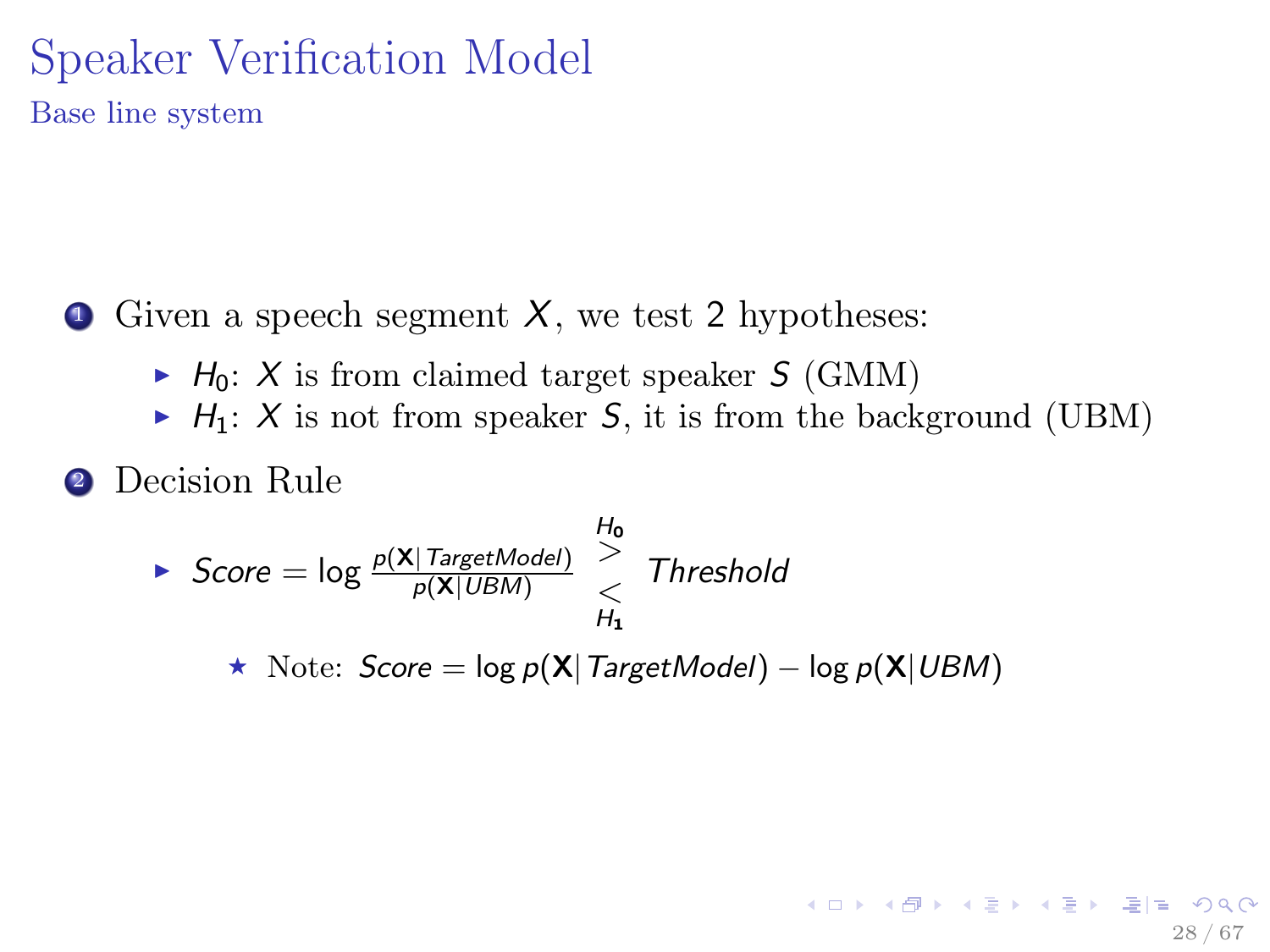

How to solve the following problem?

- **1** Input speech has additive noise.
- <sup>2</sup> Mismatch between training and operation conditions.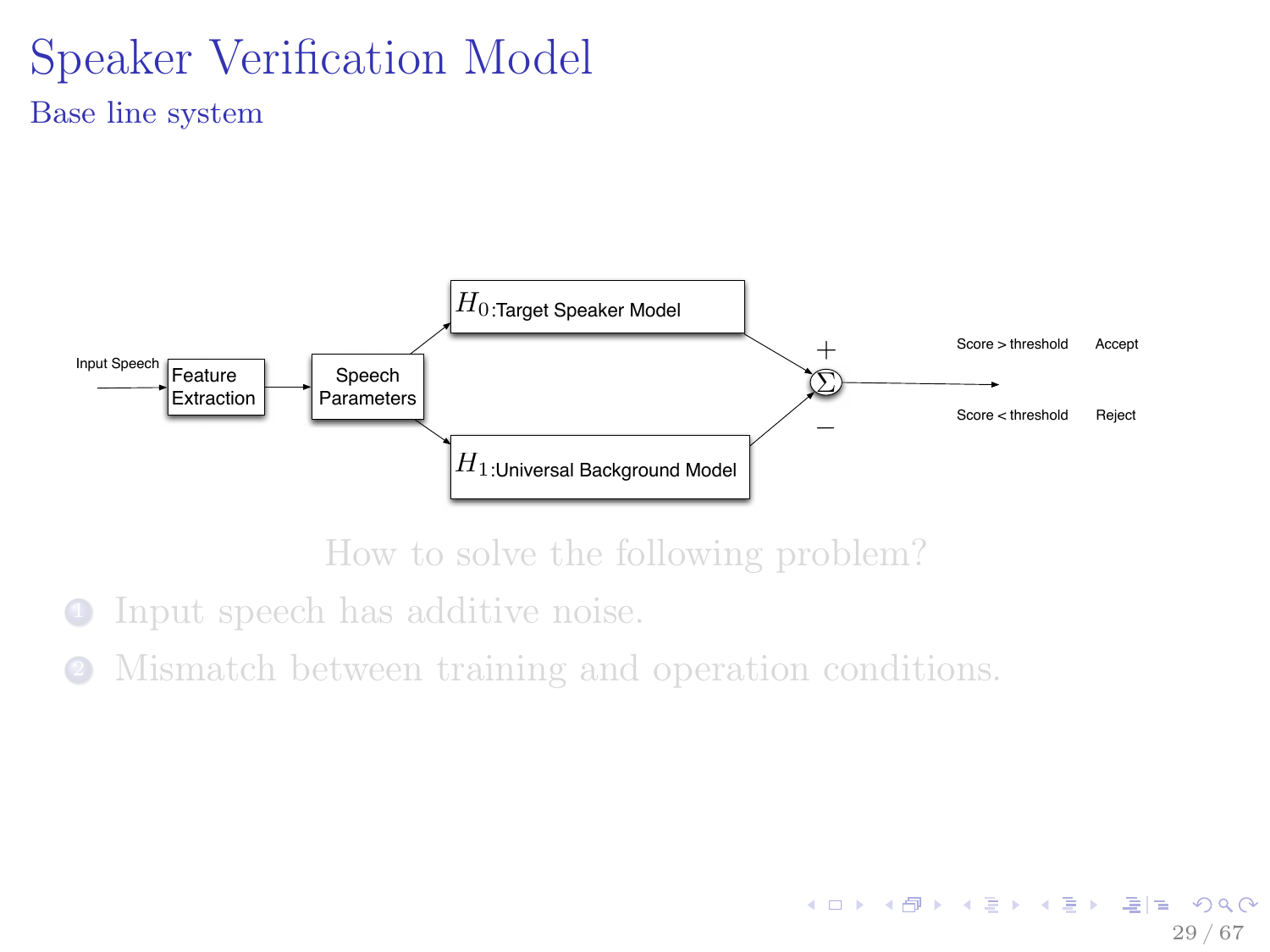

How to solve the following problem?

30 / 67

KED KARD KED KED EE YAA

- **1** Input speech has additive noise.
- <sup>2</sup> Mismatch between training and operation conditions.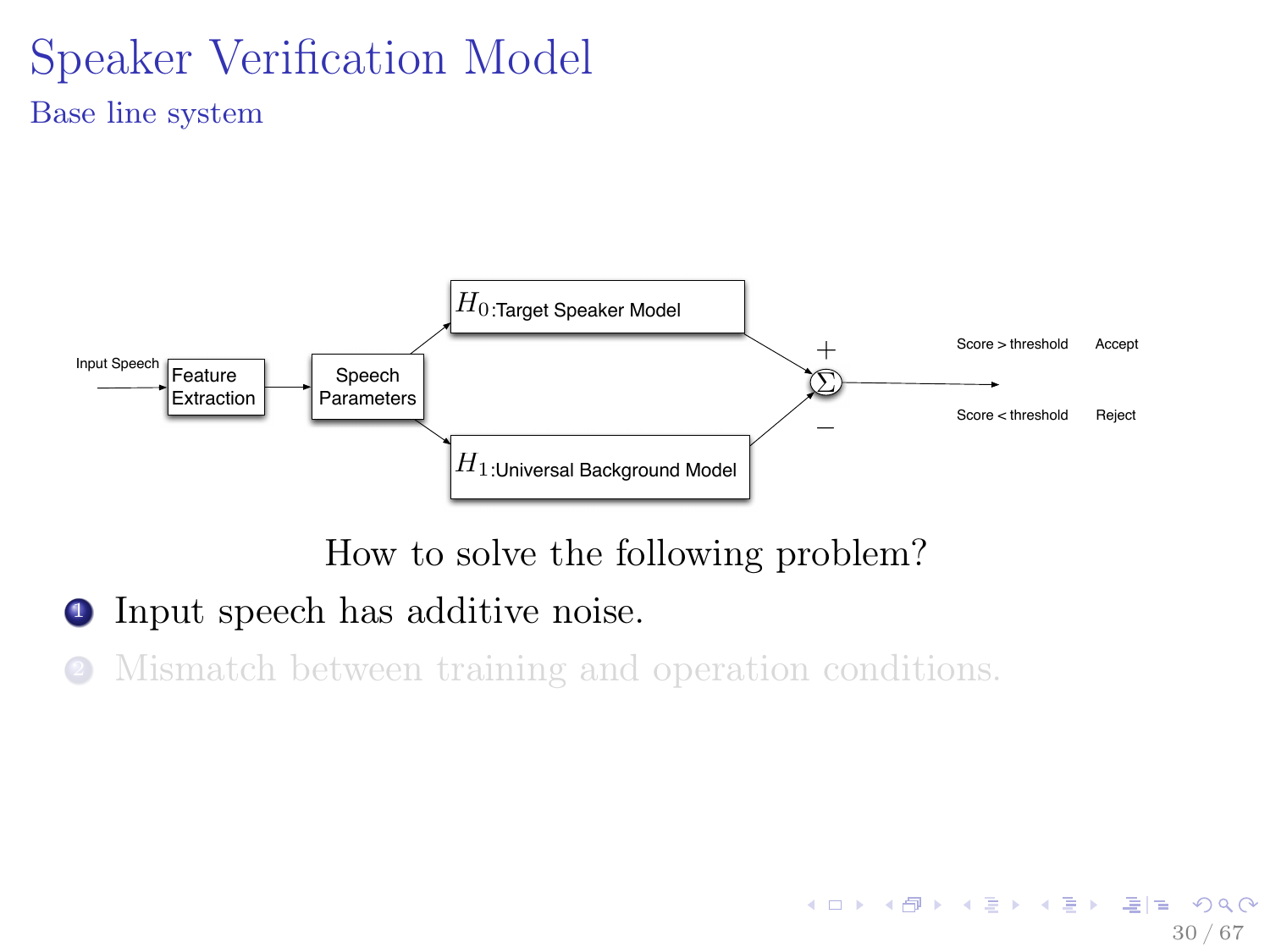

How to solve the following problem?

31 / 67

KED KARD KED KED EE YAA

- **1** Input speech has additive noise.
- <sup>2</sup> Mismatch between training and operation conditions.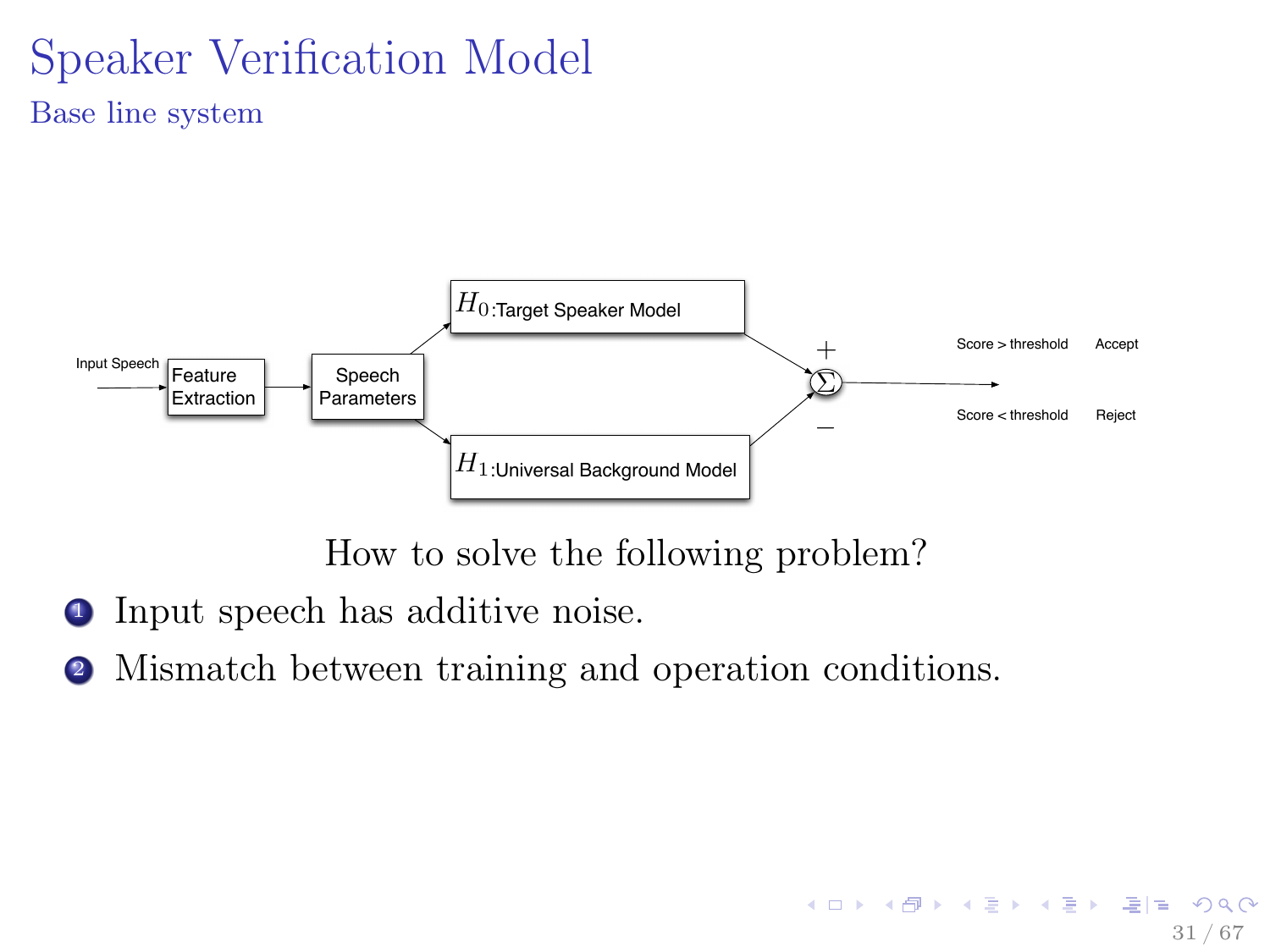# Outline

#### [Variational Bayesian Inference](#page-2-0)

- [Bayesian Inference](#page-2-0)
- [Variational Bayesian Inference](#page-12-0)

#### 2 [Speaker Verification](#page-23-0)

- [Base Line System](#page-23-0)
- [Robust Speech Processing](#page-31-0)

#### [Log Spectra Enhancement for Speaker Verification](#page-37-0)

- [Feature Extraction and Speech Model](#page-37-0)
- [Probabilistic Model](#page-40-0)
- <span id="page-31-0"></span>[VBI for feature enhancement](#page-52-0)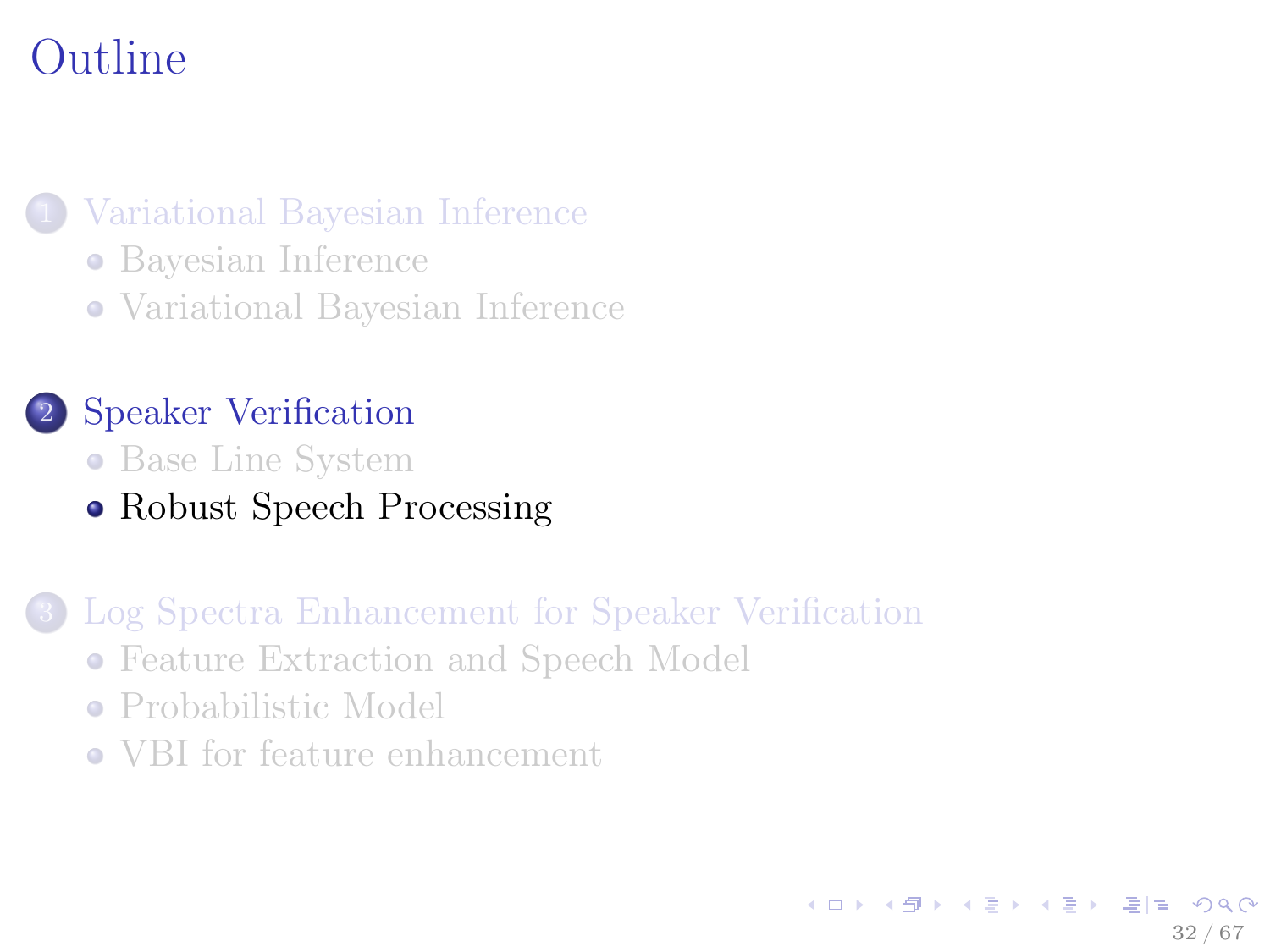# Feature Domain Robust Speech Processing



33 / 67

K ロ ▶ K @ ▶ K 할 ▶ K 할 ▶ [ 할 날 ! > 10 Q Q

- Algonquin algorithm
- NAP for feature compensation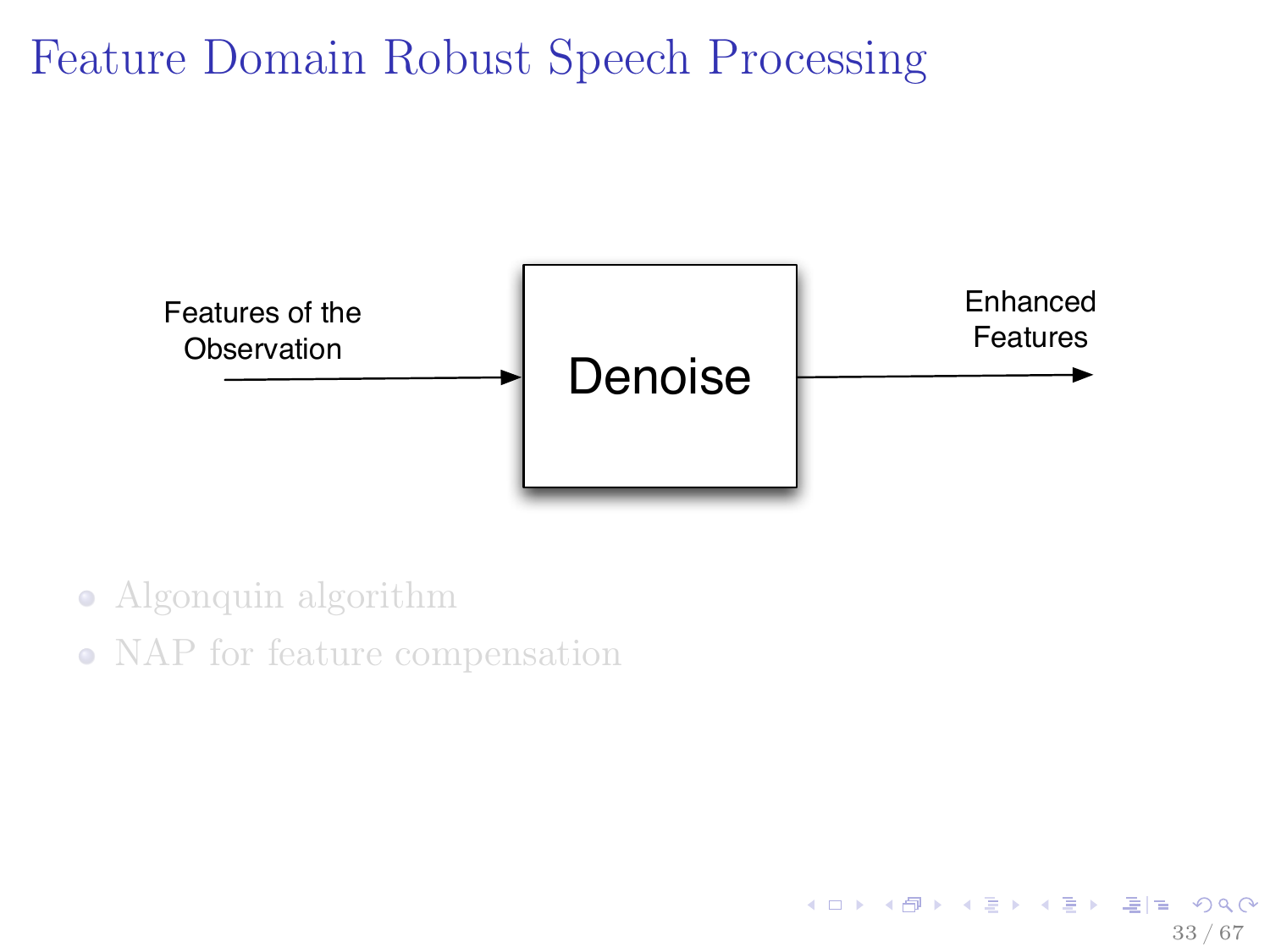# Feature Domain Robust Speech Processing



34 / 67

K ロ > K 個 > K 평 > K 평 > (평)는 900

- Algonquin algorithm
- NAP for feature compensation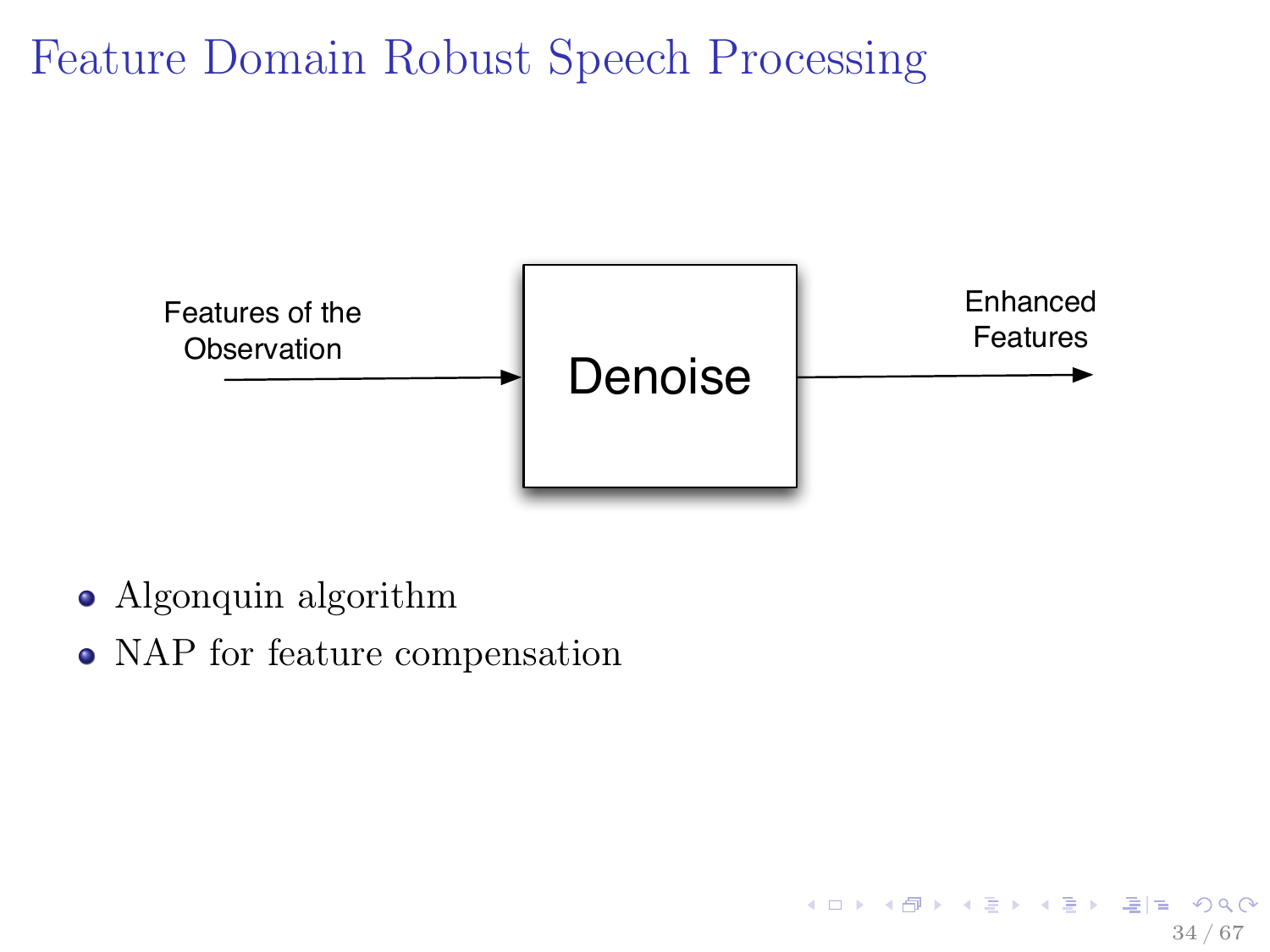# Joint Speech Enhancement and Speaker Verification

## • Intuition: Cleaner speech  $\rightleftharpoons$  Better speaker verification

General Idea

Jointly obtain the clean speech and speaker identity by using the prior distribution of the speech (i.e. speaker dependent)

#### • Principle Model

Model this idea as variational Bayesian(VB) inference problem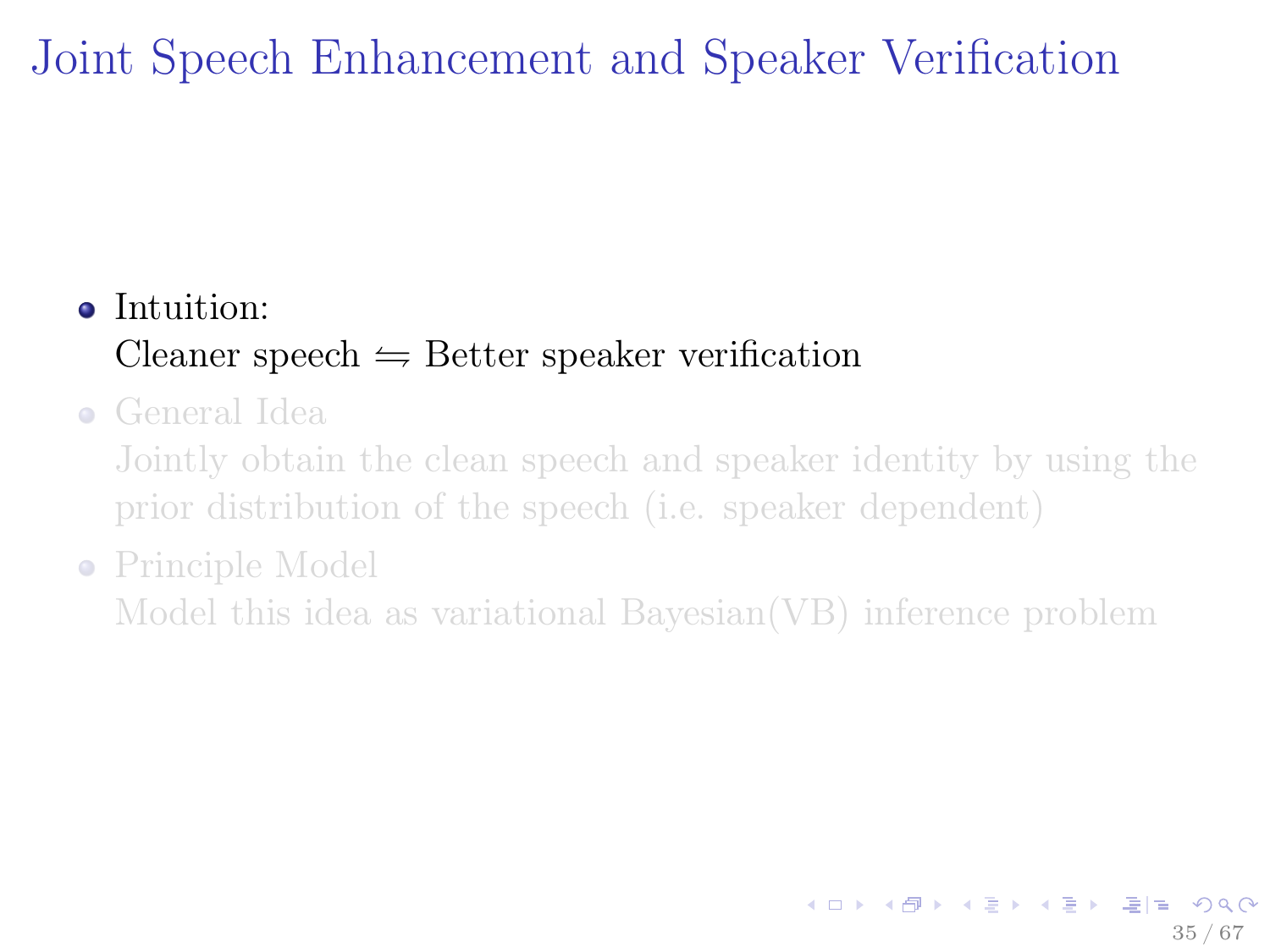Joint Speech Enhancement and Speaker Verification

#### • Intuition:

Cleaner speech  $\rightleftharpoons$  Better speaker verification

General Idea

Jointly obtain the clean speech and speaker identity by using the prior distribution of the speech (i.e. speaker dependent)

#### • Principle Model

Model this idea as variational Bayesian(VB) inference problem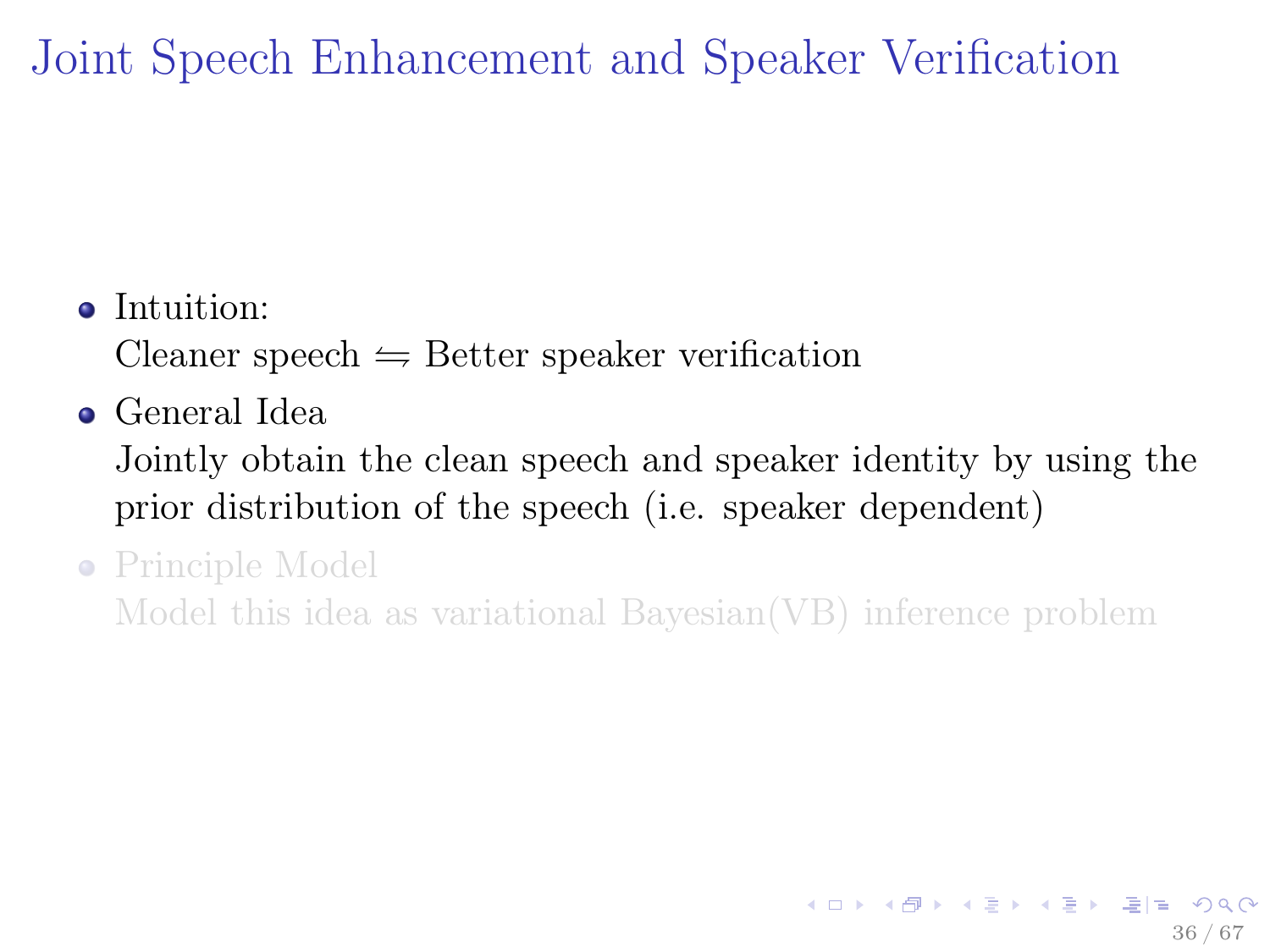Joint Speech Enhancement and Speaker Verification

• Intuition:

Cleaner speech  $\rightleftharpoons$  Better speaker verification

General Idea

Jointly obtain the clean speech and speaker identity by using the prior distribution of the speech (i.e. speaker dependent)

• Principle Model

<span id="page-36-0"></span>Model this idea as variational Bayesian(VB) inference problem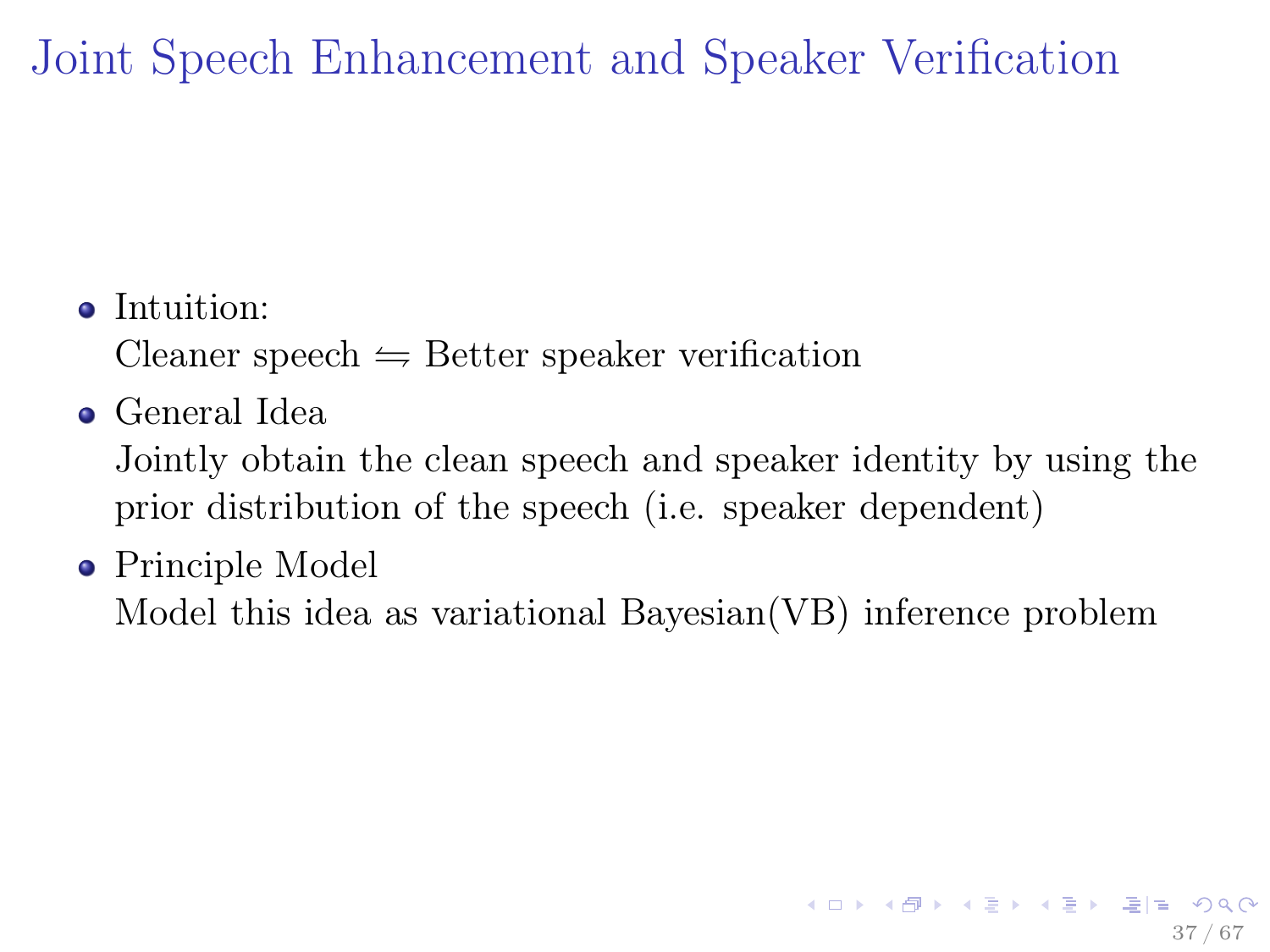# Outline

#### [Variational Bayesian Inference](#page-2-0)

- [Bayesian Inference](#page-2-0)
- [Variational Bayesian Inference](#page-12-0)

#### 2 [Speaker Verification](#page-23-0)

- [Base Line System](#page-23-0)
- [Robust Speech Processing](#page-31-0)

#### 3 [Log Spectra Enhancement for Speaker Verification](#page-37-0)

- [Feature Extraction and Speech Model](#page-37-0)
- [Probabilistic Model](#page-40-0)
- <span id="page-37-0"></span>[VBI for feature enhancement](#page-52-0)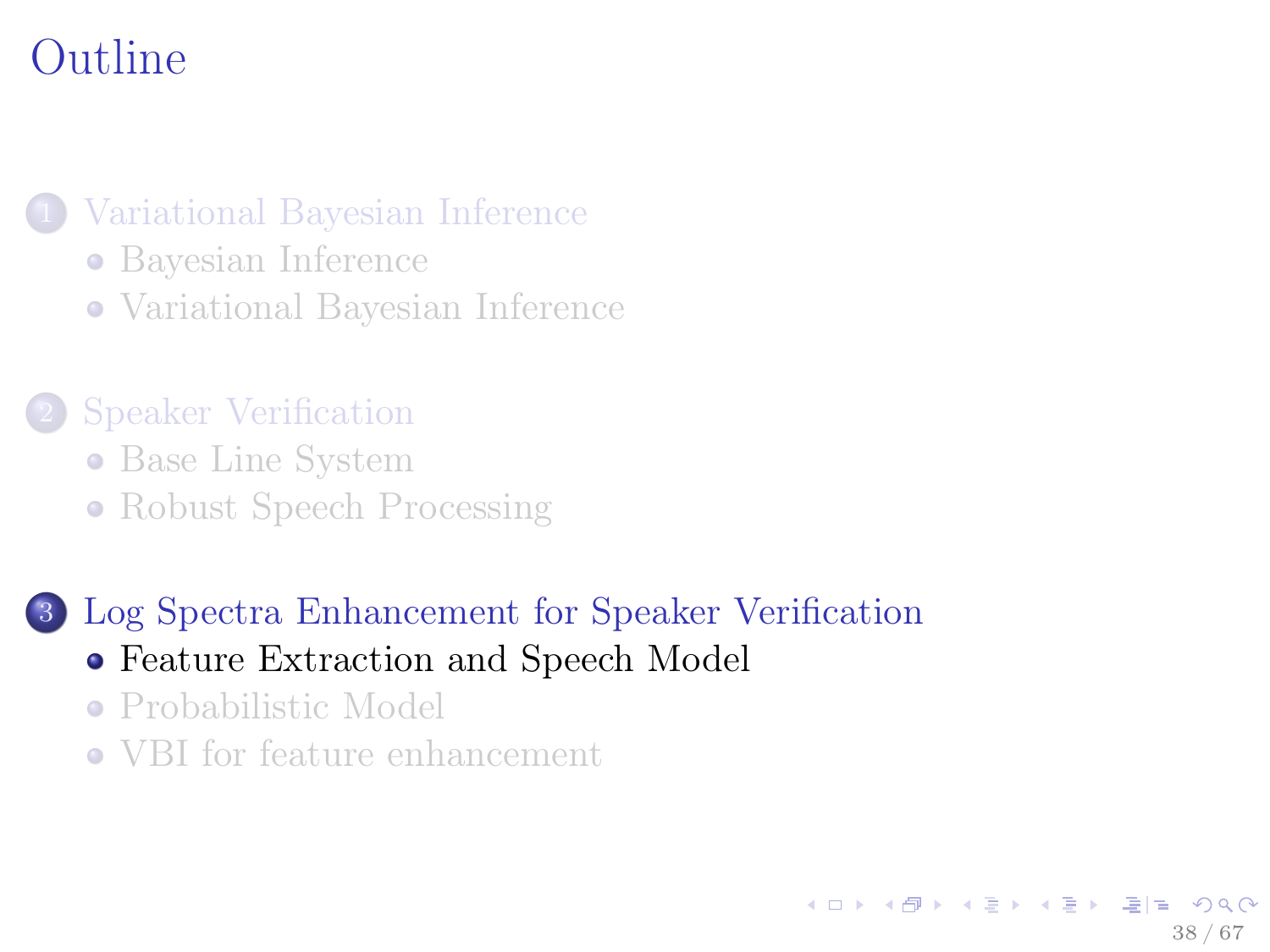# Log Spectrum Feature Extraction

Assume clean speech  $s[t]$  is corrupted by the channel  $h[t]$  and additive noise  $n[t]$ :

$$
y[t] = h[t] * s[t] + n[t]
$$

Take DFT for both sides (frame by frame):

$$
Y[k] = H[k]S[k] + N[k]
$$

39 / 67

K ロ ▶ K @ ▶ K 할 ▶ K 할 ▶ [ 할 날 : 0 Q Q

Note: frame size  $\geq$  length of  $h[t]$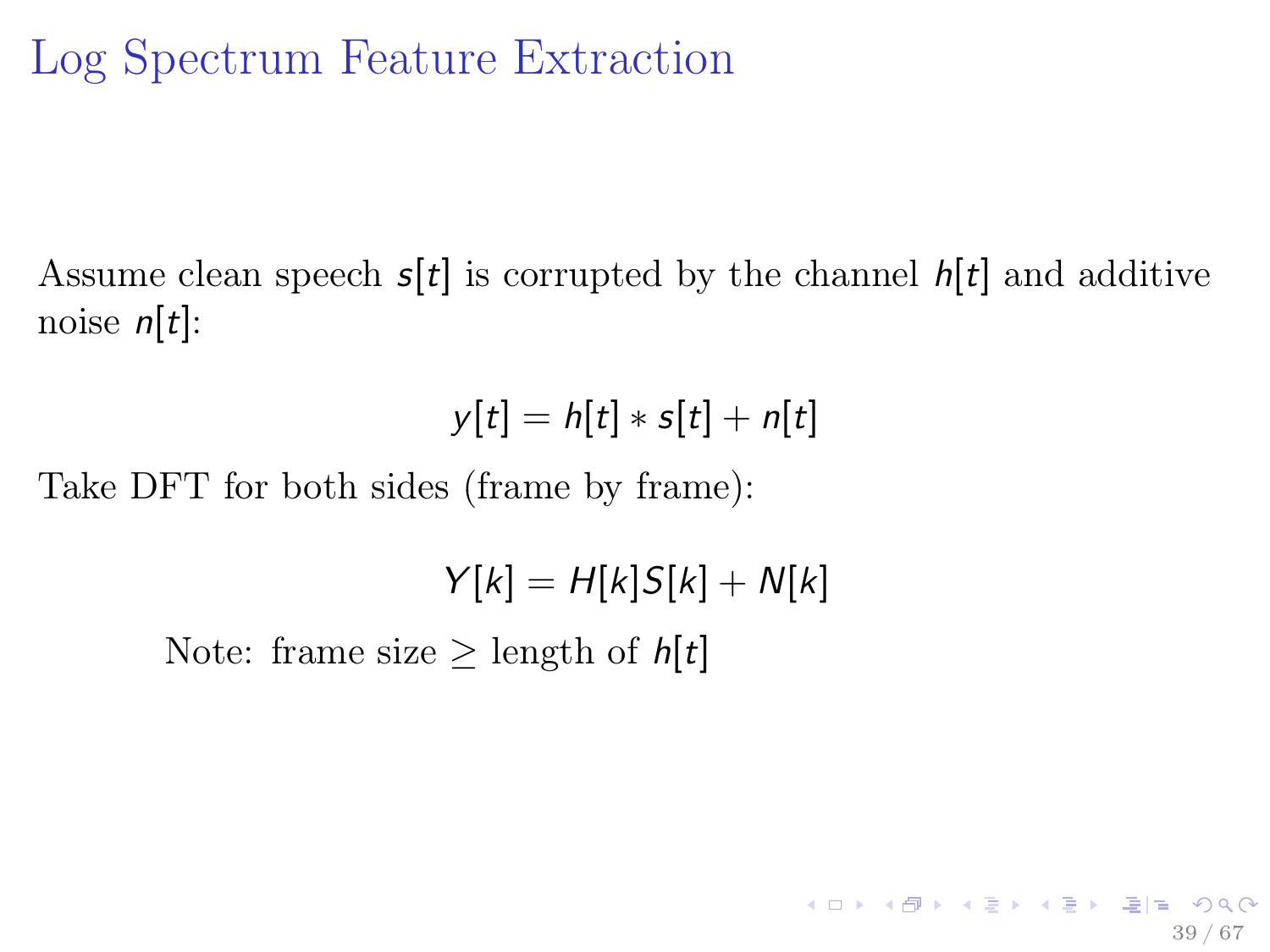# Log Spectrum Feature Extraction

• Let log spectra features:

 $y = \log |Y[:]|^2, s = \log |S[:]|^2, h = \log |H[:]|^2 \text{and } n = \log |N[:]|^2, \text{ we}$ can show (proof in Appendix 3):

$$
y \approx s + h + \log(1 + \exp(n - h - s))
$$

• Approximately:

$$
\mathsf{y} \approx \mathsf{s} + \mathsf{log}(1+\mathsf{exp}(\mathsf{n}-\mathsf{s}))
$$

by assumption that we can mitigate channel effects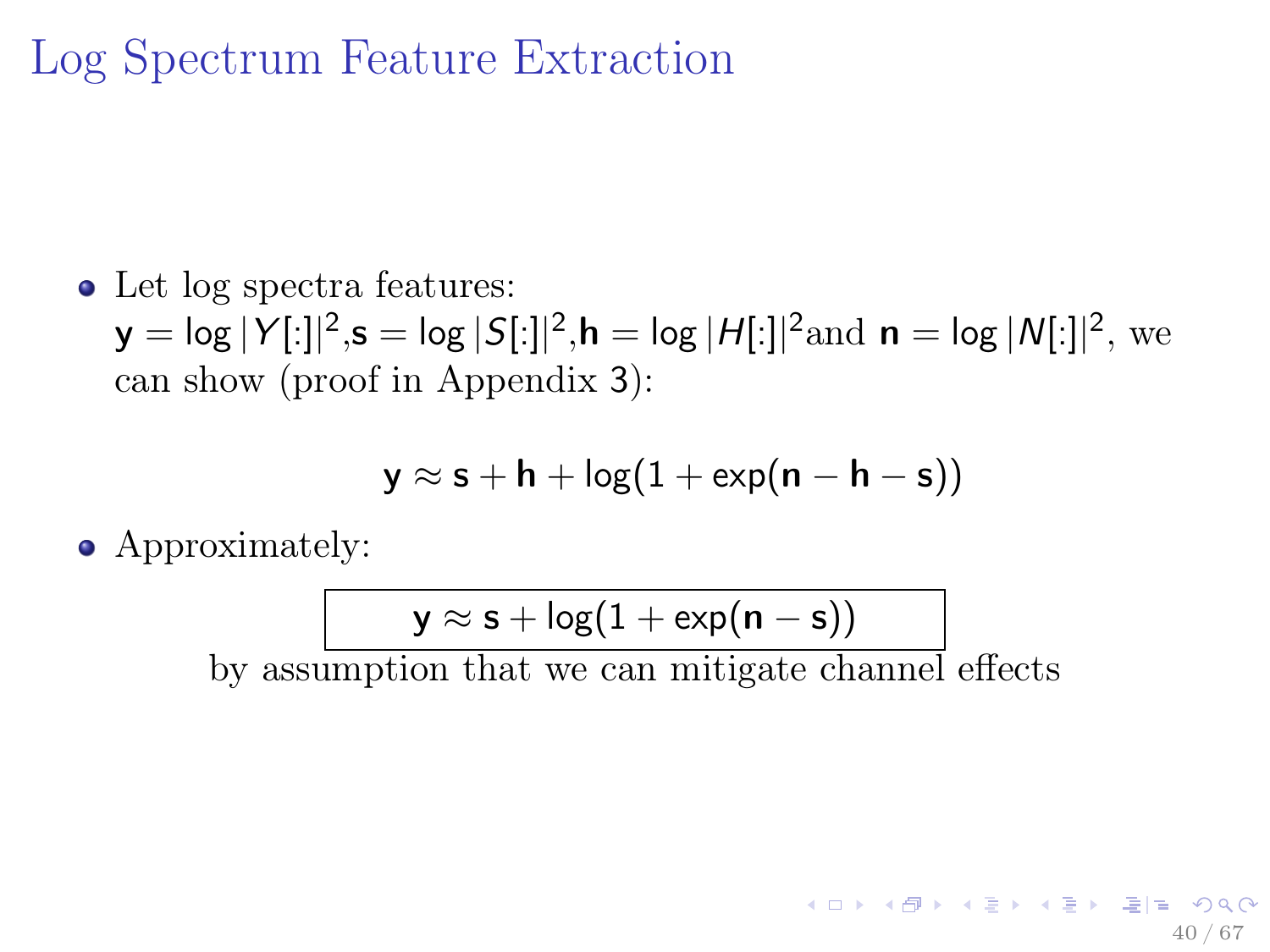# Outline

#### [Variational Bayesian Inference](#page-2-0)

- [Bayesian Inference](#page-2-0)
- [Variational Bayesian Inference](#page-12-0)

#### 2 [Speaker Verification](#page-23-0)

- [Base Line System](#page-23-0)
- [Robust Speech Processing](#page-31-0)

# 3 [Log Spectra Enhancement for Speaker Verification](#page-37-0)

- [Feature Extraction and Speech Model](#page-37-0)
- [Probabilistic Model](#page-40-0)
- <span id="page-40-0"></span>[VBI for feature enhancement](#page-52-0)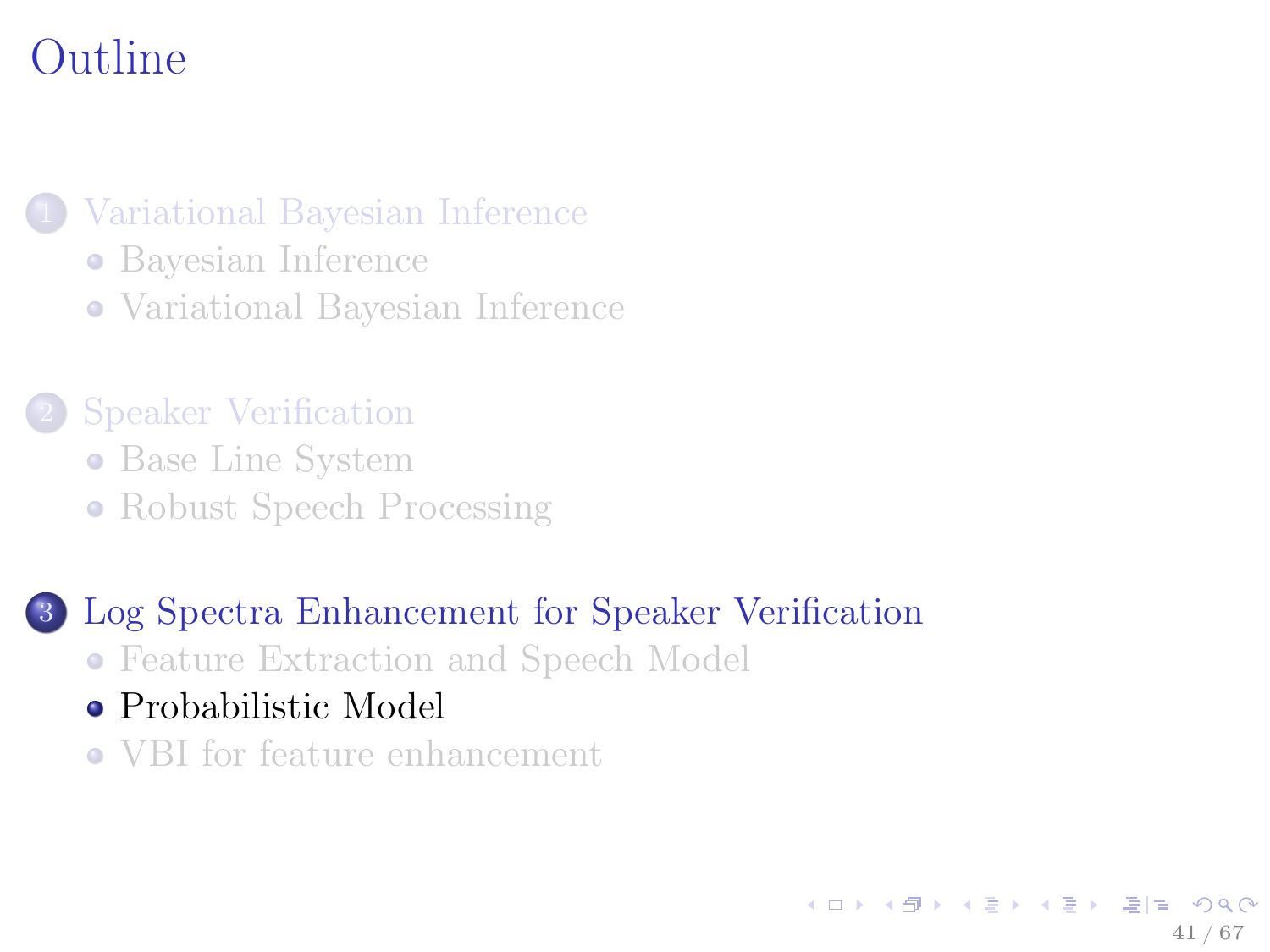## Observation Likelihood

The speech feature model:

$$
y \approx s + \log(1 + \exp(n - s))
$$

Assuming the approximation errors in formula (2) are Gaussian, that is

$$
\mathcal{E} = y - (\mathbf{s} + \log(1 + \exp(\mathbf{n} - \mathbf{s}))) \sim \mathcal{N}(0, \ \psi)
$$

Then, the likelihood of the observation **y** is:

$$
p(\mathbf{y}|\mathbf{s}, \mathbf{n}) = \mathcal{N}(\mathbf{y}|\mathbf{s} + \log(1 + \exp(\mathbf{n} - \mathbf{s})), \ \psi)
$$

42 / 67

K ロ ▶ K @ ▶ K 할 ▶ K 할 ▶ [ 할 날 ! > 10 Q Q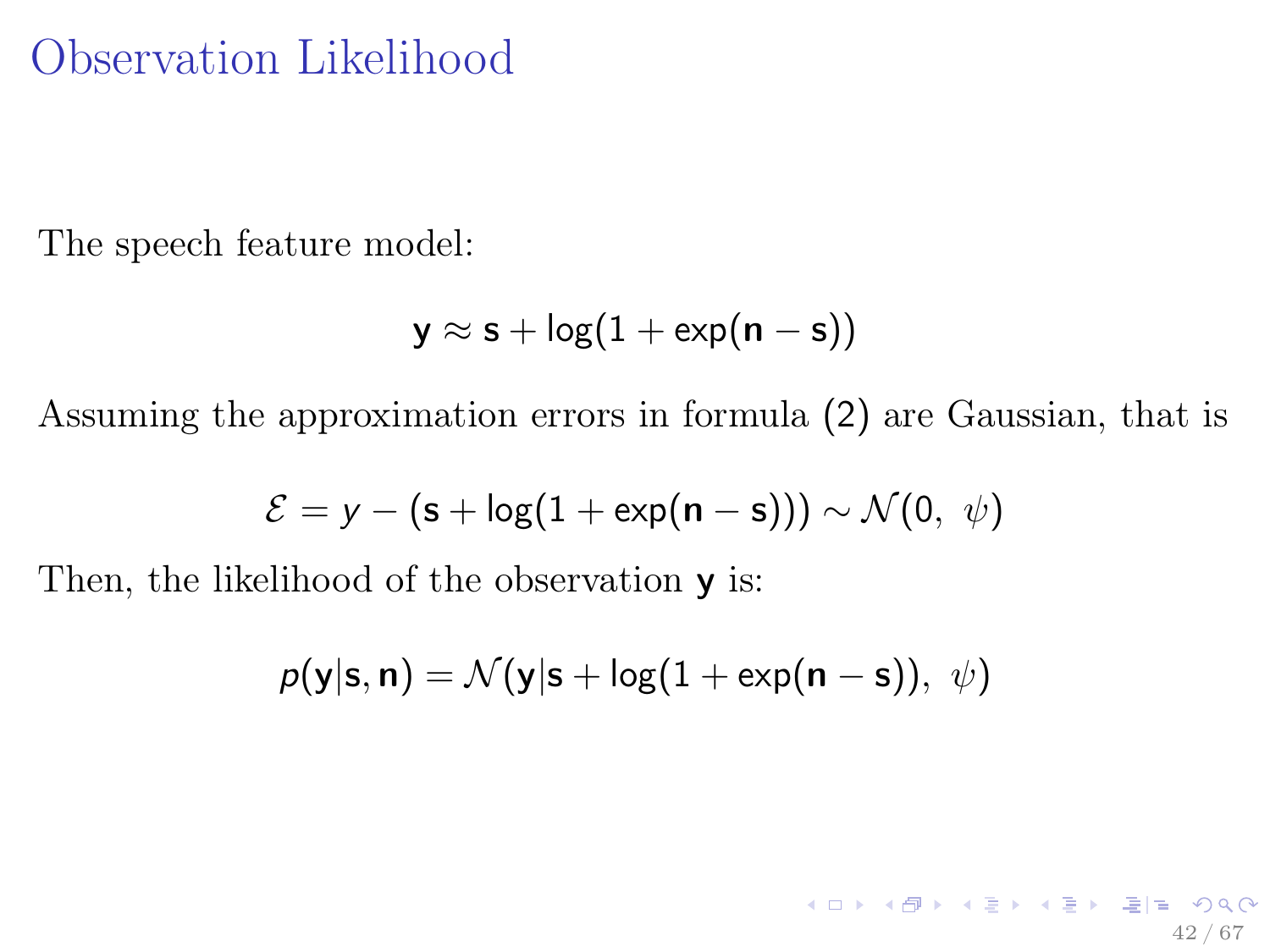### Speaker Dependent Prior

Let the library  $\mathcal{L} = \{ \text{TargetSpeaker}, \text{UBM} \}$ , then given  $\ell \in \mathcal{L}$ , the mixture Gaussian distribution for s is:

$$
p(\mathbf{s}|\ell) = \sum_{m=1}^{M_s} \pi_{\ell m}^s \mathcal{N}(\mathbf{s}; \mu_{\ell m}^s, \Sigma_{\ell m}^s)
$$

,where :

- $M<sub>s</sub>$  is the number of Gaussian mixture coefficients
- $\pi_{\ell m}^{\textbf{s}}$  is  $m^{th}$  mixture coefficient for speech **s** in the library  $\ell$

$$
\sum_{m=1}^{M_s}\!\pi^\textbf{s}_{\ell m}=1
$$

43 / 67

**KOR KAR KER KER EIE KOAN**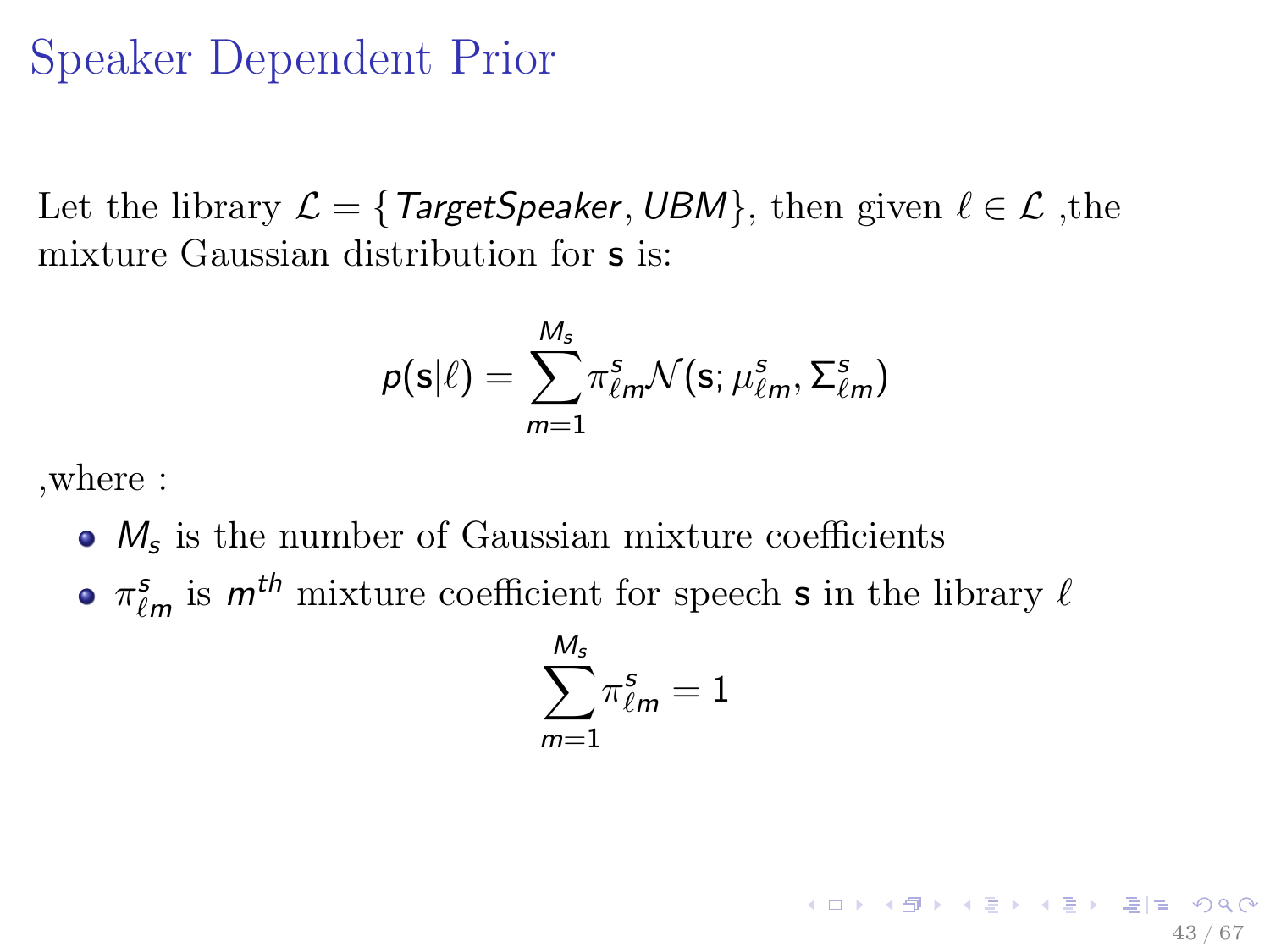## Speaker Dependent Prior

Given  $p_\ell(\text{Target}) = p$ , by Total Probability Theory:

$$
\rho(\mathbf{s}) = \sum_{\ell} p_{\ell} \times p(\mathbf{s}|\ell)
$$
  
=  $p \times \sum_{m=1}^{M_s} \pi^s_{m_{target}} \mathcal{N}(\mathbf{s}; \mu^s_{m_{target}}, \Sigma^s_{m_{target}})$   
+  $(1 - p) \times \sum_{m=1}^{M_s} \pi^s_{m_{UBM}} \mathcal{N}(\mathbf{s}; \mu^s_{m_{UBM}}, \Sigma^s_{m_{UBM}})$ 

44 / 67

K ロ ▶ K 個 ▶ K 평 ▶ K 평 ▶ [편] ≥ 10 Q Q Q

• Note:  $|\mathcal{L}| = 2$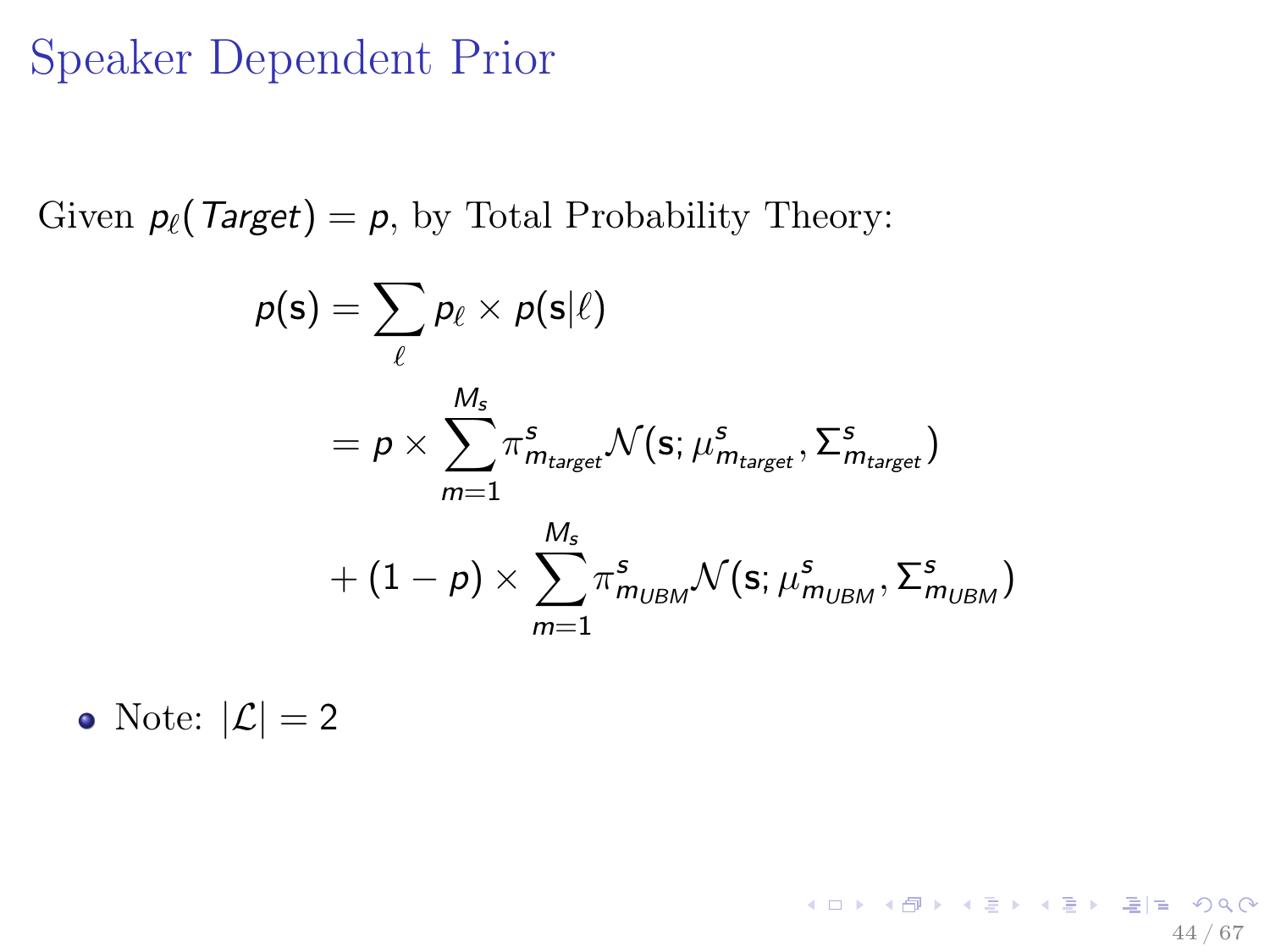### Speaker Dependent Prior GMM for clean speech

We obtain the Gaussian Mixture distribution for clean speech:

$$
p(\mathbf{s}) = \sum_{i=1}^{M_s|\mathcal{L}|} \pi_i^s \mathcal{N}(\mathbf{s}; \mu_i^s, \Sigma_i^s)
$$
, where  $\pi^s = \begin{pmatrix} \pi_1^s \\ \vdots \\ \pi_{M_s|\mathcal{L}|}^s \end{pmatrix} = \begin{pmatrix} p\pi_{Target} \\ (1-p)\pi_{UBM} \end{pmatrix}$ 

K ロ ▶ K @ ▶ K 할 ▶ K 할 ▶ [ 할 날 수 있어 ) 45 / 67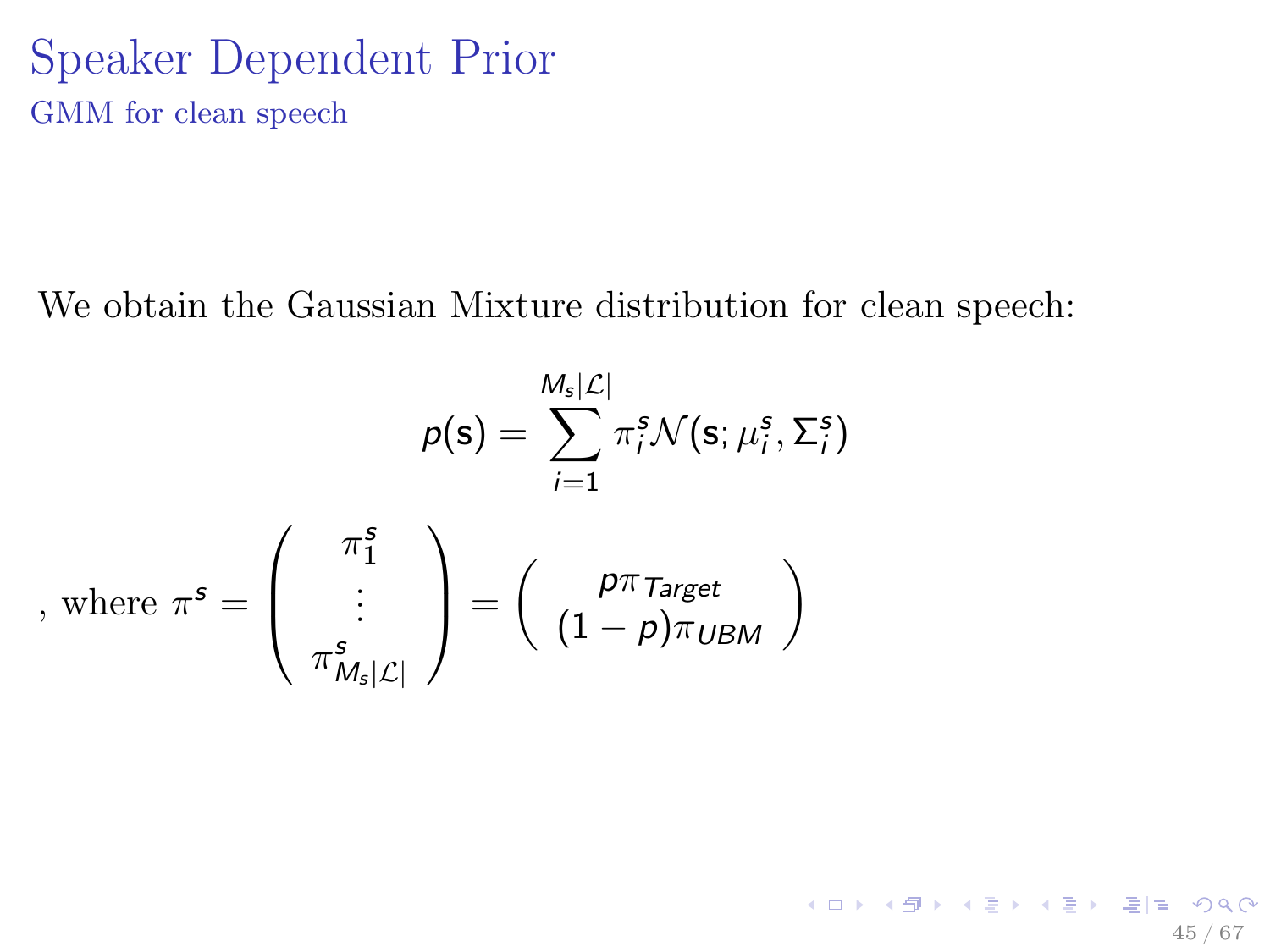### Speaker Dependent Prior Indicator Variable

# Let  $z_s$  be an indicator of dimension  $M_s|\mathcal{L}| \times 1$

Example: If for target speech model,  $i<sup>th</sup>$  mixture coefficient is active, then

$$
\mathsf{z}_{s}^{T} = \underbrace{(0, \cdots, 0, 1, 0, \cdots, 0, 0 \cdots 0)}_{\text{TargetSpeckerModel}}
$$

Relationship between indicator  $z_s$  and mixture coefficients  $\pi^s$ :

$$
\begin{aligned}\n&\triangleright \ p(z_{s,i} = 1) = \pi_i^s \\
&\triangleright \ p(z_s) = \prod_{i=1}^{M_s|\mathcal{L}|} \pi_i^{z_{s,i}}\n\end{aligned}
$$

K ロ X K @ X K 할 X K 할 X 및 할 X 9 Q Q 46 / 67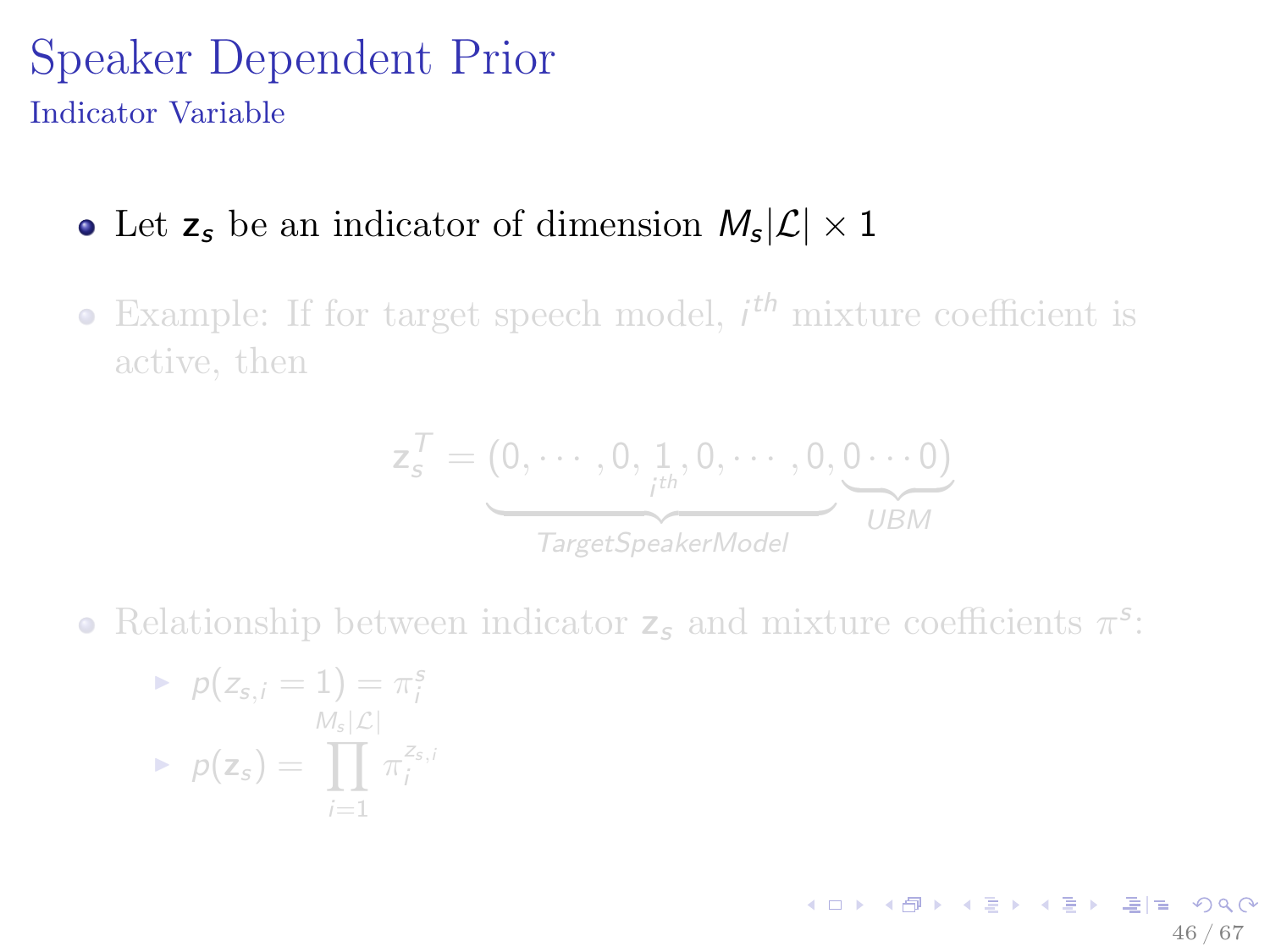### Speaker Dependent Prior Indicator Variable

- Let  $z_s$  be an indicator of dimension  $M_s|\mathcal{L}| \times 1$
- Example: If for target speech model,  $i<sup>th</sup>$  mixture coefficient is active, then

$$
\mathbf{z}_s^T = \underbrace{(0, \cdots, 0, 1, 0, \cdots, 0, 0 \cdots 0)}_{TargetSpeakerModel}
$$

47 / 67

**KOR KAR KER KER EIE KOAN** 

Relationship between indicator  $z_s$  and mixture coefficients  $\pi^s$ :

$$
\begin{aligned}\n&\triangleright \ p(z_{s,i} = 1) = \pi_i^s \\
&\triangleright \ p(z_s) = \prod_{i=1}^{M_s|\mathcal{L}|} \pi_i^{z_{s,i}}\n\end{aligned}
$$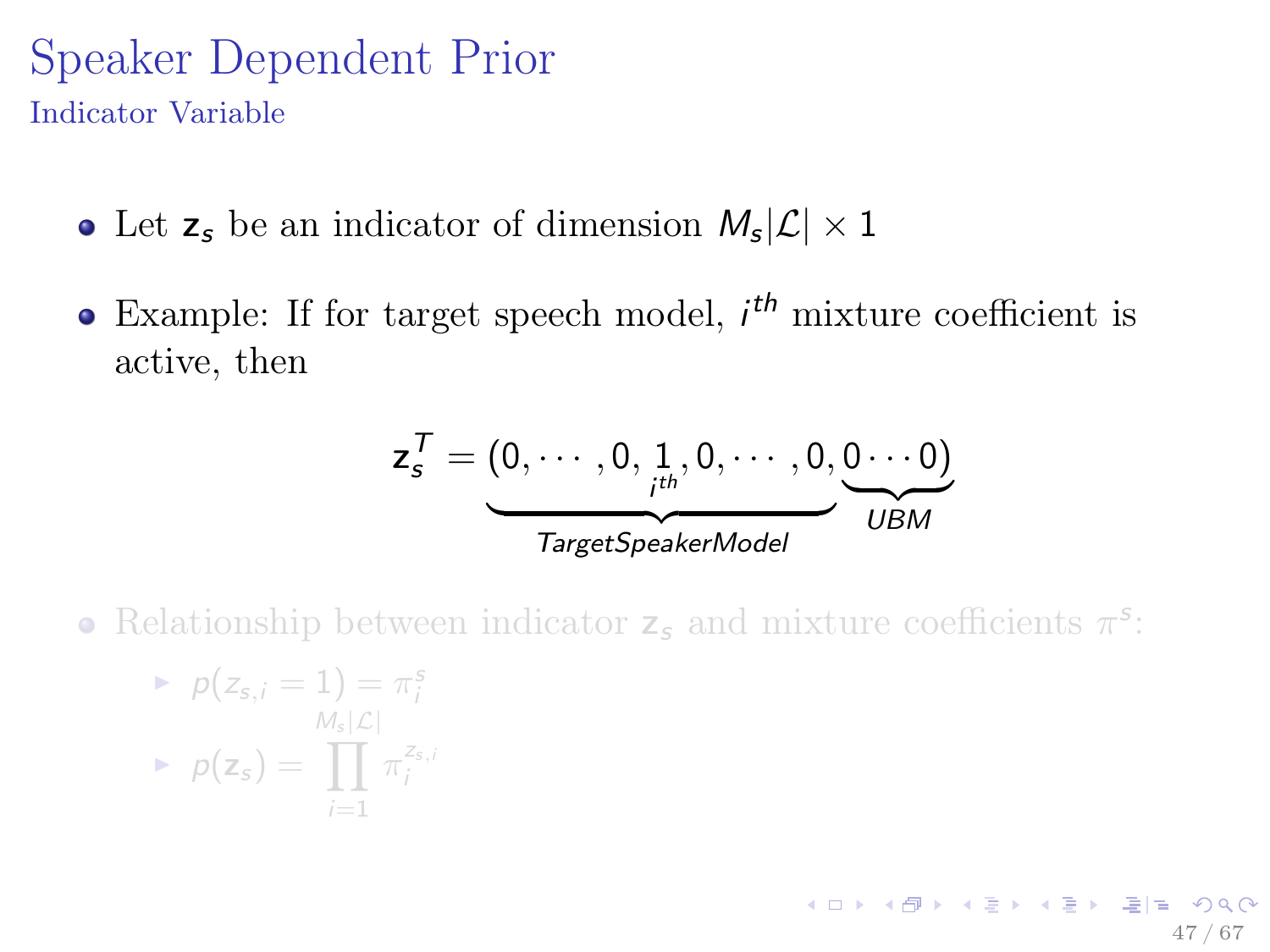### Speaker Dependent Prior Indicator Variable

- Let  $z_s$  be an indicator of dimension  $M_s|\mathcal{L}| \times 1$
- Example: If for target speech model,  $i<sup>th</sup>$  mixture coefficient is active, then

$$
\mathbf{z}_s^T = \underbrace{(0, \cdots, 0, 1, 0, \cdots, 0, 0 \cdots 0)}_{TargetSpeakerModel}
$$

48 / 67

**KOR KAR KER KER EIE KOAN** 

Relationship between indicator  $z_s$  and mixture coefficients  $\pi^s$ :

$$
\begin{aligned}\n&\blacktriangleright \ p(z_{s,i} = 1) = \pi_i^s \\
&\blacktriangleright \ p(z_s) = \prod_{i=1}^{M_s|\mathcal{L}|} \pi_i^{z_{s,i}}\n\end{aligned}
$$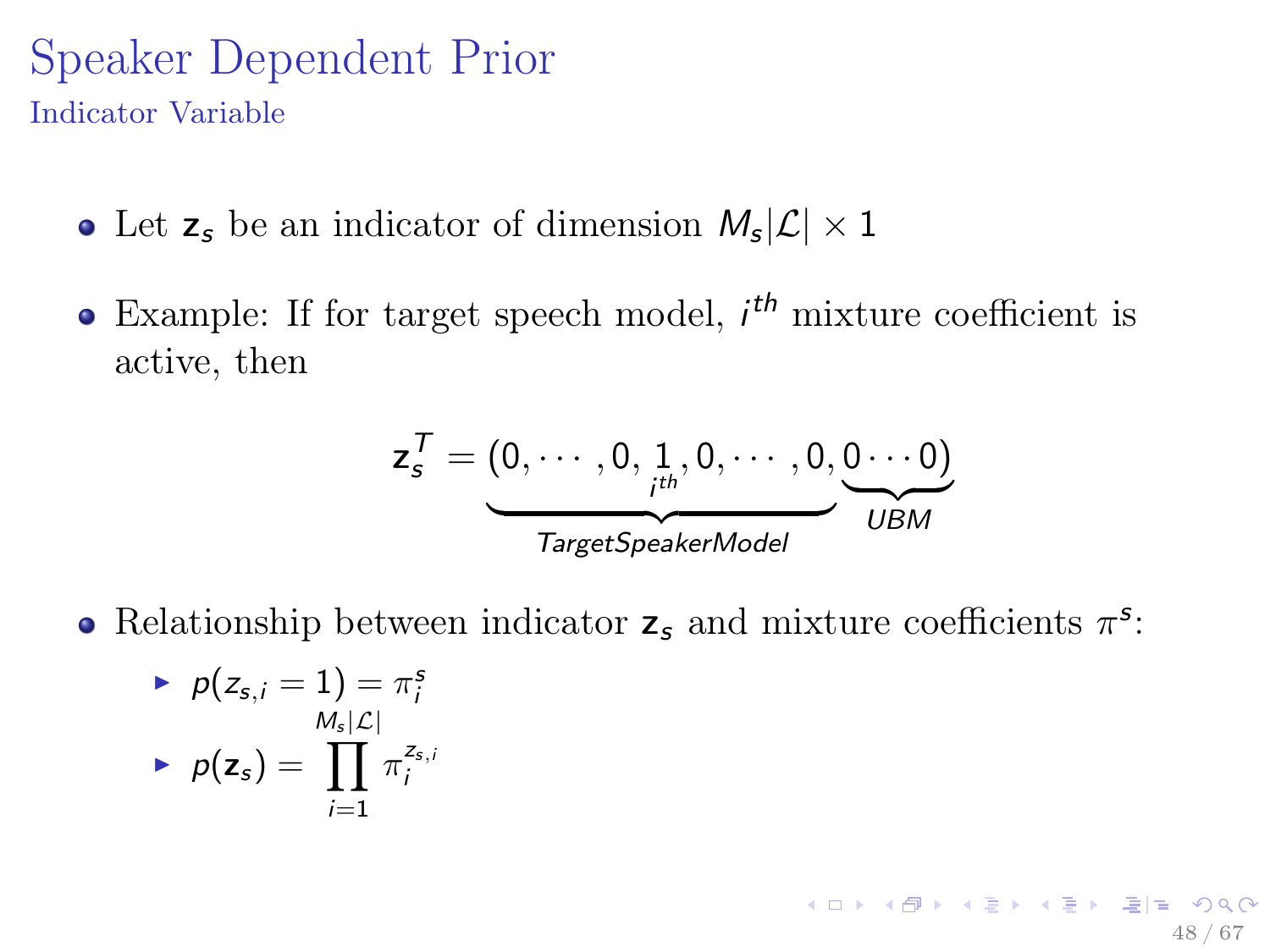### Speaker Dependent Prior Speaker Dependent Prior

We can write:  $p(\mathbf{s}|z_{s,i}=1) = \mathcal{N}(\mathbf{s}; \mu_i^s, \Sigma_i^s)$ 

Then we can obtain

$$
p(\mathbf{s}|\mathbf{z}_s) = \prod_{i=1}^{M_s|\mathcal{L}|} \mathcal{N}(\mathbf{s}; \mu_i^s, \Sigma_i^s)^{z_{s,i}} \tag{1}
$$

49 / 67

×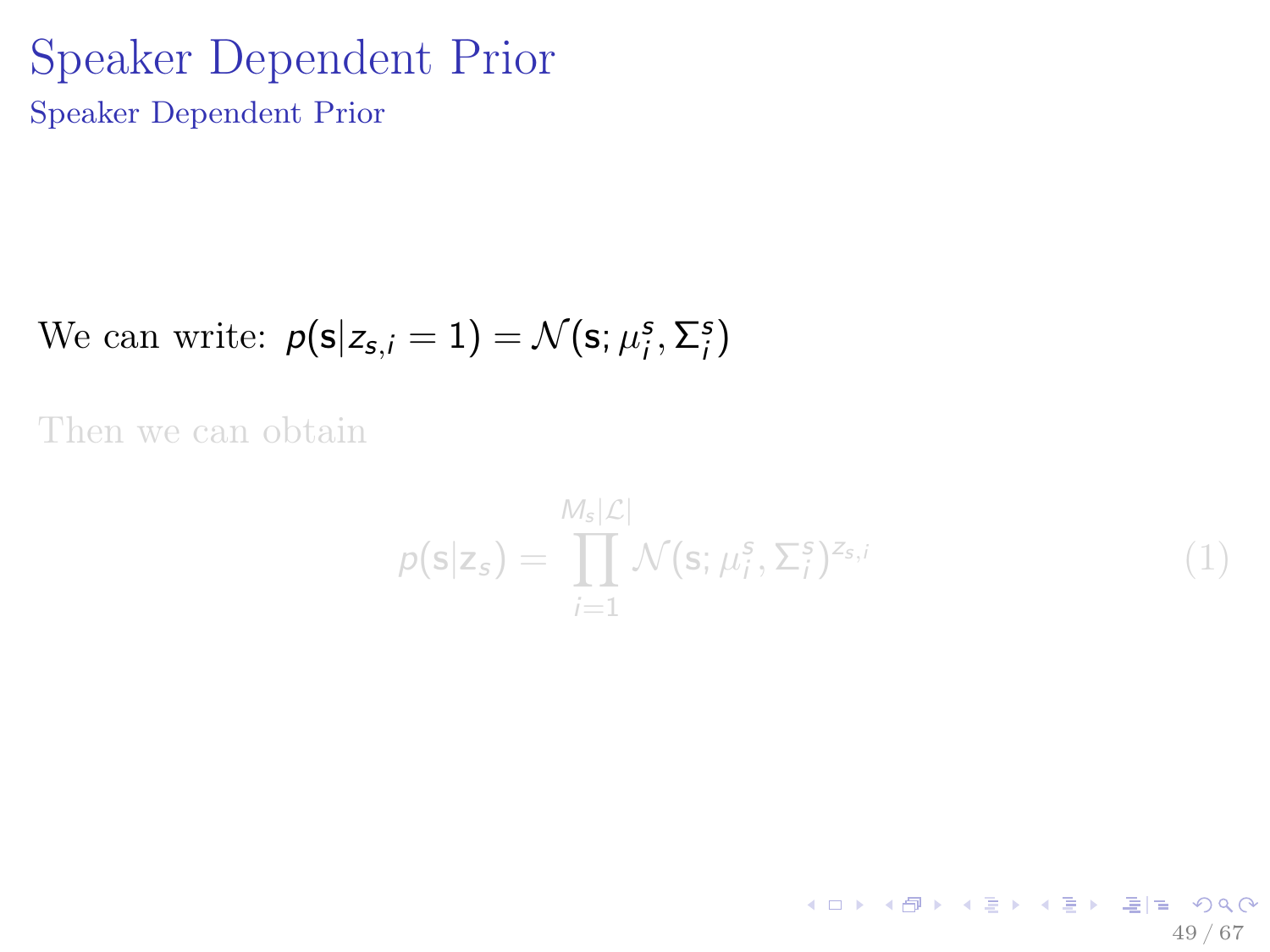### Speaker Dependent Prior Speaker Dependent Prior

We can write:  $p(\mathbf{s}|z_{s,i}=1) = \mathcal{N}(\mathbf{s}; \mu_i^s, \Sigma_i^s)$ 

Then we can obtain

$$
p(\mathbf{s}|\mathbf{z}_s) = \prod_{i=1}^{M_s|\mathcal{L}|} \mathcal{N}(\mathbf{s}; \mu_i^s, \Sigma_i^s)^{z_{s,i}} \tag{1}
$$

×

50 / 67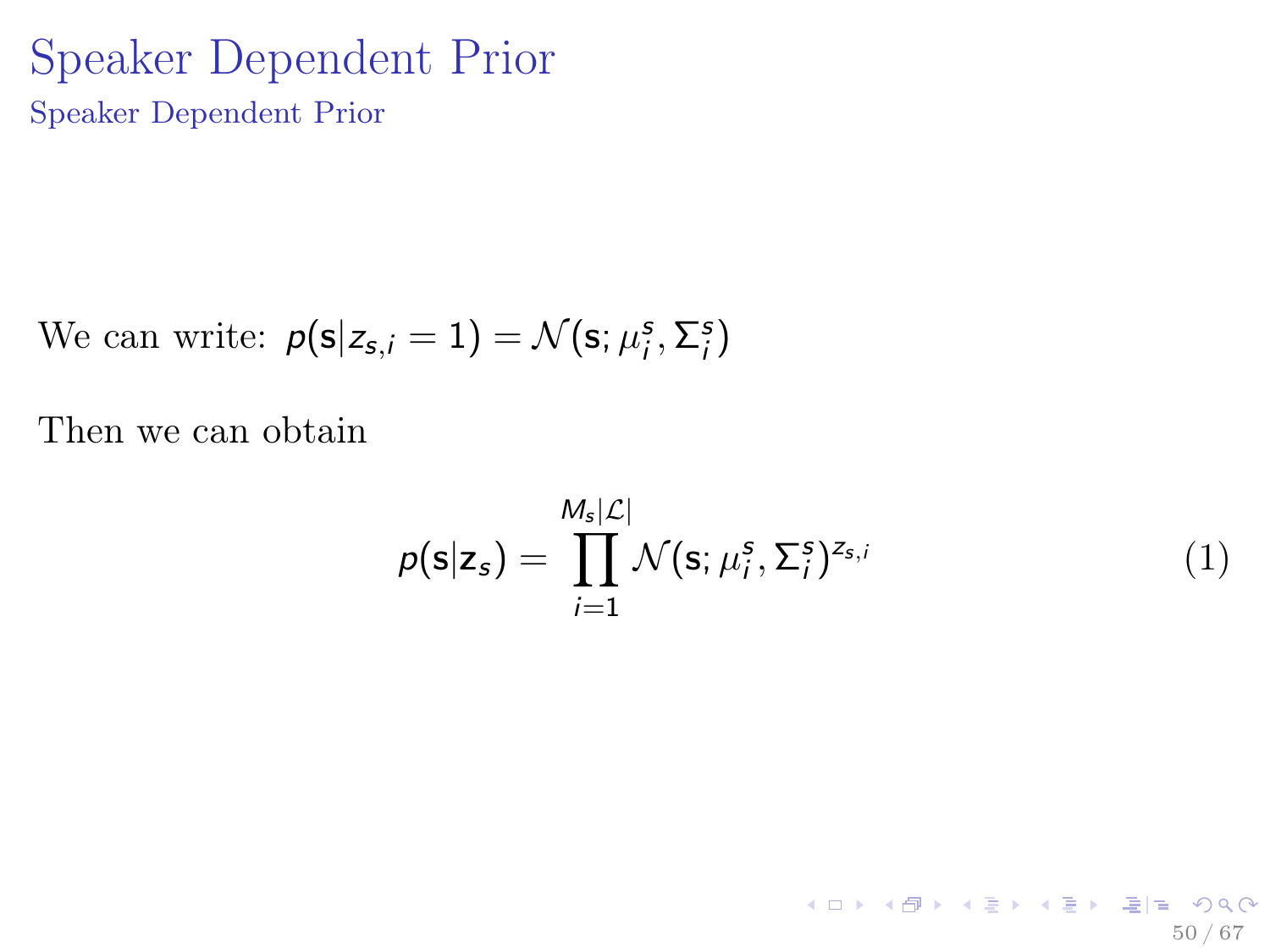# Probability Model

Markov Chain between variables



 $p(y, s, z_s, n) = p(y|s, n) \times p(s|z_s) \times p(z_s) \times p(n)$ 

K ロ ▶ K @ ▶ K 할 ▶ K 할 ▶ [ 할 날 ! > 10 Q Q 51 / 67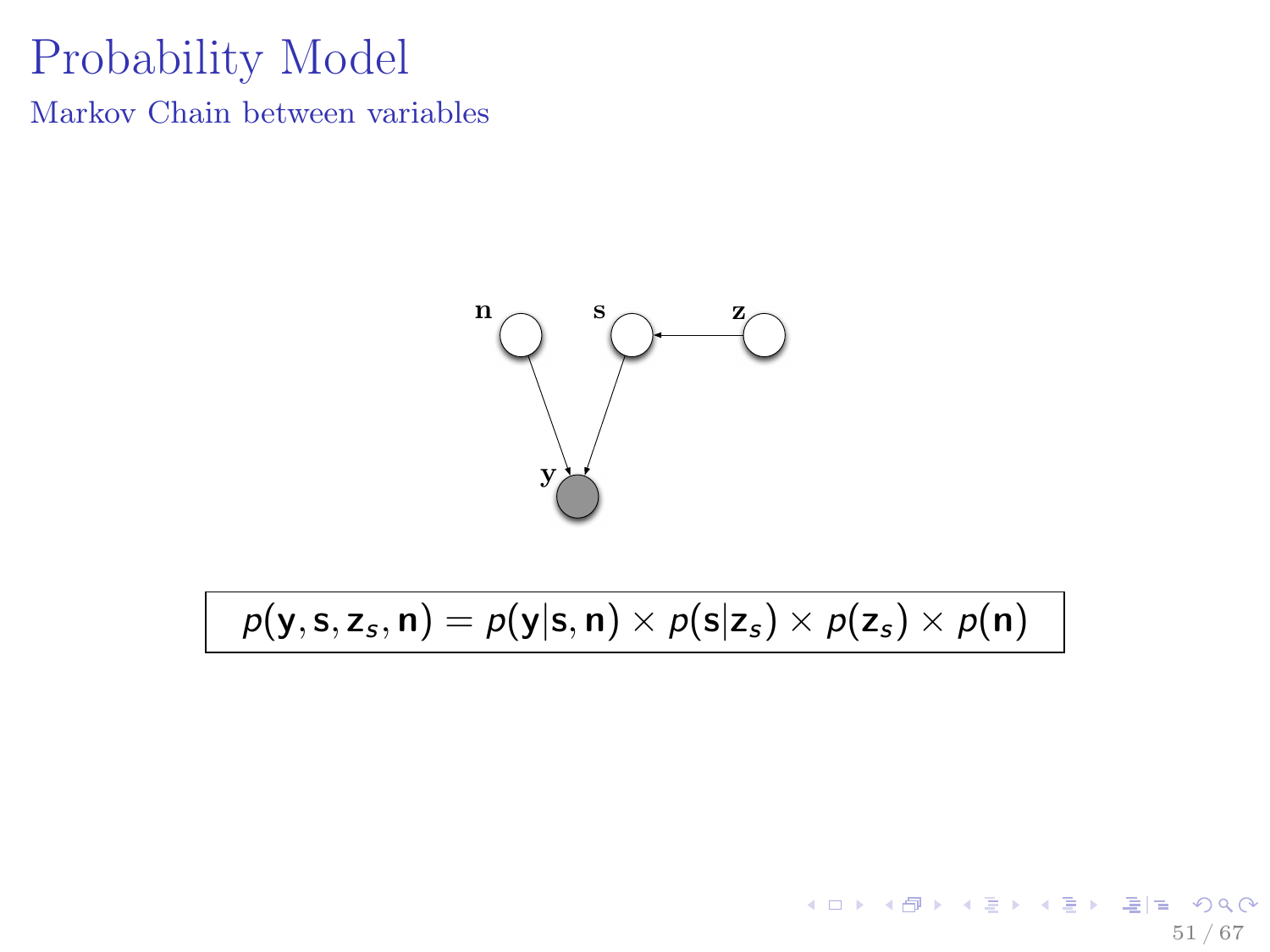### Probability Model Markov Chain between variables

The joint distribution:

<span id="page-51-0"></span>
$$
p(\mathbf{y}, \mathbf{s}, \mathbf{z}_s, \mathbf{n}) = p(\mathbf{y} | \mathbf{s}, \mathbf{n}, \mathbf{z}_s) \times p(\mathbf{s}, \mathbf{n} | \mathbf{z}_s) \times p(\mathbf{z}_s)
$$
  
\n
$$
\stackrel{(a)}{=} p(\mathbf{y} | \mathbf{s}, \mathbf{n}, \mathbf{z}_s) \times p(\mathbf{s} | \mathbf{z}_s) \times p(\mathbf{n} | \mathbf{z}_s) \times p(\mathbf{z}_s)
$$
  
\n
$$
\stackrel{(b)}{=} p(\mathbf{y} | \mathbf{s}, \mathbf{n}) \times p(\mathbf{s} | \mathbf{z}_s) \times p(\mathbf{z}_s) \times p(\mathbf{n})
$$

(a) is because that given  $z_s$ , s and n are conditionally independent (b) is because of Markov property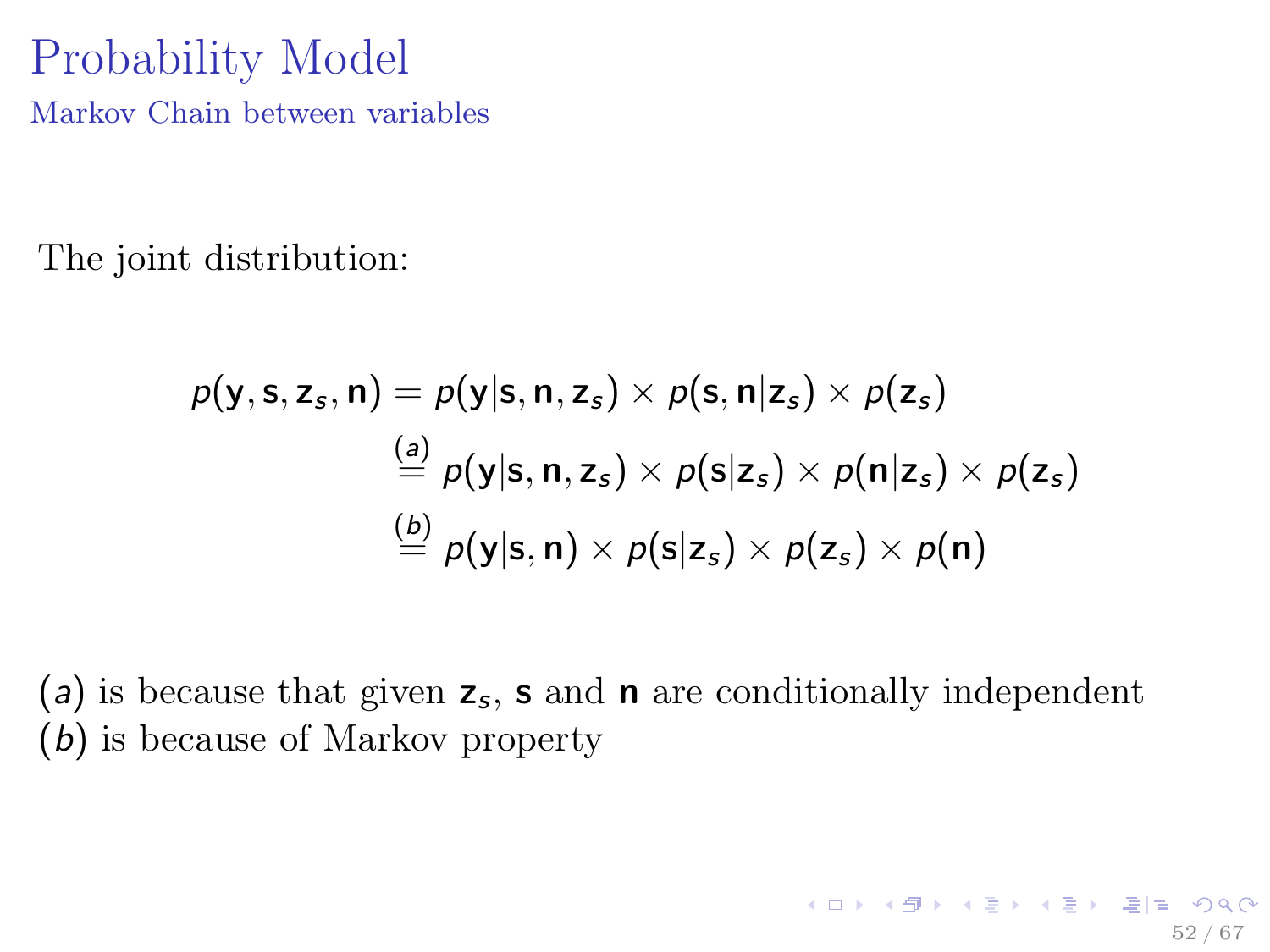# Outline

#### [Variational Bayesian Inference](#page-2-0)

- [Bayesian Inference](#page-2-0)
- [Variational Bayesian Inference](#page-12-0)

#### 2 [Speaker Verification](#page-23-0)

- [Base Line System](#page-23-0)
- [Robust Speech Processing](#page-31-0)

#### 3 [Log Spectra Enhancement for Speaker Verification](#page-37-0)

- [Feature Extraction and Speech Model](#page-37-0)
- [Probabilistic Model](#page-40-0)
- <span id="page-52-0"></span>[VBI for feature enhancement](#page-52-0)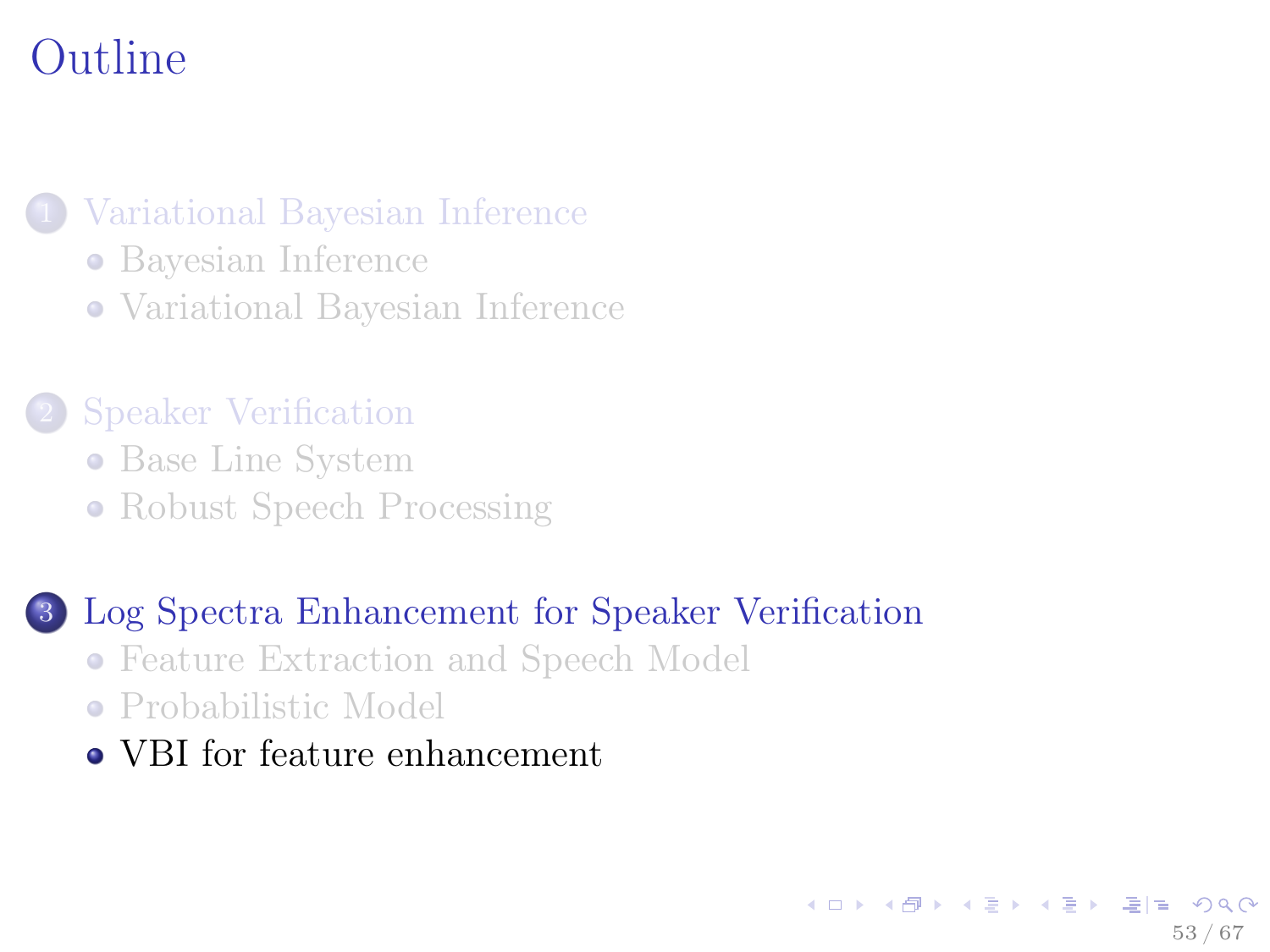• Speech model in log spectrum features:

$$
y \approx s + \log(1 + \exp(n - s))
$$

Probability Model:

$$
p(\mathbf{y}, \mathbf{s}, \mathbf{z}_{s}, \mathbf{n}) = p(\mathbf{y}|\mathbf{s}, \mathbf{n}) \times p(\mathbf{s}|\mathbf{z}_{s}) \times p(\mathbf{z}_{s}) \times p(\mathbf{n})
$$

► 
$$
p(\mathbf{y}|\mathbf{s}, \mathbf{n}) = \mathcal{N}(\mathbf{y}|\mathbf{s} + \log(1 + \exp(\mathbf{n} - \mathbf{s})), \psi)
$$
  
\n►  $p(\mathbf{s}|\mathbf{z}_s) = \prod_{i=1}^{M_s|\mathcal{L}|} \mathcal{N}(\mathbf{s}; \mu_i^s, \Sigma_i^{s})^{z_{s,i}}$   
\n►  $p(\mathbf{z}_s) = \prod_{i=1}^{M_s|\mathcal{L}|} \pi_i^{z_{s,i}} = \prod_{i=1}^{M_s|\mathcal{L}|} \gamma_i^{z_{s,i}}$   
\n▶  $p(\mathbf{n}) = \mathcal{N}(\mathbf{n}; \mu_n, \Sigma_n)$  by assumption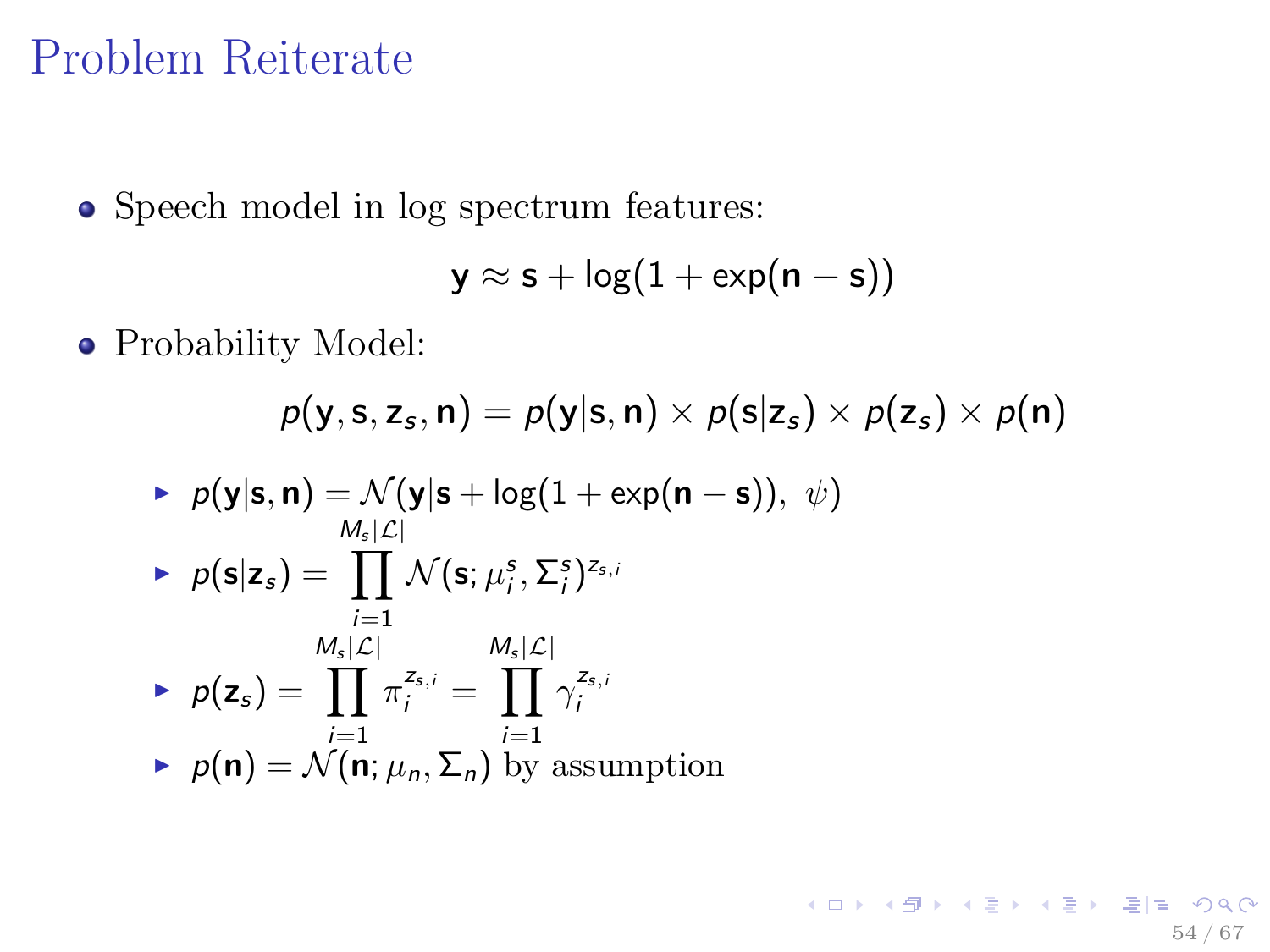• Purpose: We want to obtain enhanced features  $\hat{\mathsf{s}}$  for clean speech. We need to estimate  $\Theta = \{s, z_s, n\}$  by

$$
\hat{\Theta}_{MMSE} = \mathbb{E}[\Theta|\mathbf{y}] = \int \Theta p(\Theta|\mathbf{X}=\mathbf{x}) d\Theta \Big|_{\mathbf{x}=\mathbf{X}}
$$

55 / 67

K ロ ▶ K @ ▶ K 할 ▶ K 할 ▶ [ 할 날 : 0 Q Q

- We need to replace  $p(\Theta|\mathbf{y})$  by  $q(\Theta)$  as approximate posterior by VB method.
- Calculate  $q^*(s)$ ,  $q^*(z_s)$  and  $q^*(n)$ , then  $\hat{\Theta}_{MMSE} = \{\mu_s^*, \Sigma_s^*, \mu_n^*, \Sigma_n^*, \gamma_i^* \}$  for  $i \in \{1, \ldots, M_s | \mathcal{L} | \}$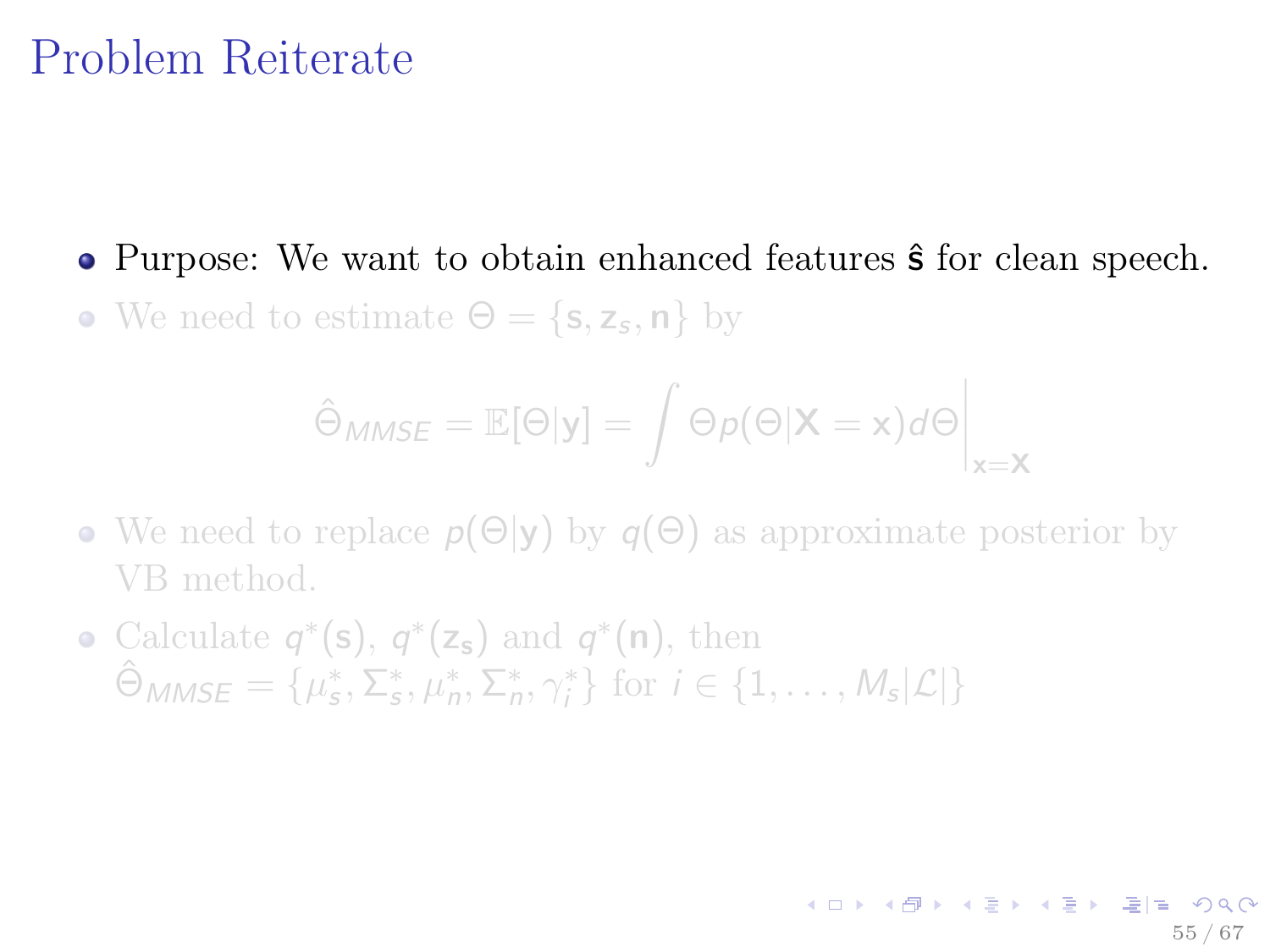- Purpose: We want to obtain enhanced features  $\hat{\mathsf{s}}$  for clean speech.
- We need to estimate  $\Theta = \{\mathsf{s}, \mathsf{z}_{\mathsf{s}}, \mathsf{n}\}\;$  by

$$
\hat{\Theta}_{MMSE} = \mathbb{E}[\Theta|\textbf{y}] = \int \Theta p(\Theta|\textbf{X}=\textbf{x}) d\Theta\bigg|_{\textbf{x}=\textbf{X}}
$$

- We need to replace  $p(\Theta|\mathbf{y})$  by  $q(\Theta)$  as approximate posterior by VB method.
- Calculate  $q^*(s)$ ,  $q^*(z_s)$  and  $q^*(n)$ , then  $\hat{\Theta}_{MMSE} = \{\mu_s^*, \Sigma_s^*, \mu_n^*, \Sigma_n^*, \gamma_i^* \}$  for  $i \in \{1, \ldots, M_s | \mathcal{L} | \}$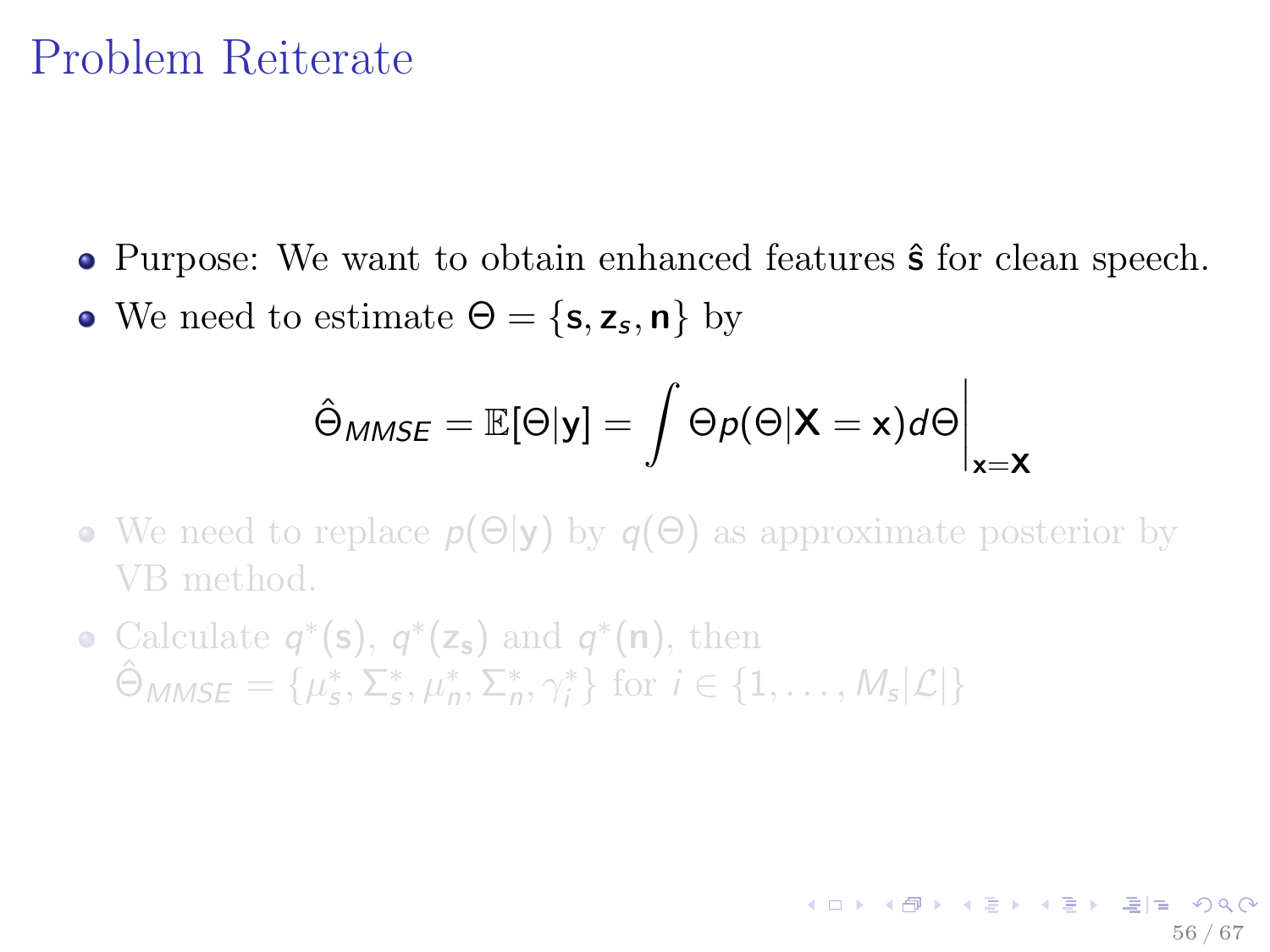- Purpose: We want to obtain enhanced features  $\hat{\mathsf{s}}$  for clean speech.
- We need to estimate  $\Theta = \{\mathsf{s}, \mathsf{z}_{\mathsf{s}}, \mathsf{n}\}\;$  by

$$
\hat{\Theta}_{MMSE} = \mathbb{E}[\Theta|\textbf{y}] = \int \Theta p(\Theta|\textbf{X}=\textbf{x}) d\Theta\bigg|_{\textbf{x}=\textbf{X}}
$$

57 / 67

**KOR KAR KER KER EIE KOAN** 

- We need to replace  $p(\Theta|\mathbf{y})$  by  $q(\Theta)$  as approximate posterior by VB method.
- Calculate  $q^*(s)$ ,  $q^*(z_s)$  and  $q^*(n)$ , then  $\hat{\Theta}_{MMSE} = \{\mu_s^*, \Sigma_s^*, \mu_n^*, \Sigma_n^*, \gamma_i^* \}$  for  $i \in \{1, \ldots, M_s | \mathcal{L} | \}$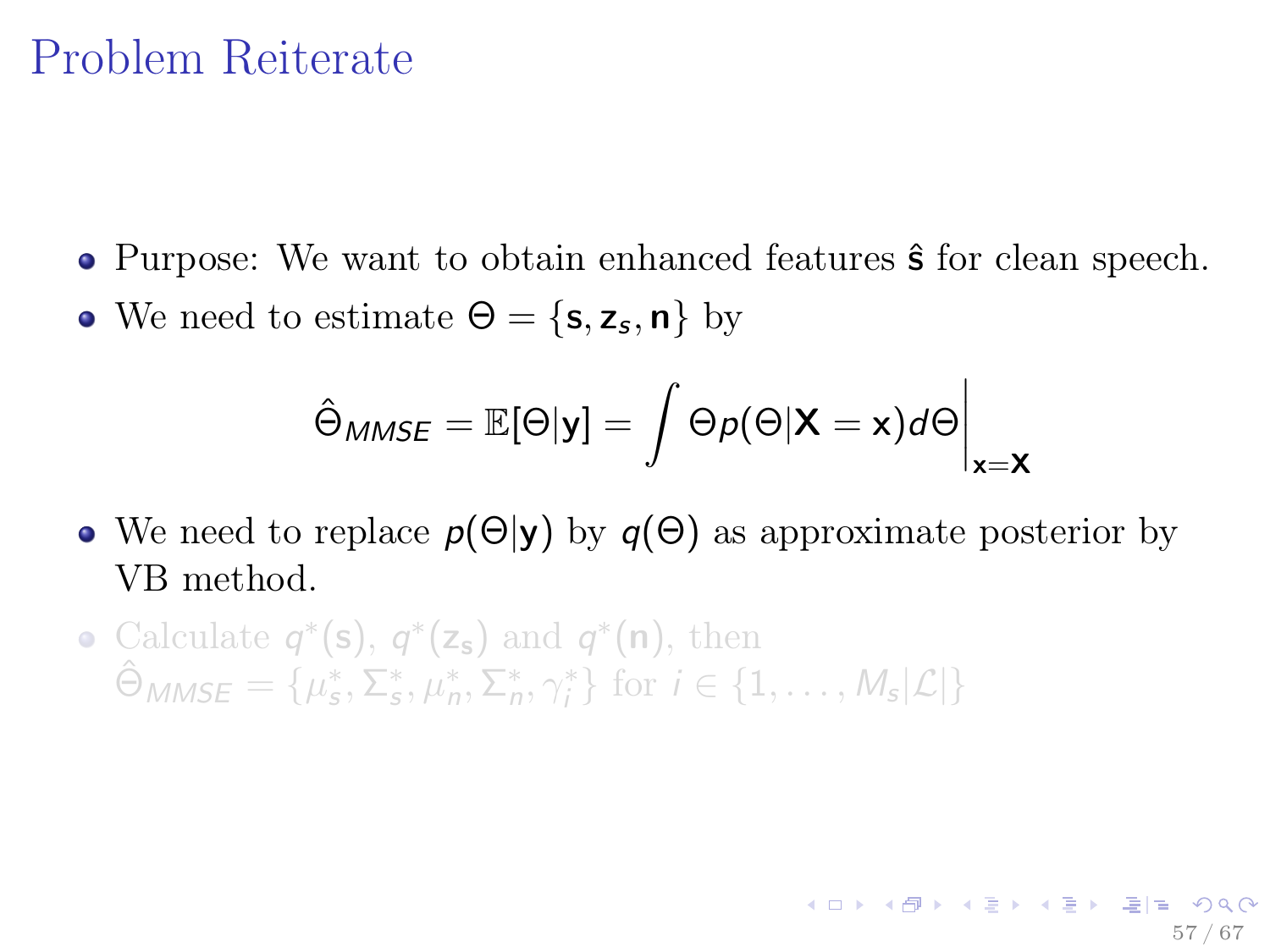- Purpose: We want to obtain enhanced features  $\hat{\mathsf{s}}$  for clean speech.
- We need to estimate  $\Theta = \{\mathsf{s}, \mathsf{z}_{\mathsf{s}}, \mathsf{n}\}\;$  by

$$
\hat{\Theta}_{MMSE} = \mathbb{E}[\Theta|\textbf{y}] = \int \Theta p(\Theta|\textbf{X}=\textbf{x}) d\Theta\bigg|_{\textbf{x}=\textbf{X}}
$$

58 / 67

K ロ X K 에 X X B X X B X G W H H X Y

- We need to replace  $p(\Theta|\mathbf{y})$  by  $q(\Theta)$  as approximate posterior by VB method.
- Calculate  $q^*(s)$ ,  $q^*(z_s)$  and  $q^*(n)$ , then  $\hat{\Theta}_{MMSE} = \{\mu_s^*, \Sigma_s^*, \mu_n^*, \Sigma_n^*, \gamma_i^* \}$  for  $i \in \{1, \ldots, M_s | \mathcal{L} | \}$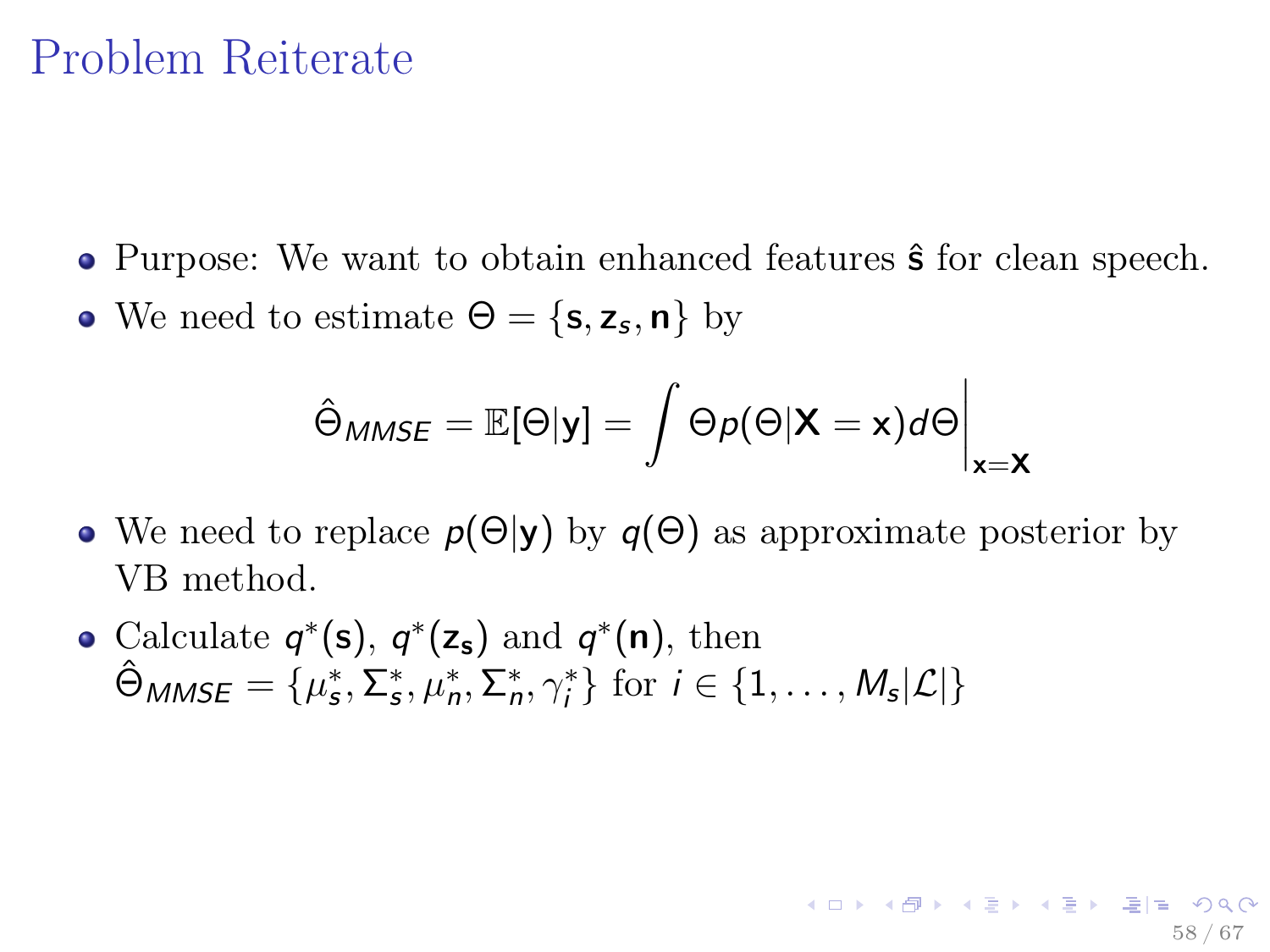### Approximate Posterior Review general VB solution

Review General VB solution in previous slides:

$$
\ln q^*(\theta_j) = \mathbb{E}_{q(\Theta \setminus j)}[\ln p(\mathbf{X}, \Theta)] + \text{Const.}
$$

with  $q(\Theta)$  is the element in the tractable family, s.t.

$$
q(\Theta) = \prod_j q(\theta_j)
$$

<span id="page-58-0"></span>59 / 67

K ロ ▶ K @ ▶ K 할 ▶ K 할 ▶ [할 바 ! 9 Q Q^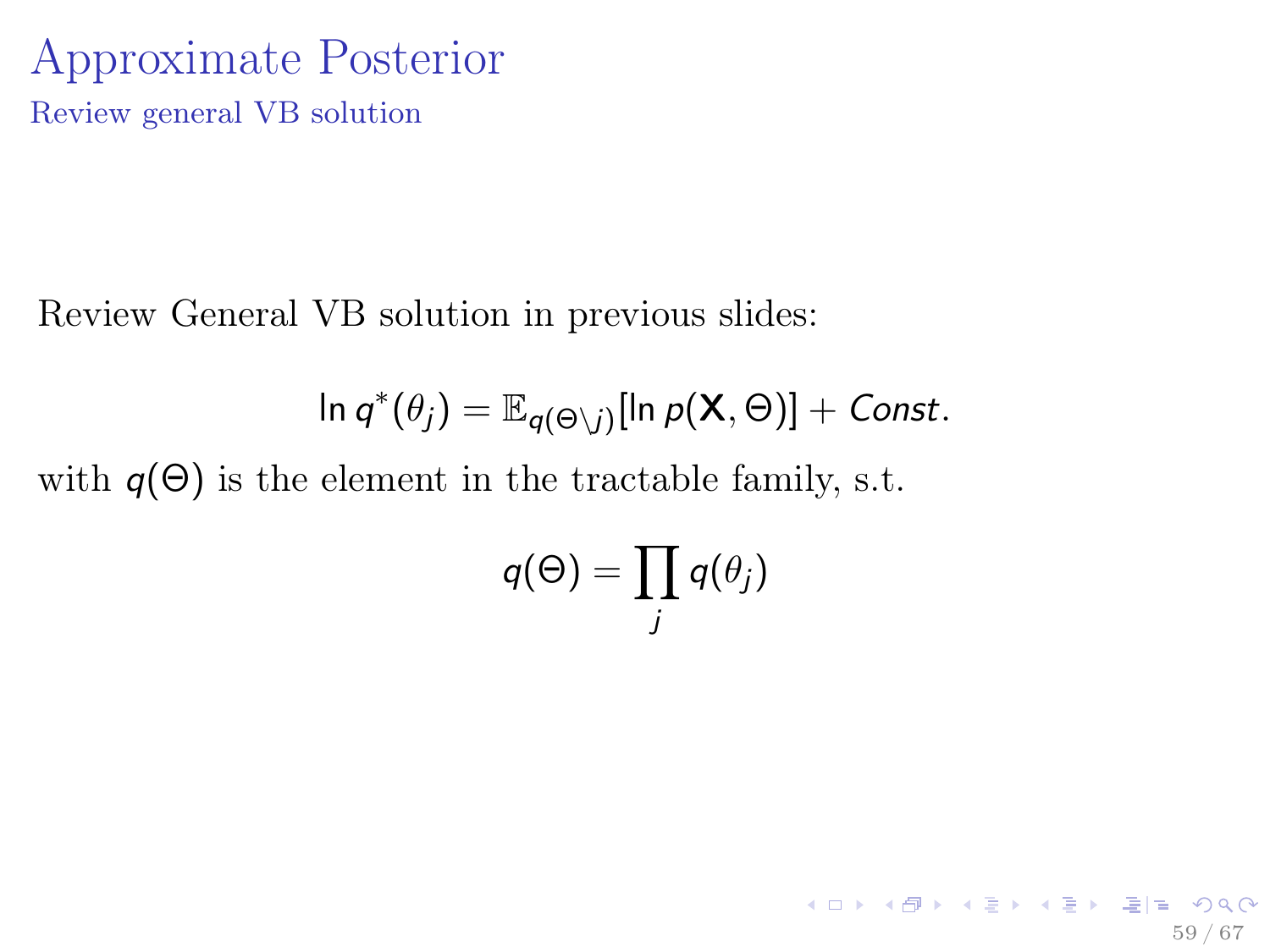## Approximate Posterior

Apply to our problem

I

I

• Apply to our problem:  
let 
$$
\Theta = \{s, z_s, n\}
$$
 and  $q(\Theta) = q(s)q(z_s)q(n)$ 

$$
q^*(\mathbf{n}) = \mathbb{E}\{\log p(\mathbf{y}, \mathbf{s}, \mathbf{z}_s, \mathbf{n})\}_{q(\mathbf{z}_s)q(\mathbf{s})} + C_1
$$
  
= 
$$
\mathbb{E}\{\log p(\mathbf{y}|\mathbf{s}, \mathbf{n})\}_{q(\mathbf{s})} +
$$
  

$$
\mathbb{E}\{\log p(\mathbf{s}|\mathbf{z}_s)\}_{q(\mathbf{z}_s)q(\mathbf{s})} + \mathbb{E}\{\log p(\mathbf{z}_s)\}_{q(\mathbf{z}_s)} + C_1
$$

$$
q^*(s) = \mathbb{E}\{\log p(\mathbf{y}, s, \mathbf{z}_s, \mathbf{n})\}_{q(\mathbf{z}_s)q(\mathbf{n})} + C_2
$$
  
\n
$$
= \mathbb{E}\{\log p(\mathbf{y}|\mathbf{s}, \mathbf{n})\}_{q(\mathbf{n})} +
$$
  
\n
$$
\mathbb{E}\{\log p(s|\mathbf{z}_s)\}_{q(\mathbf{z}_s)} + \mathbb{E}\{\log p(\mathbf{z}_s)\}_{q(\mathbf{z}_s)} +
$$
  
\n
$$
\mathbb{E}\{\log p(\mathbf{n})\}_{q(\mathbf{n})} + C_2
$$

<span id="page-59-0"></span>q ∗ (z<sup>s</sup> ) = E{log p(y, s, z<sup>s</sup> , n)}q(s)q(n) + C<sup>2</sup> = E{log p(y|s, n)}q(n)q(s) + E[{](#page-58-0)log p(s[|](#page-65-0)z<sup>s</sup> )[}](#page-37-0)q(s) E{log p(n)}q(n) + C<sup>3</sup> 60 / 67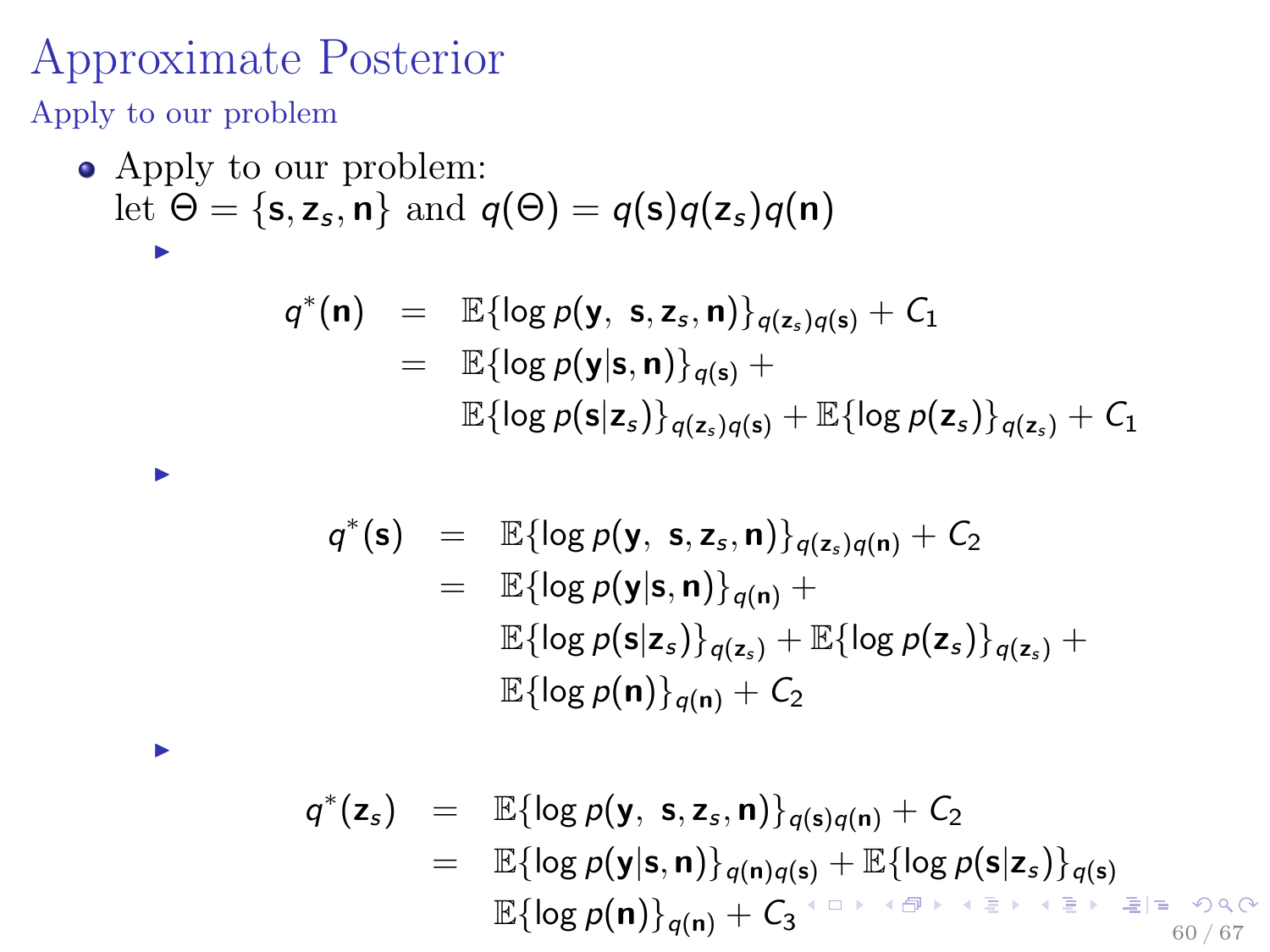# Likelihood Linearization

• Observation Likelihood:

 $p(y|s, n) = \mathcal{N}(y|s + \log(1 + \exp(n - s)), \psi)$ with non linear mean value  $s + log(1 + exp(n - s))$ • New Problem Arises: How to calculate  $\mathbb{E}\{\log p(y|\mathbf{s},\mathbf{n})\}_{q(\Theta\setminus i)}$ ?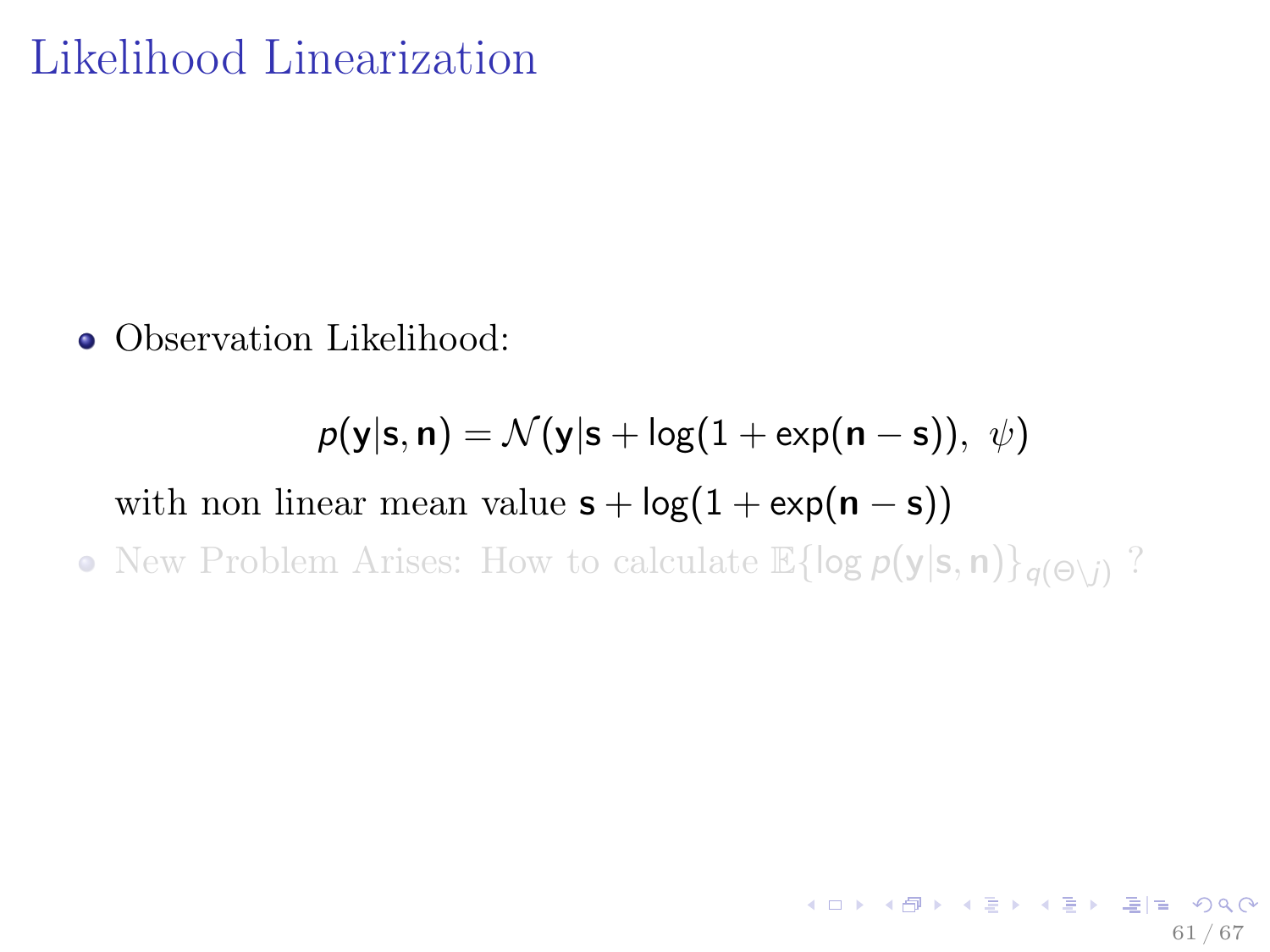# Likelihood Linearization

• Observation Likelihood:

<span id="page-61-0"></span>
$$
p(\mathbf{y}|\mathbf{s}, \mathbf{n}) = \mathcal{N}(\mathbf{y}|\mathbf{s} + \log(1 + \exp(\mathbf{n} - \mathbf{s})), \ \psi)
$$

with non linear mean value  $s + log(1 + exp(n - s))$ 

• New Problem Arises: How to calculate  $\mathbb{E}\{\log p(y|\mathbf{s},\mathbf{n})\}_{q(\Theta\setminus i)}$ ?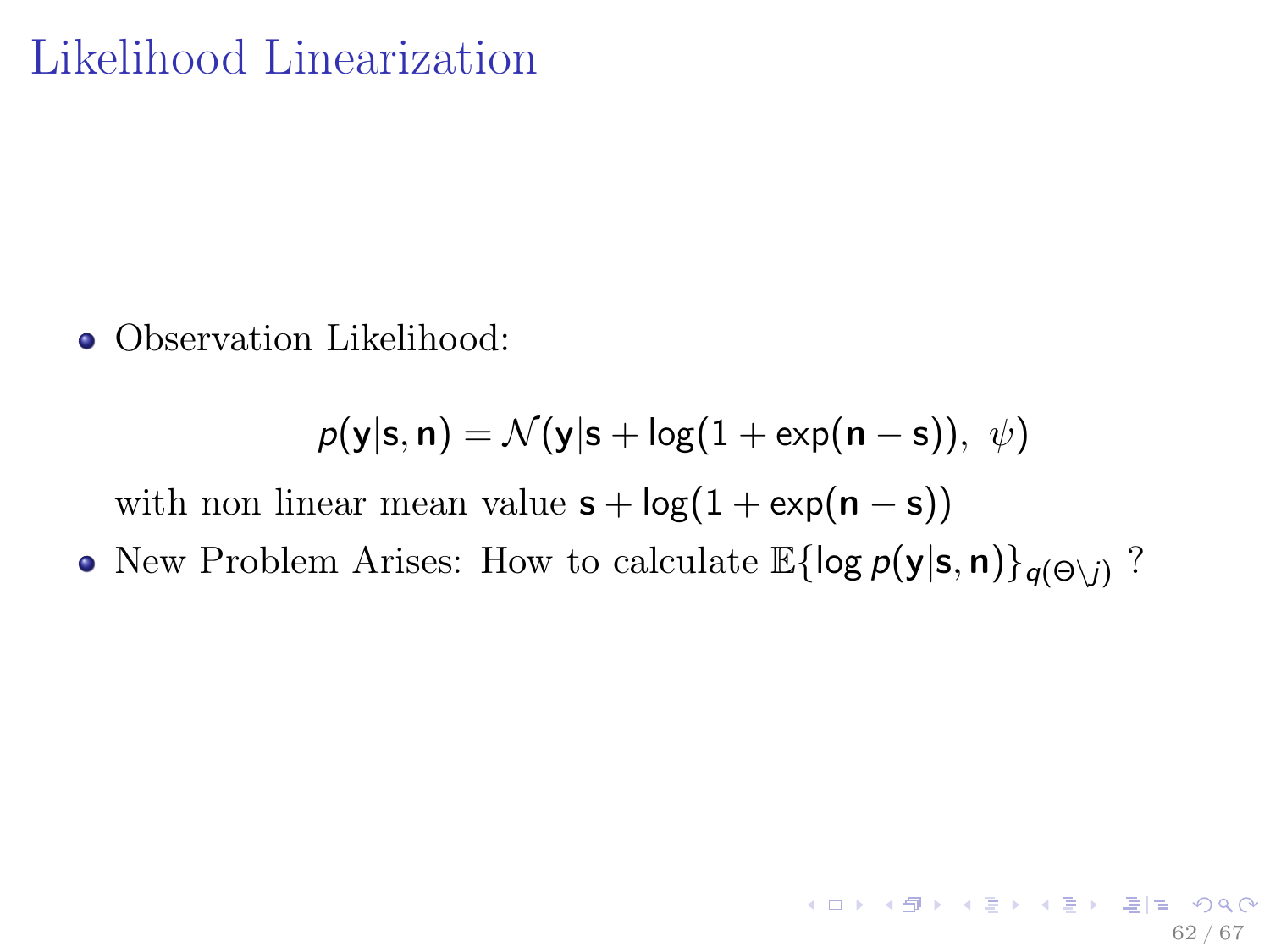# Likelihood Linearization

- Linearized likelihood:  $\hat{p}(\mathsf{y}|\mathsf{s},\mathsf{n})=\mathcal{N}$ 7 y  $\left| \left( s + g([s_0, n_0]) + G \times ([s, n] - [s_0, n_0]) \right), \psi \right|$
- Linearization is by the first order Taylor series expansion around the point  $[s_0, n_0]$

$$
g([\mathsf{s},\mathsf{n}])=\log(1+\exp(\mathsf{n}-\mathsf{s}) \stackrel{(c)}{\approx} g([\mathsf{s}_0,\mathsf{n}_0])+ \mathsf{G} \times ([\mathsf{s},\mathsf{n}]-[\mathsf{s}_0,\mathsf{n}_0])
$$

$$
\mathbf{G} = [\mathbf{G}_{s}, \mathbf{G}_{n}] \stackrel{\text{def}}{=} \nabla g([\mathbf{s}_{0}, \mathbf{n}_{0}]), \text{ and}
$$

<span id="page-62-0"></span>
$$
\mathsf{G}_{\mathsf{s}} = \textit{diag}\big[\frac{-\exp(n_{0}^{1} - s_{0}^{1})}{1 + \exp(n_{0}^{1} - s_{0}^{1})}, \cdots, \frac{-\exp(n_{0}^{N} - s_{0}^{N})}{1 + \exp(n_{0}^{N} - s_{0}^{N})}\big]
$$
\n
$$
\mathsf{G}_{n} = \textit{diag}\big[\frac{\exp(n_{0}^{1} - s_{0}^{1})}{1 + \exp(n_{0}^{1} - s_{0}^{1})}, \cdots, \frac{\exp(n_{0}^{N} - s_{0}^{N})}{1 + \exp(n_{0}^{N} - s_{0}^{N})}\big]
$$

,where N is the dimension of feature vec[tor](#page-61-0). [\(](#page-63-0)[S](#page-61-0)[ee](#page-62-0)[A](#page-51-0)[p](#page-65-0)p[e](#page-66-0)[n](#page-36-0)[d](#page-37-0)[i](#page-65-0)[x](#page-66-0)  $4$ [\)](#page-66-0) 63 / 67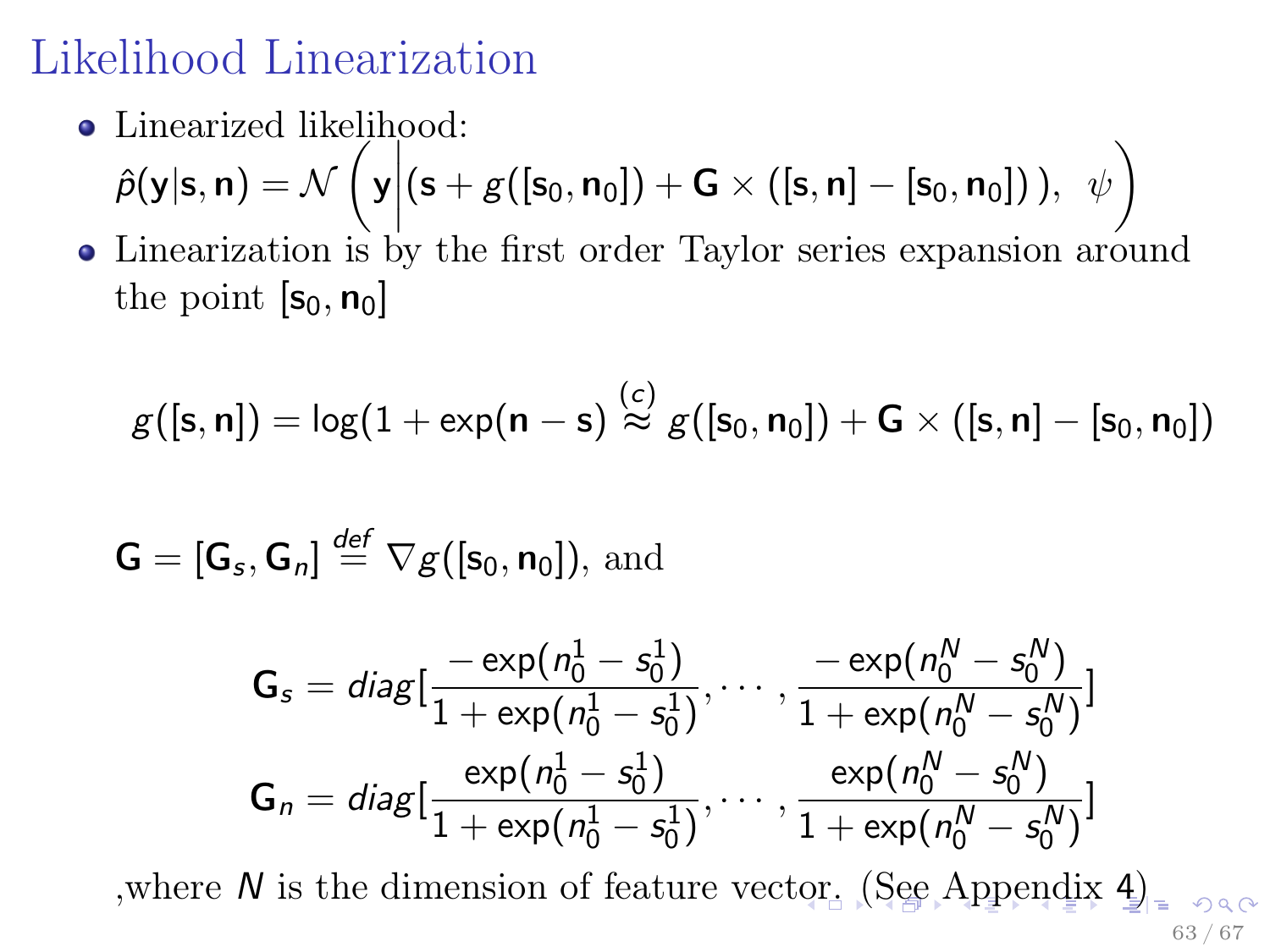# Variational Bayesian Algorithm

for  $k = 1, \dots, K$  frame do Initialize the posterior distribution parameters  $\{\mu_s^*, \Sigma_s^*, \mu_n^*, \Sigma_n^*, \gamma_i\}$ for  $n = 1$  to Number of Iterations do Set  $[s_0, n_0] = [\mu_s^*, \mu_n^*];$ E-STEP: Compute  $\mathbf{G} = [\mathbf{G}_s, \mathbf{G}_n]$  and  $g([\mathbf{s}_0, \mathbf{n}_0])$ ; M-STEP: Update  $\{\mu_s^*, \Sigma_s^*, \mu_n^*, \Sigma_n^*\};$ Update  $\gamma_i$ 

<span id="page-63-0"></span>end

### end

Return  $\{\mu_s^*, \Sigma_s^*, \mu_n^*, \Sigma_n^*, \gamma_i\}$  for enhanced features after last iteration Expressions of  $\{\mu^*_s, \Sigma^*_s, \mu^*_n, \Sigma^*_n, \gamma_i\}$  are in Appendix 5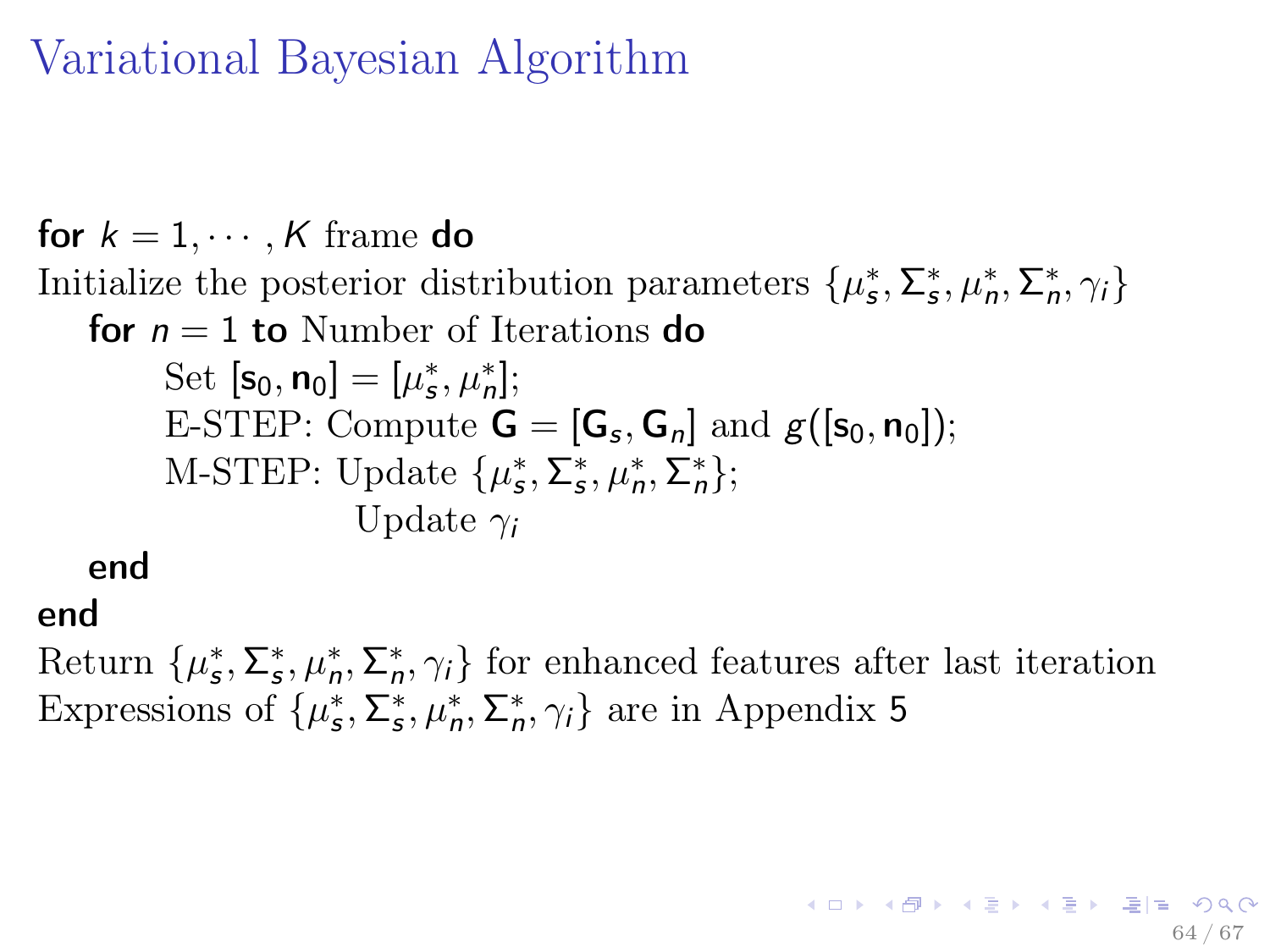## Enhancement Summary



K ロ ▶ K @ ▶ K 할 ▶ K 할 ▶ [ 할 날 ! > 10 Q Q 65 / 67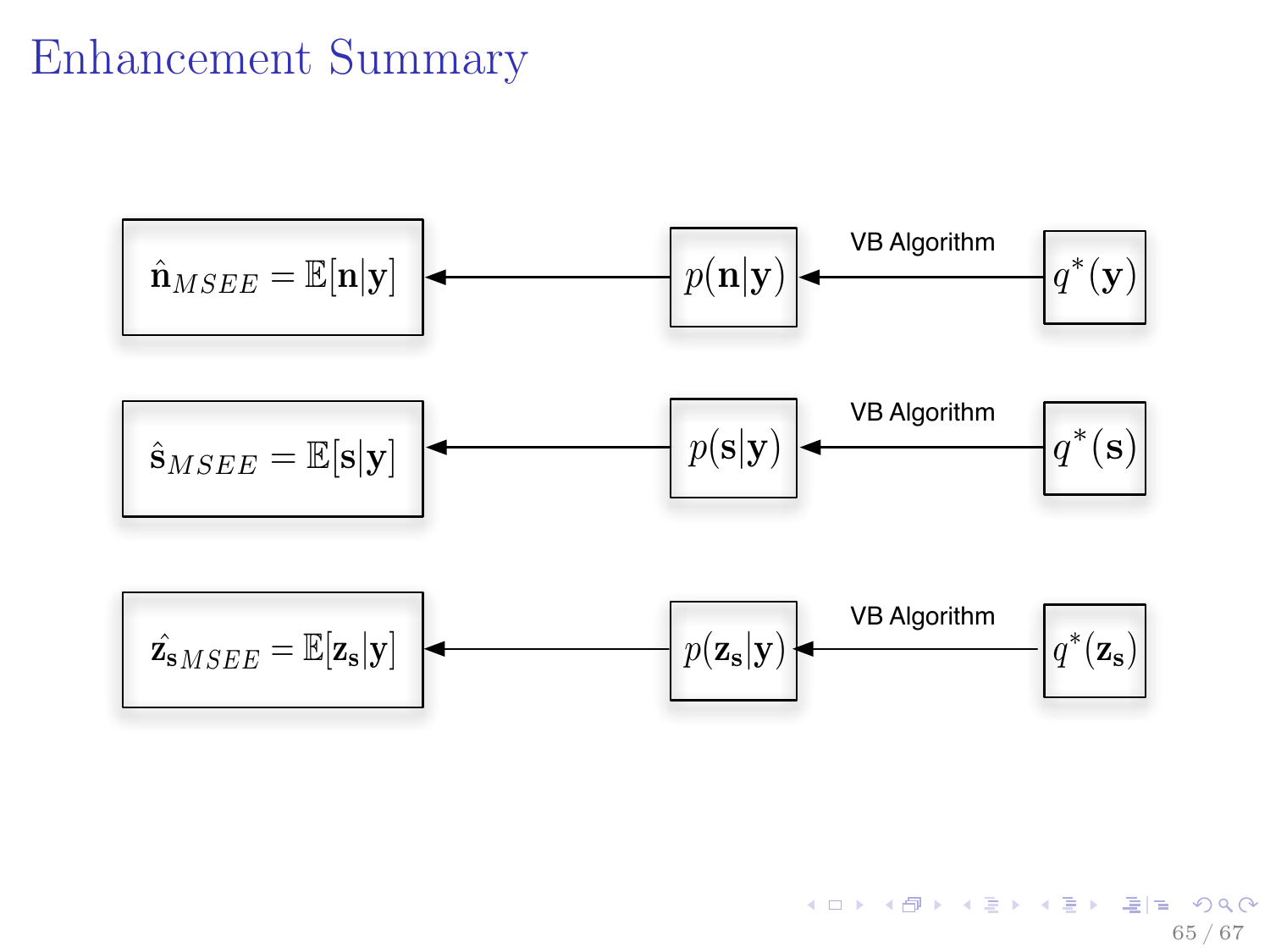# Speaker Verification using Enhanced Features



<span id="page-65-0"></span>Score =  $\log p(\mathbf{X}_{enhanced} | TargetModel) - \log p(\mathbf{X}_{enhanced} | UBM)$ 

- Train the library model  $\mathcal{L} = \{ \text{TargetSpeaker}, \text{UBM} \}$ :
	- $\triangleright$  Target speaker is known but all other speakers are unknown
	- $\triangleright$   $\mathcal L$  varies depending on which Target Speaker is for each verification test.
	- $\triangleright$  Use adapted GMM and adapted UBM to train the library model due to inadequacy of the data.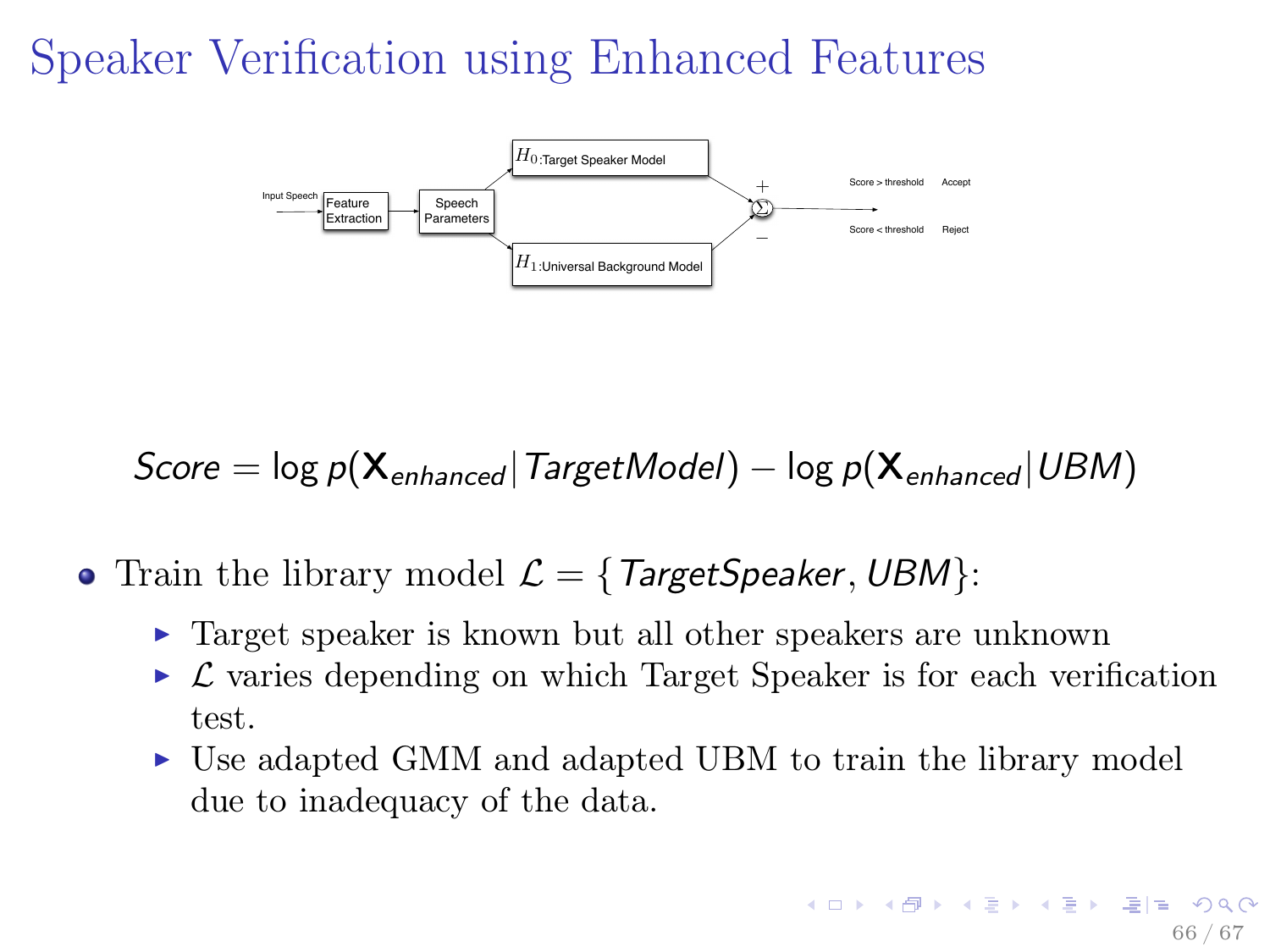# Summary

- This work based on the intuition that clean speech improves the performance of speaker verification.
- It introduce speaker dependent priors for feature enhancement based on Algonquin Algorithm.

<span id="page-66-0"></span>67 / 67

K ロ ▶ K @ ▶ K 할 ▶ K 할 ▶ [ 할 날 ! > 10 Q Q

It derive Variational Bayesian Algorithm to obtain the approximate posterior for clean speech.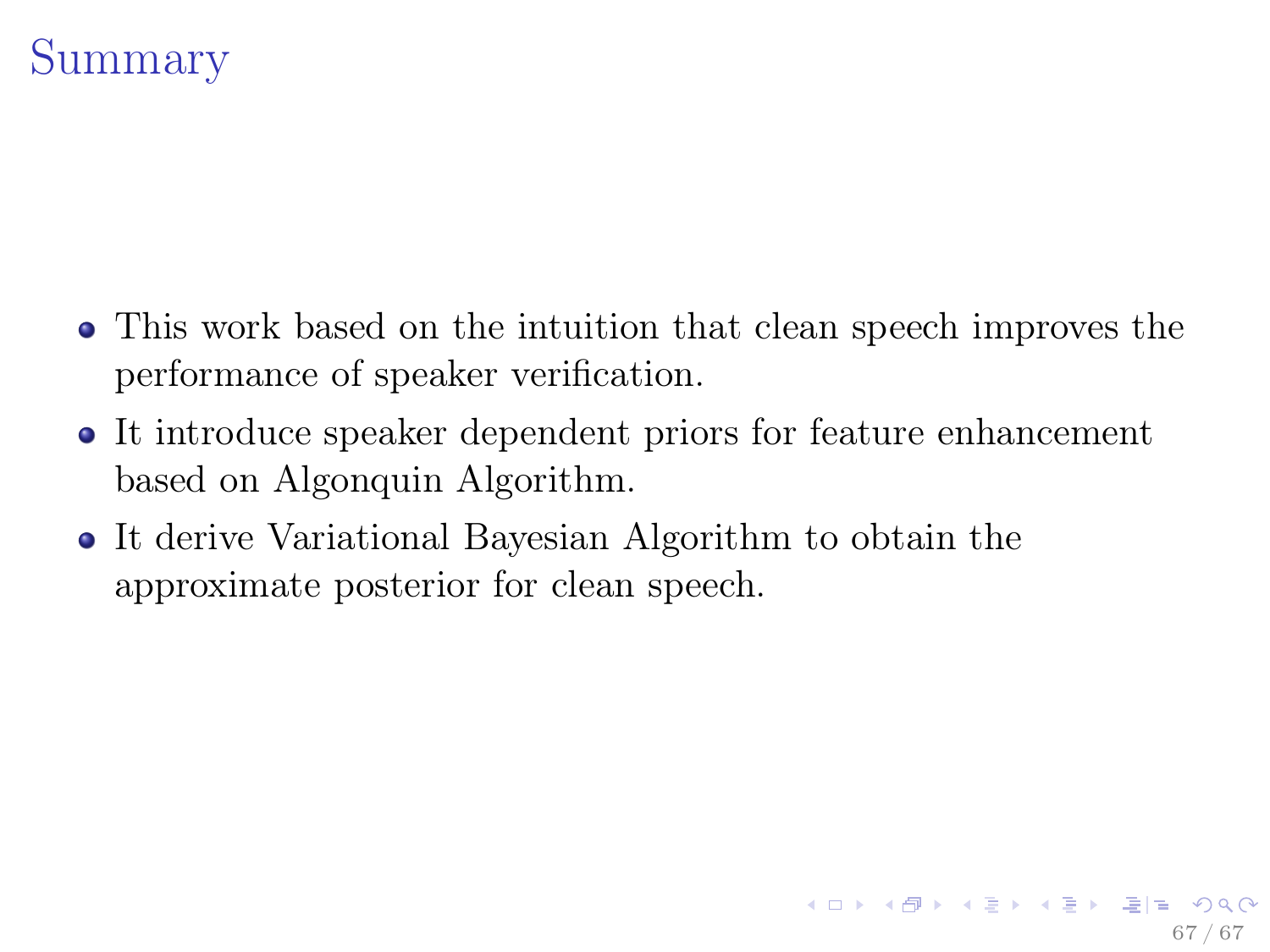$$
\hat{\Theta}_{MMSE} = \mathbb{E}[\Theta|{\bm{X}}]
$$

Proof:

$$
MSE = \int (\Theta - \hat{\Theta}(\mathbf{X}))^2 p(\Theta|\mathbf{X}) d\Theta
$$

Take partial derivative to find minimum MSE:

$$
\frac{\partial MSE}{\partial \Theta} = \int 2(\Theta - \hat{\Theta}(\mathbf{X}))p(\Theta|\mathbf{X})d\Theta = 0
$$

Then we have:

<span id="page-67-0"></span>
$$
\hat{\Theta}_{MMSE} = \int \Theta \rho(\Theta | \mathbf{X}) = \mathbb{E}[\Theta | \mathbf{X}]
$$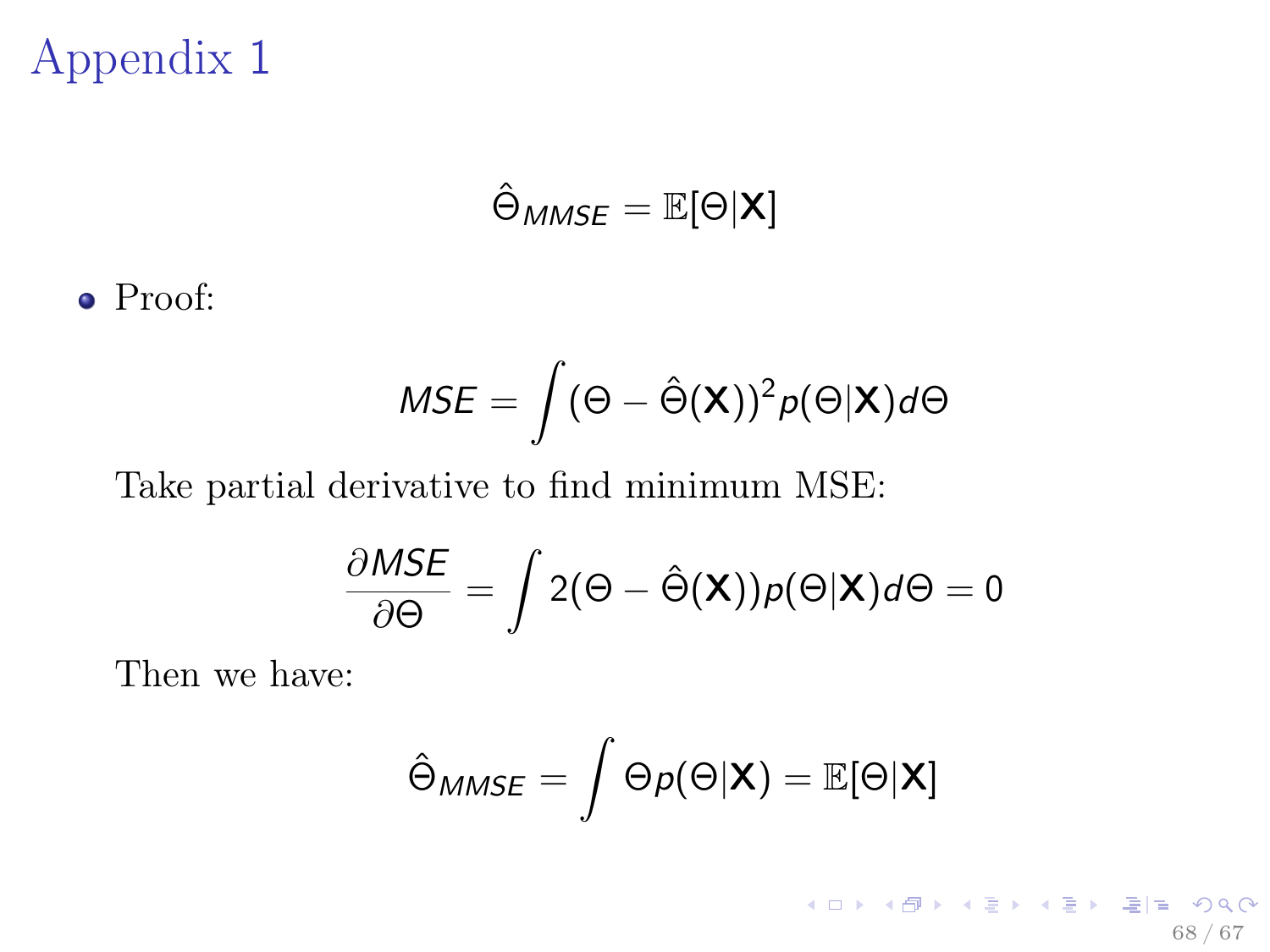The optimal solution is:

$$
\ln q^*(\theta_j) = \mathbb{E}_{q(\Theta \setminus j)}[\ln p(\mathbf{X}, \Theta)] + \text{Const.}
$$
  
with  $q(\Theta) = \prod_j q(\theta_j)$ 

<span id="page-68-0"></span>69 / 67

イロト イ御ト イミト イミト (型性) のなが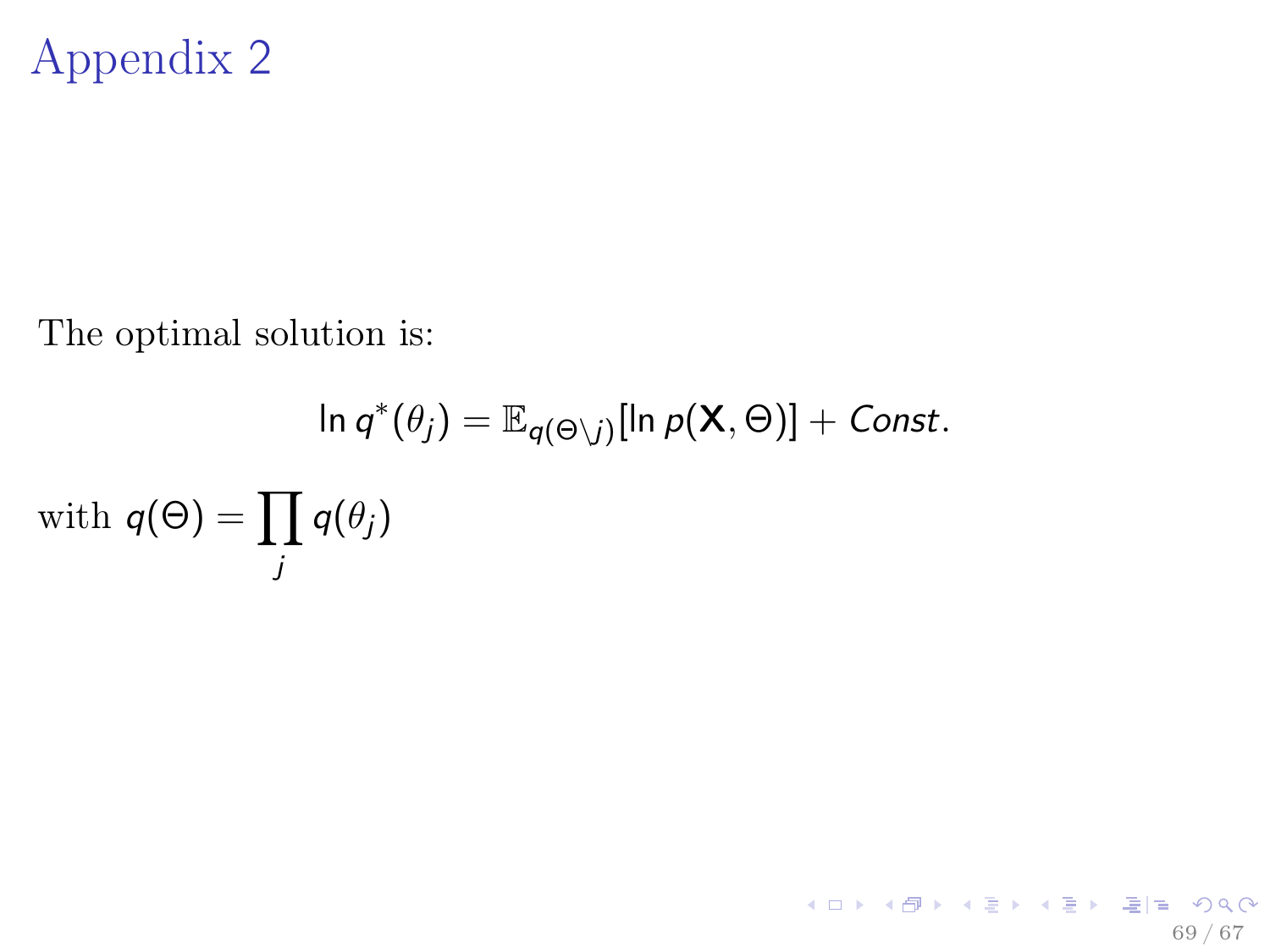Proof:

<span id="page-69-0"></span>
$$
\mathcal{L}(q) = \int q(\Theta) \ln \left( \frac{p(\mathbf{X}, \Theta)}{q(\Theta)} \right) d\Theta
$$
  
\n
$$
= \int \prod_{i} q_{i} \left\{ \ln p(\mathbf{X}, \Theta) - \sum_{i} \ln q_{i} \right\} d\Theta
$$
  
\n
$$
= \int q_{j} \left\{ \ln p(\mathbf{X}, \Theta) \prod_{i \neq j} q_{i} - (\sum_{i} \ln q_{i}) \prod_{i \neq j} q_{i} \right\} d\Theta
$$
  
\n
$$
= \int q_{j} \left\{ \ln p(\mathbf{X}, \Theta) \prod_{i \neq j} q_{i} d\Theta_{i} \right\} d\Theta_{j} - \int q_{j} \ln q_{j} d\Theta_{j} + \text{Const}
$$
  
\n
$$
= \int q_{i} \mathbb{E}[\ln p(\mathbf{X}, \Theta)]_{q(\Theta \setminus j)} d\Theta_{j} - \int q_{j} \ln q_{j} d\Theta_{j} + \text{Const}
$$
  
\n
$$
= -KL \left( q_{i} \middle| \mathbb{E}[\ln p(\mathbf{X}, \Theta)]_{q(\Theta \setminus j)} \right) + \text{const}
$$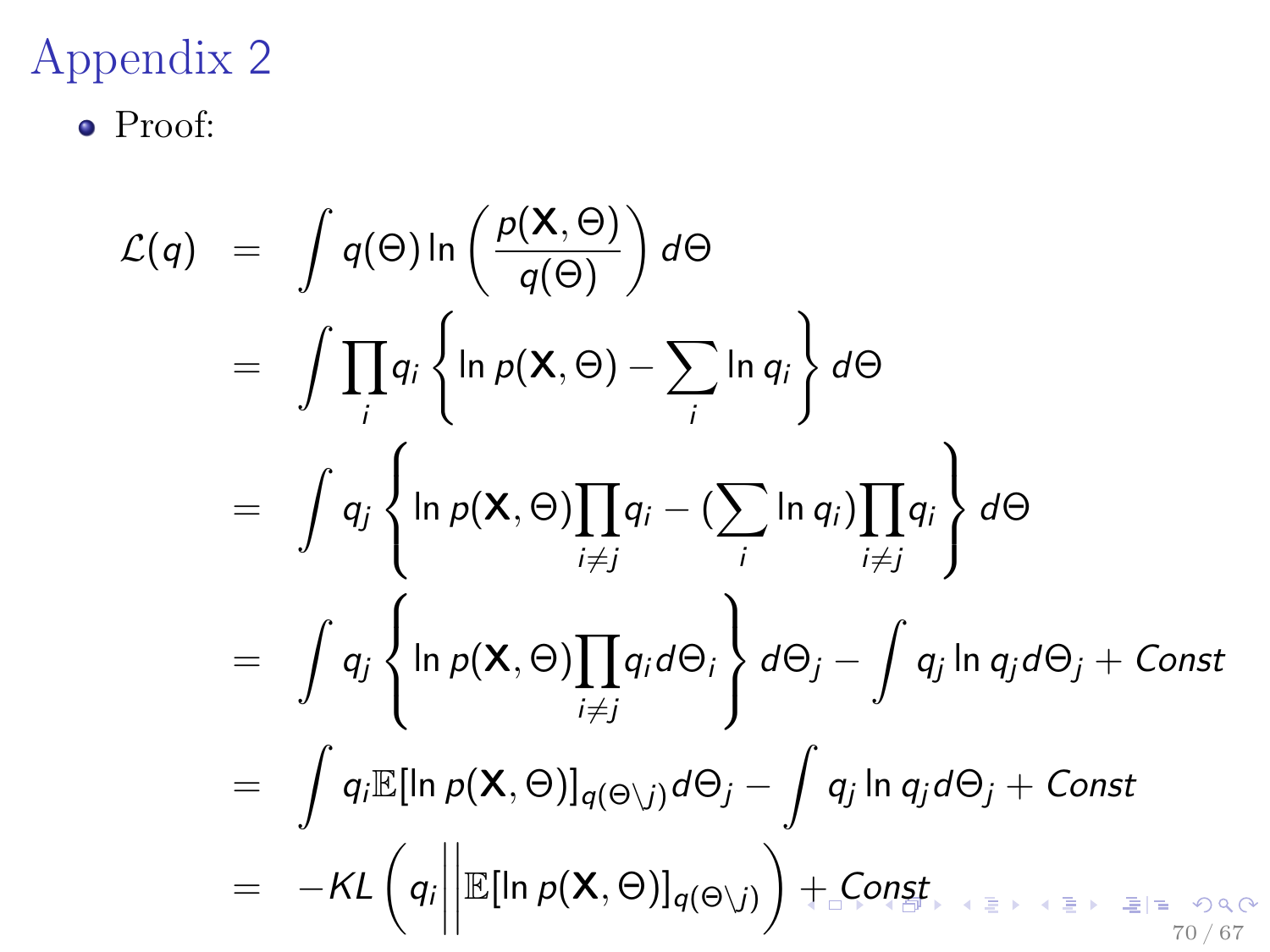go on proof: Therefore

<span id="page-70-0"></span>
$$
q_i^* = \mathbb{E}[\ln p(\mathbf{X}, \Theta)]_{q(\Theta \setminus j)} + \text{Const}
$$

will minimize the KL divergence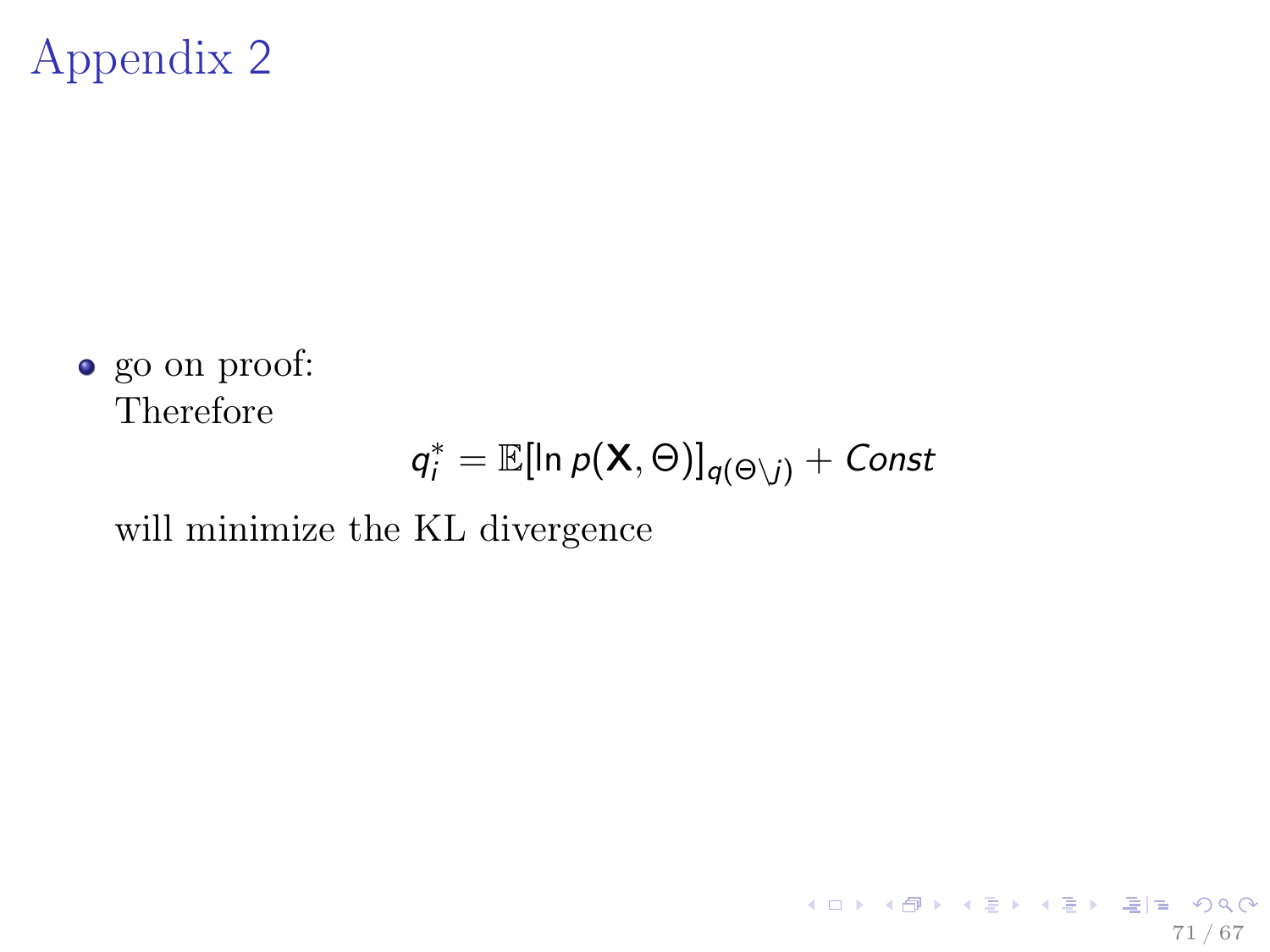# Appendix 3 I

$$
y \approx s + h + \log(1 + \exp(n - h - s))
$$

Proof:

Given  $Y[k] = H[k]S[k] + N[k]$ , we have:

$$
|Y[k]|^2 = Y[k] \times Y[k]^* = (H[k]S[k] + N[k]) \times (H[k]S[k] + N[k])^*
$$
\n(2)

$$
= |H[k]|^{2}|S[k]|^{2} + |N[k]|^{2} + 2Re\{(H[k]S[k]) \times N[k]^{*}\} \quad (3)
$$
  
\n
$$
\approx |H[k]|^{2}|S[k]|^{2} + |N[k]|^{2}
$$
\n(4)

Let  $y = \log |Y[:]|^2$ , then  $|Y[:]|^2 = \exp(y)$  and similarly for s,h and n. We can rewrite (3) as: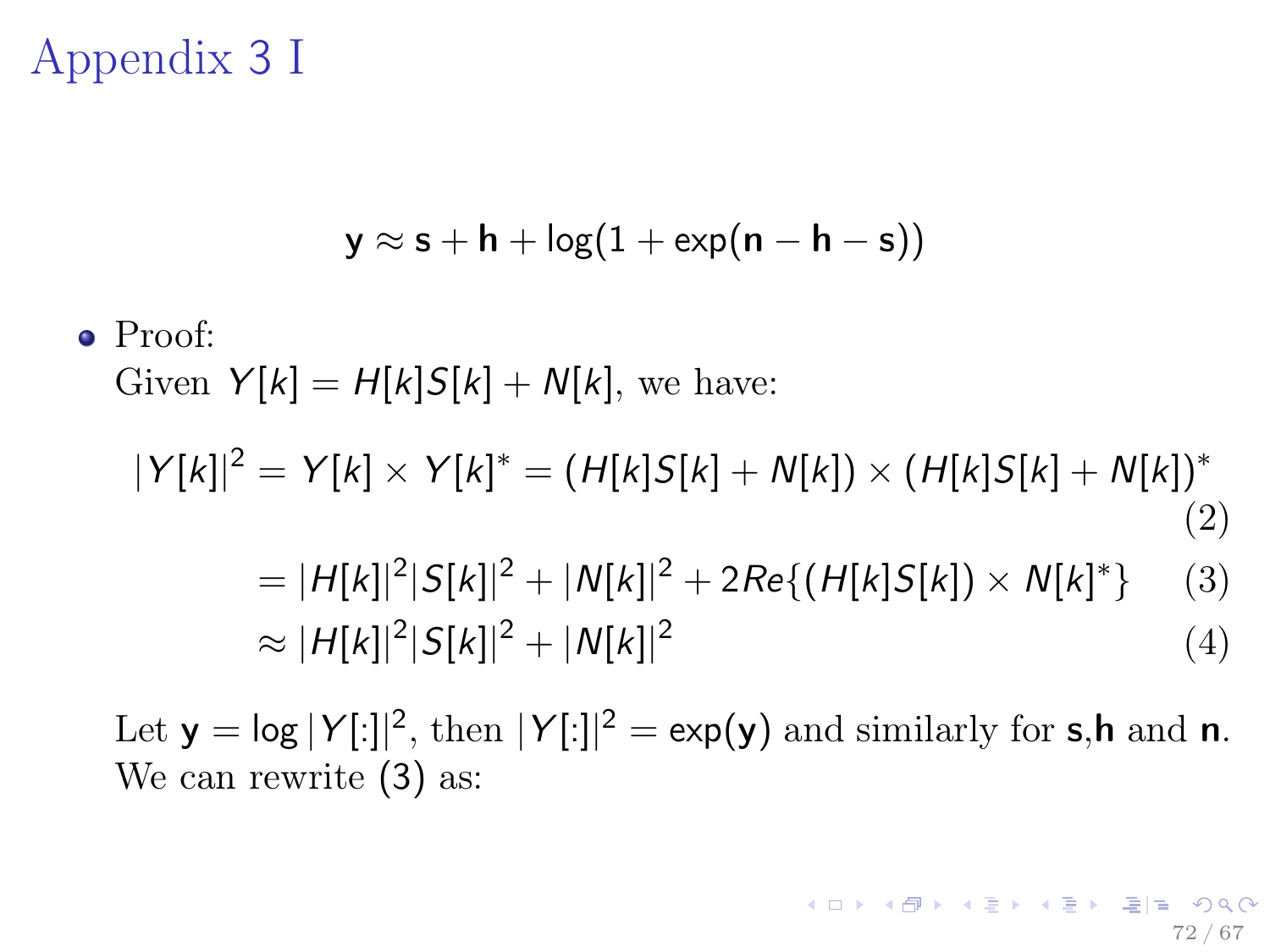## Appendix 3 II

$$
\exp(\mathbf{y}) = \exp(\mathbf{s} + \mathbf{h}) + \exp(\mathbf{n})
$$
  
= 
$$
\exp(\mathbf{s} + \mathbf{h}) \circ (1 + \exp(\mathbf{n} - \mathbf{s} - \mathbf{h}))
$$

Taking log for both sides, we have:

$$
y\approx s+h+\log(1+\text{exp}(n-h-s))
$$

73 / 67

K ロ > K @ ▶ K 할 > K 할 > [ 할 = K) Q Q @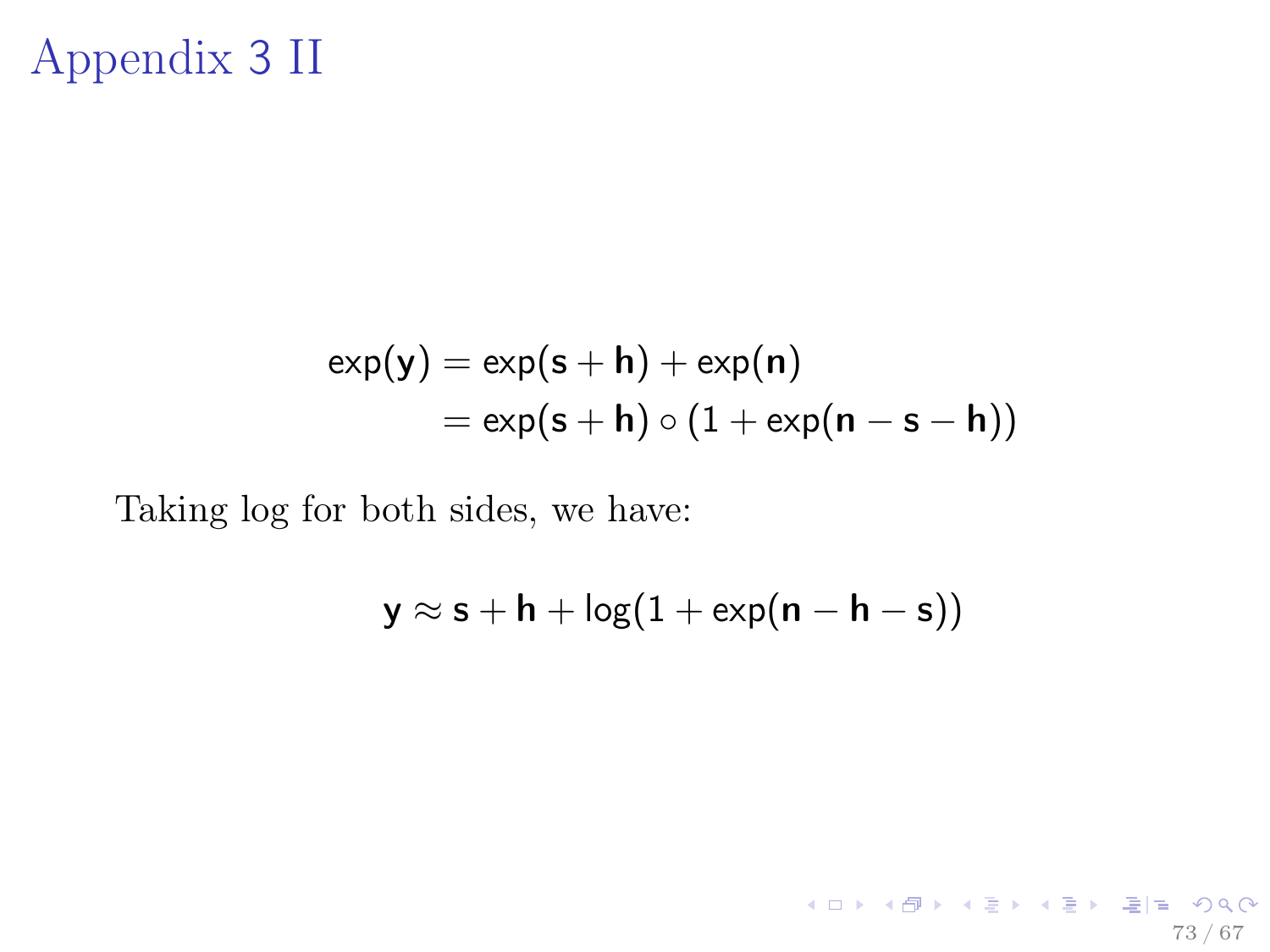Appendix 4: Compute G I Given  $\mathbf{G} = [\mathbf{G}_s, \mathbf{G}_n] \stackrel{\text{def}}{=} \nabla g([\mathbf{s}_0, \mathbf{n}_0]),$  we have

$$
\begin{aligned} \mathsf{G}&=\nabla g([\mathsf{s}_0,\mathsf{n}_0])=\nabla g([\mathsf{s},\mathsf{n}])\bigg|_{[\mathsf{s},\mathsf{n}]=[\mathsf{s}_0,\mathsf{n}_0]} \\ &=\nabla (\mathsf{log}(1+\mathsf{exp}(\mathsf{n}-\mathsf{s}))\bigg|_{[\mathsf{s},\mathsf{n}]=[\mathsf{s}_0,\mathsf{n}_0]} \end{aligned}
$$

 $\mathbf{I}$ 

For  $i^{th}$  element  $i \in \{1, \cdots, N\}$ 

$$
G_{s}(i) = \frac{d}{ds^{i}} \log(1 + \exp(n^{i} - s^{i})) \Big|_{s^{i} = s_{0}^{i}, n^{i} = n_{0}^{i}; \atop s^{i} = s_{1}^{i} + \exp(n_{0}^{i} - s_{0}^{i})}
$$

similarly,

K ロ ▶ K @ ▶ K 할 ▶ K 할 ▶ [할 바 ! 9 Q Q^ 74 / 67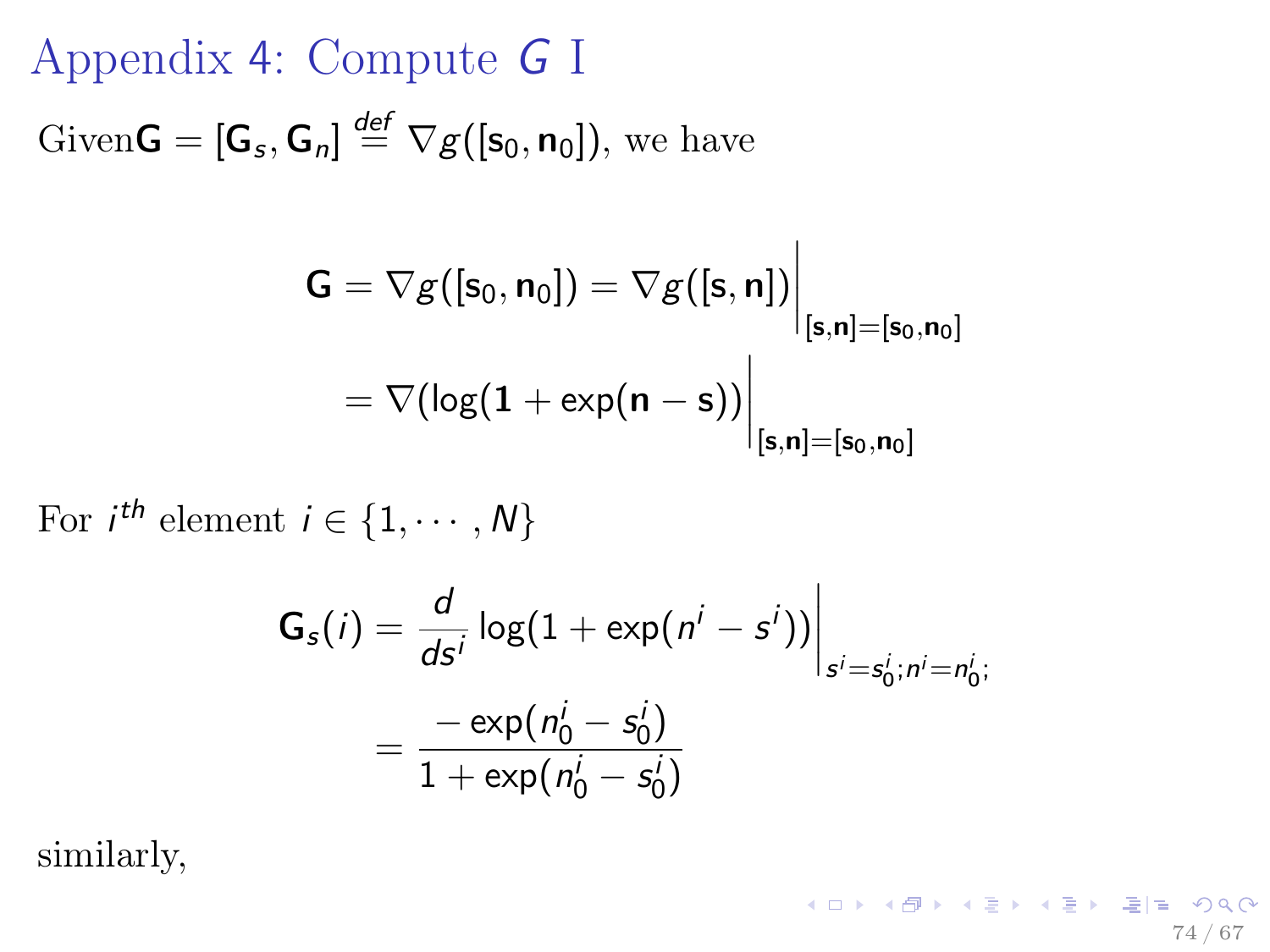## Appendix 4: Compute G II

$$
\mathsf{G}_n(i) = \frac{\exp(n_0^i - s_0^i)}{1 + \exp(n_0^i - s_0^i)}
$$

Therefore:

$$
\mathbf{G}_s = diag[\frac{-\exp(n_0^1 - s_0^1)}{1 + \exp(n_0^1 - s_0^1)}, \cdots, \frac{-\exp(n_0^N - s_0^N)}{1 + \exp(n_0^N - s_0^N)}]
$$

$$
\mathbf{G}_n = diag[\frac{\exp(n_0^1 - s_0^1)}{1 + \exp(n_0^1 - s_0^1)}, \cdots, \frac{\exp(n_0^N - s_0^N)}{1 + \exp(n_0^N - s_0^N)}]
$$

K ロ > K @ ▶ K 할 > K 할 > [ 할 = K) Q Q @ 75 / 67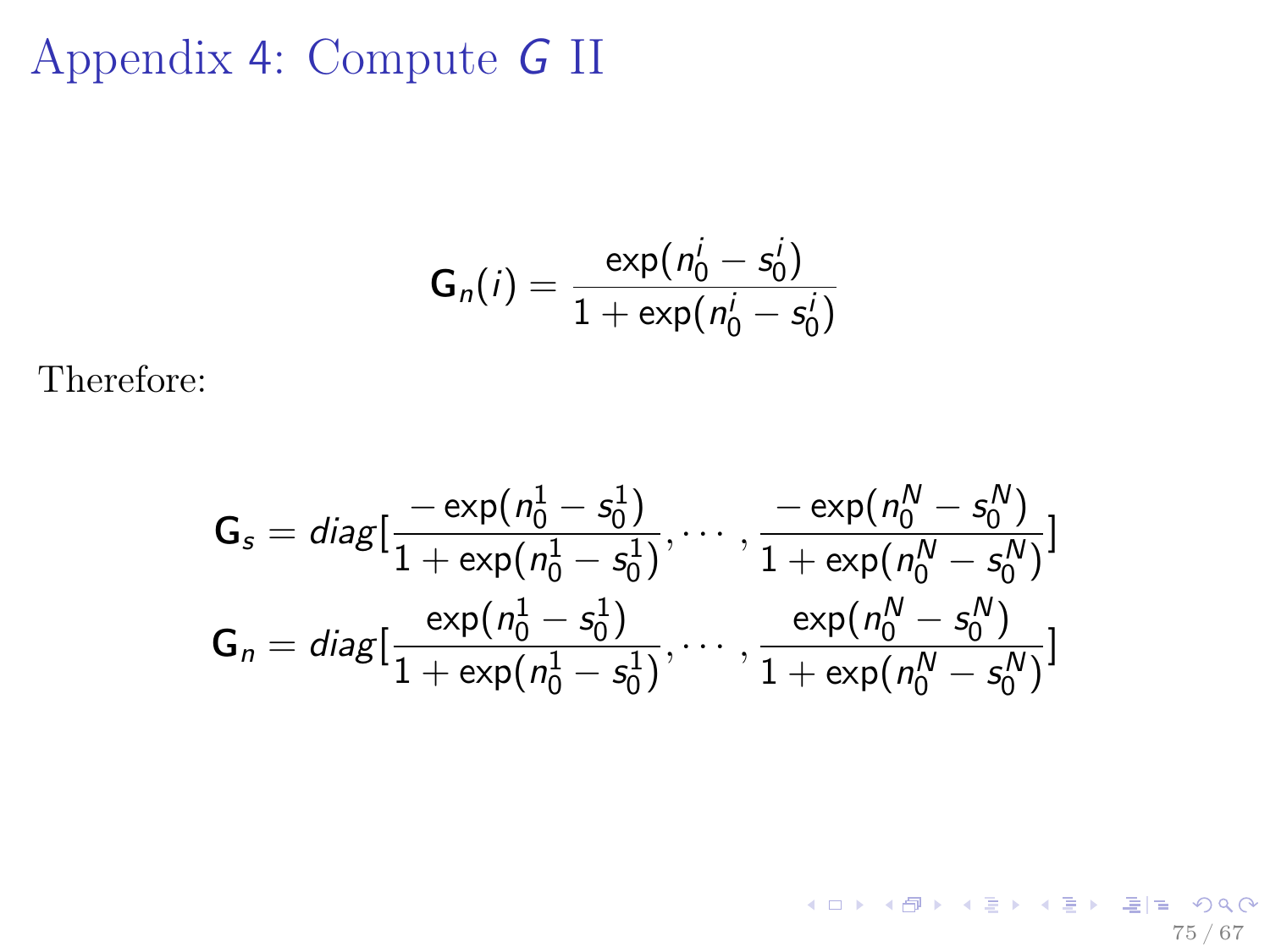## Appendix 5

$$
q^*(s) = \mathbb{E}\{\log p(\mathbf{y}, s, z_s, \mathbf{n})\}_{q(\mathbf{z}_s)q(\mathbf{n})} + C_1 = \mathcal{N}(s; \mu_s^*, \Sigma_s^*)
$$
  
with

$$
\boldsymbol{\Sigma}_{\mathsf{s}}^* = [\psi^{-1} + \mathsf{G}_{\mathsf{s}}^{\mathsf{T}} \psi^{-1} \mathsf{G}_{\mathsf{s}} + \psi^{-1} \mathsf{G}_{\mathsf{s}} + \mathsf{G}_{\mathsf{s}}^{\mathsf{T}} \psi^{-1} + \sum_{i=1}^{M_{\mathsf{s}}|\mathcal{L}|} \gamma_i (\boldsymbol{\Sigma}_{i}^{\mathsf{s}})^{-1}]^{-1}
$$

$$
\mu_s^* = \sum_s^* [(I + \mathbf{G}_s^T)\psi^{-1}(\mathbf{y} - g([\mathbf{s}_0, \mathbf{n}_0]) - \mathbf{G}_n \mu_n^* + \mathbf{G}_s \mathbf{s}_0 + \mathbf{G}_n \mathbf{n}_0) + \sum_{i=1}^{M_s|\mathcal{L}|} \gamma_i(\Sigma_i^s)^{-1} \mu_i^s]
$$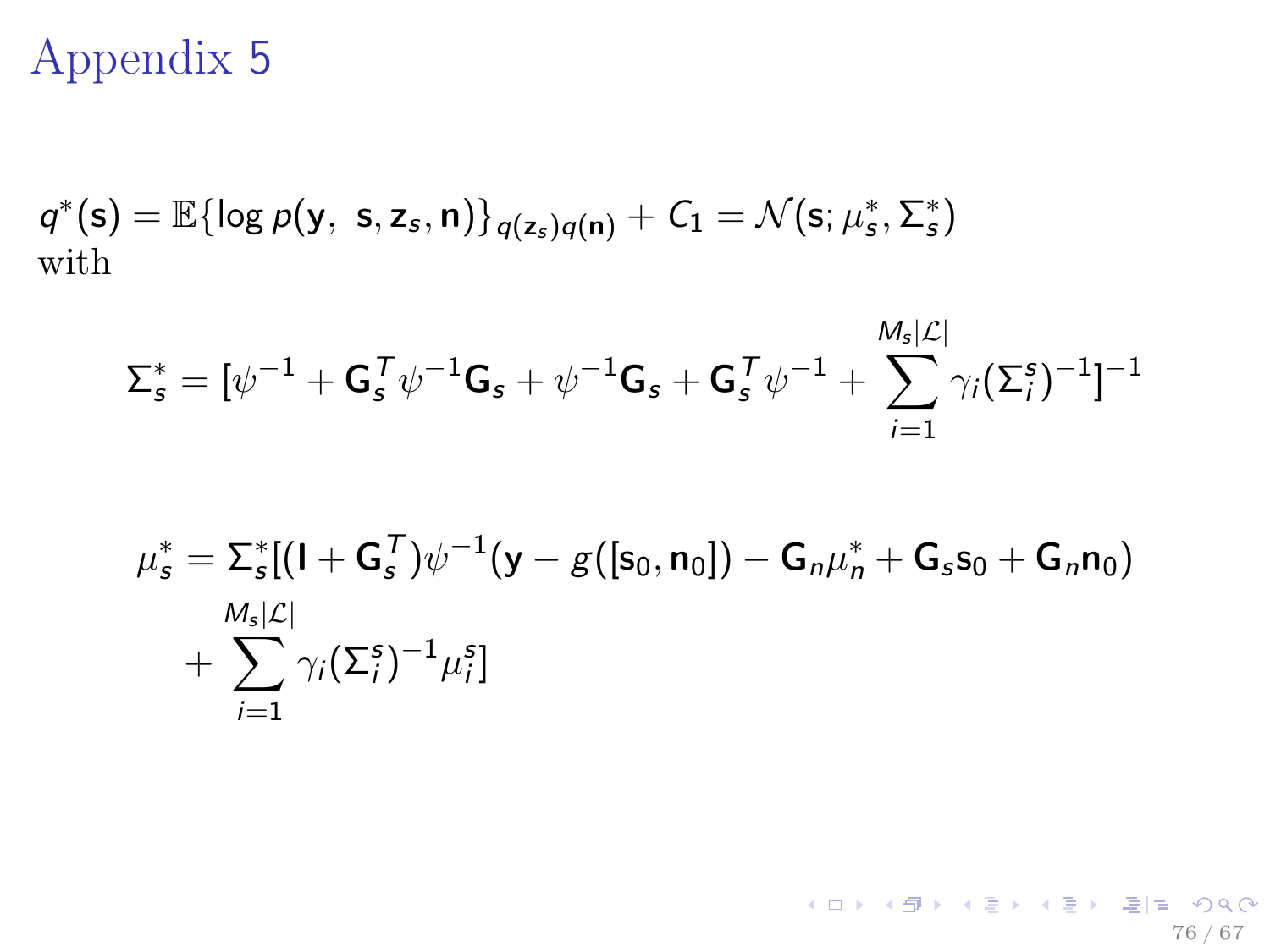# Appendix 5

$$
q^*(\mathbf{n}) = \mathbb{E}\{\log p(\mathbf{y}, \mathbf{s}, \mathbf{z}_s, \mathbf{n})\}_{q(\mathbf{s})q(\mathbf{z}_s)} + C_2 = \mathcal{N}(\mathbf{n}; \mu_n^*, \Sigma_n^*)
$$
 with

$$
\Sigma_n^* = [\mathbf{G}_n^T \psi^{-1} \mathbf{G}_n + \Sigma_n^{-1}]^{-1}
$$

$$
\mu_n^* = \sum_n^* [\mathbf{G}_n^T \psi^{-1} (\mathbf{y} - \mu_s^* - g([\mathbf{s}_0, \mathbf{n}_0]) - \mathbf{G}_s \mu_s^* + \mathbf{G}_s \mathbf{s}_0 + \mathbf{G}_n \mathbf{n}_0) + \sum_n^{-1} \mu_n]
$$

77 / 67

 $\mathcal{A}$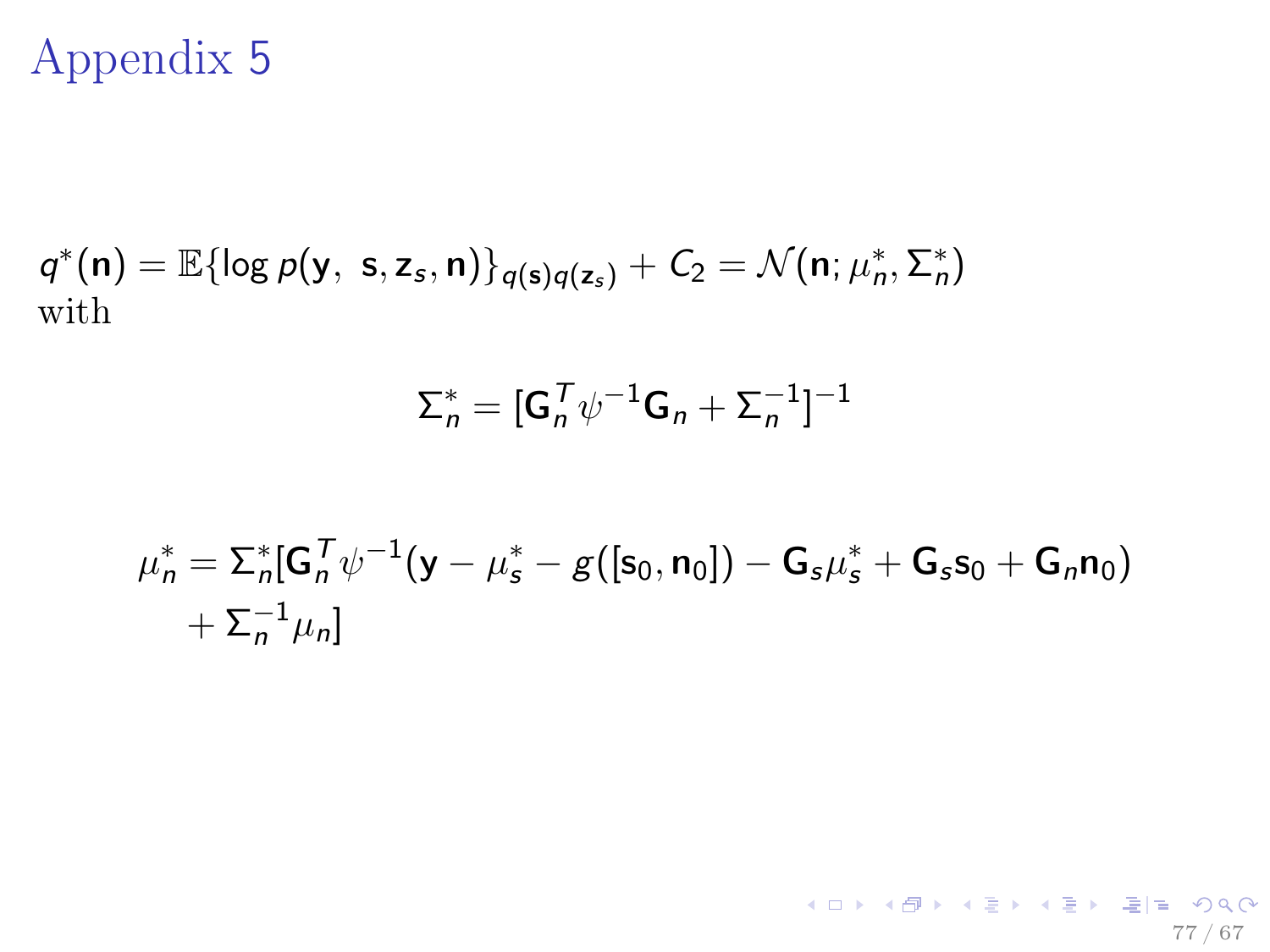## Appendix 5

$$
q^*(\mathsf{z}_s) = \mathbb{E}\{\log p(\mathsf{y}, \, \mathsf{s}, \mathsf{z}_s, \mathsf{n})\}_{q(\mathsf{s})q(\mathsf{n})} + C_3 = \prod_{i=1}^{M_s|\mathcal{L}|} (\gamma_i)^{\mathsf{z}_{\mathsf{s},i}}
$$
\nwith

$$
\gamma_i = \frac{\rho_i}{\prod_{i=1}^{M_s|\mathcal{L}|} \rho_i}
$$

$$
\log \rho_i = -\frac{1}{2} (\mu_s^* - \mu_i^s)^T (\Sigma_i^s)^{-1} (\mu_s^* - \mu_i^s)
$$
  
-  $\frac{1}{2} \log |\Sigma_i^s| - \frac{1}{2} Tr((\Sigma_i^s)^{-1} \Sigma_s^*) + \log \pi_i^s$ 

(ロ) (個) (ミ) (ミ) (ミ) ヨー のQ(^ 78 / 67